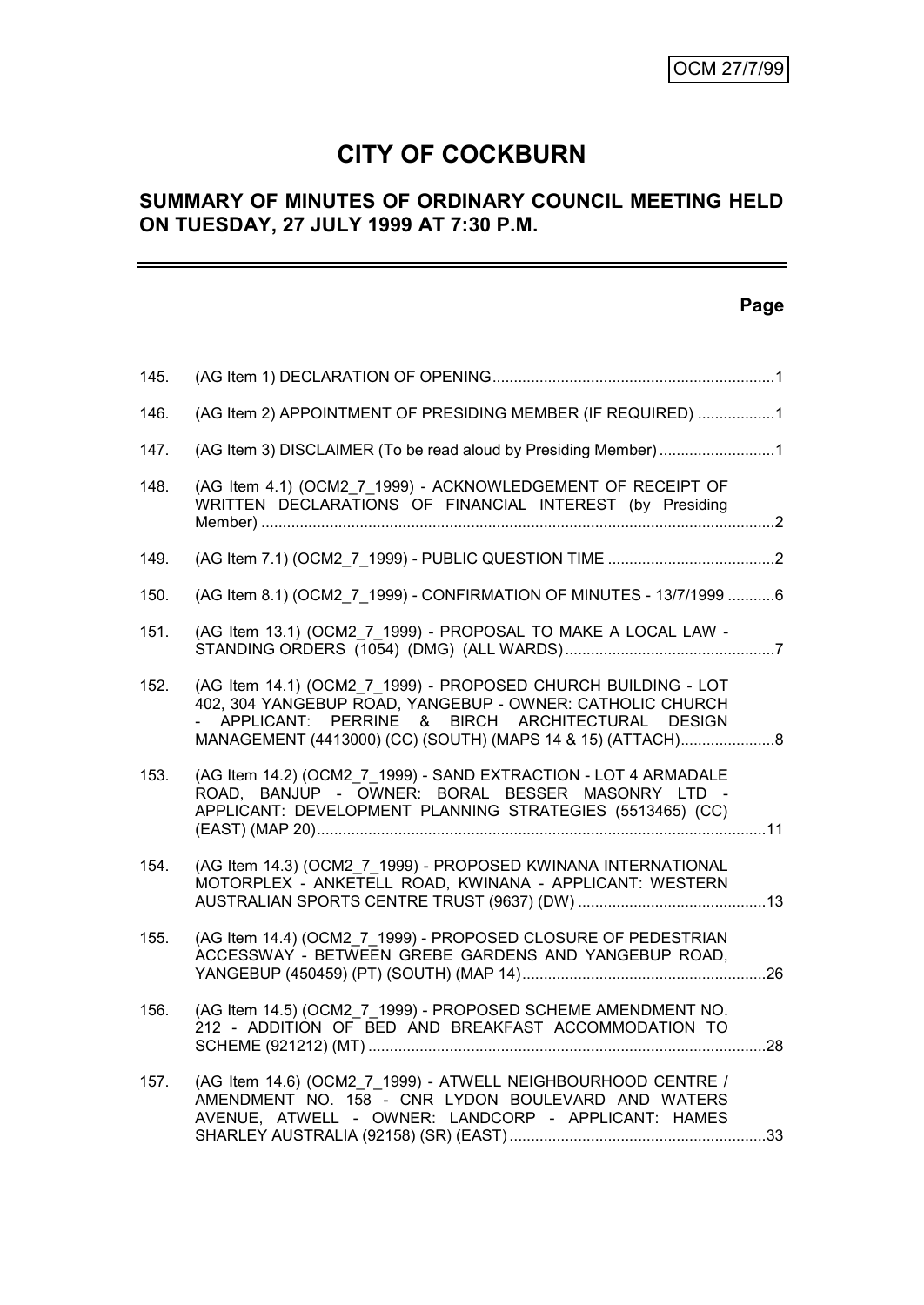| 158. | (AG Item 14.7) (OCM2 7 1999) - NORTH COOGEE MASTER PLAN<br>REVIEW STUDY - COUNCIL'S CLAUSE 32 RECOMMENDATION TO                                                                                                                                                                             |     |
|------|---------------------------------------------------------------------------------------------------------------------------------------------------------------------------------------------------------------------------------------------------------------------------------------------|-----|
| 159. | (AG Item 14.8) (OCM2 7 1999) - AMENDMENT NO. 186 - DISTRICT<br>ZONING SCHEME NO. 2 - EXTRACTIVE INDUSTRIES - FINAL APPROVAL                                                                                                                                                                 |     |
| 160. | (AG Item 14.9) (OCM2_7_1999) - ROTTNEST ISLAND AUTHORITY ACT                                                                                                                                                                                                                                | .43 |
| 161. | (AG Item 14.10) (OCM2_7_1999) - REGULATORY IMPACT OF THE<br>PROPOSED NATIONAL FOOD SAFETY REFORMS (6205) (WJH)47                                                                                                                                                                            |     |
| 162. | (AG Item 14.11) (OCM2 7 1999) - SUBMISSION ON PROPOSED<br>DEVELOPMENT APPLICATION FOR SEAWALL CONSTRUCTION, LAND<br>RECLAMATION AND DREDGING - FOR SHIPBUILDING, REPAIR AND<br>MAINTENANCE ACTIVITIES WITHIN JERVOISE BAY NORTHERN<br>HARBOUR, HENDERSON (9500/34120) (SMH/SA) (COASTAL) 53 |     |
| 163. | (AG Item 14.12) (OCM2 7 1999) - IMPROVEMENT PLAN NO. 31 -<br>WATTLEUP AND HOPE VALLEY TOWNSITES - WAPC (9332) (SMH)62                                                                                                                                                                       |     |
| 164. | (AG Item 15.1) (OCM2 7 1999) - LIST OF CREDITORS PAID (5605) (KL) 64                                                                                                                                                                                                                        |     |
| 165. | (AG Item 15.2) (OCM2_7_1999) - MUNICIPAL BUDGET 1999/00 (5402)                                                                                                                                                                                                                              |     |
| 166. | (AG Item 15.3) (OCM2 7 1999) - MUNICPAL BUDGET (5402) (ATC)66                                                                                                                                                                                                                               |     |
| 167. | (AG Item 15.4) (OCM2_7_1999) - ADOPTION OF MUNICIPAL BUDGET                                                                                                                                                                                                                                 |     |
| 168. | (AG Item 24.1) (OCM2_7_1999) - RESOLUTION OF COMPLIANCE (Section                                                                                                                                                                                                                            |     |
|      |                                                                                                                                                                                                                                                                                             |     |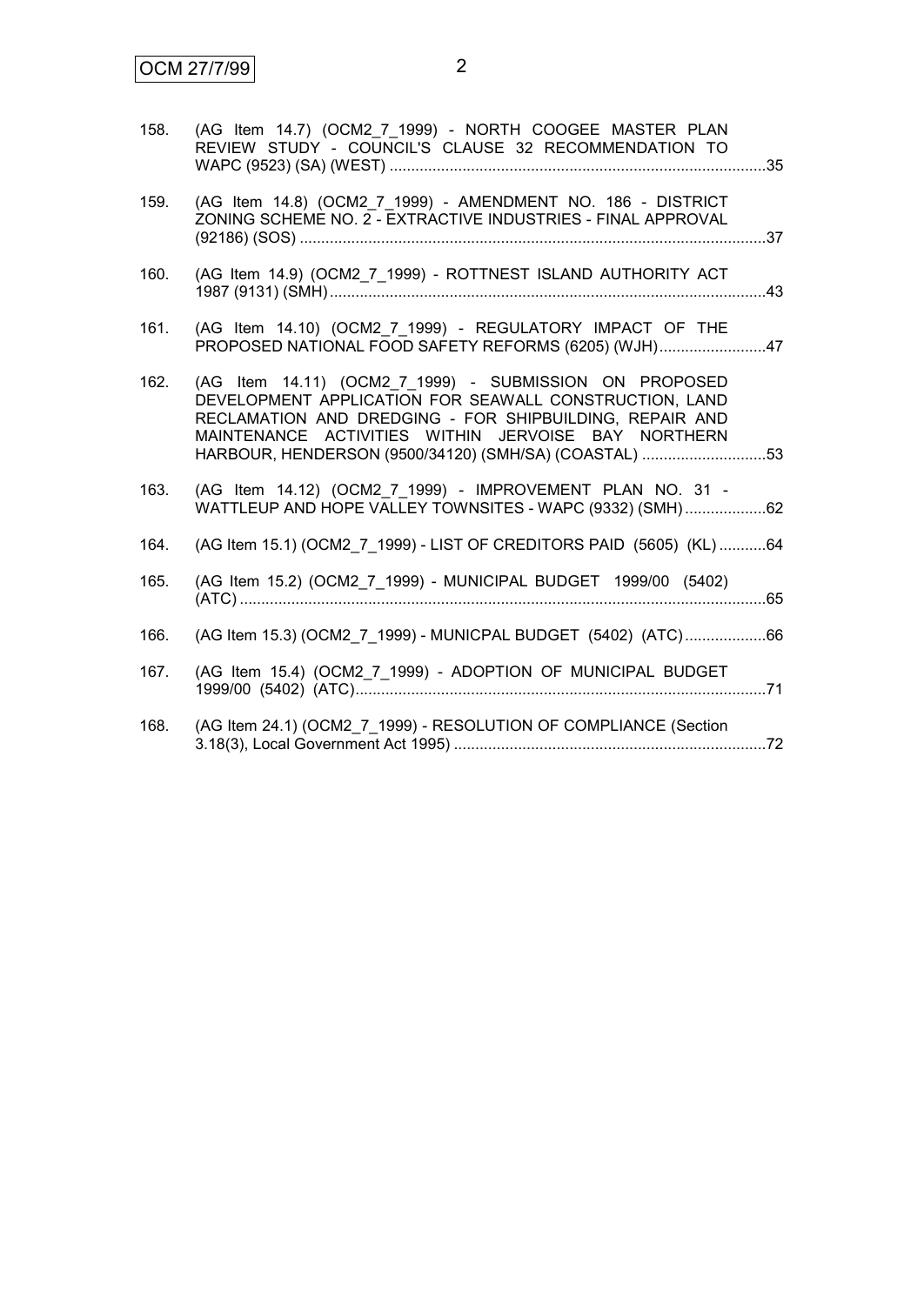# **CITY OF COCKBURN**

# **MINUTES OF ORDINARY COUNCIL MEETING HELD ON TUESDAY, 27 JULY 1999 AT 7:30 P.M.**

#### **PRESENT:**

## **COUNCIL MEMBERS**

| Mr J F Donaldson | $\sim$                   | <b>Chairperson of Joint Commission</b> |
|------------------|--------------------------|----------------------------------------|
| Ms J L Smithson  | $\overline{\phantom{0}}$ | Joint Commissioner                     |
| Mr M A Jorgensen | $\sim$                   | Joint Commissioner                     |

#### **IN ATTENDANCE**

| Mr R W Brown    |                | <b>Chief Executive Officer</b>                               |
|-----------------|----------------|--------------------------------------------------------------|
| Mr D M Green    | $\blacksquare$ | <b>Director Community Services</b>                           |
| Mr A T Crothers | $\blacksquare$ | Director, Finance & Corporate Services                       |
| Mr S M Hiller   | $\blacksquare$ | Director, Planning & Development                             |
| Mr B K Greay    | $\blacksquare$ | Director, Engineering & Works (Arr. 7.35<br>pm)              |
| Mr K Lapham     |                | Manager, Finance                                             |
| Mrs B Pinto     | -              | Secretary to Director Finance & Corporate<br><b>Services</b> |

# **145. (AG Item 1) DECLARATION OF OPENING**

The Chairperson declared the meeting open at 7.30 pm.

# **146. (AG Item 2) APPOINTMENT OF PRESIDING MEMBER (IF REQUIRED)**

Nil

## **147. (AG Item 3) DISCLAIMER**

The Presiding Member read aloud the following disclaimer:

Members of the public who attend Council Meetings, should not act immediately on anything they hear at the Meetings, without first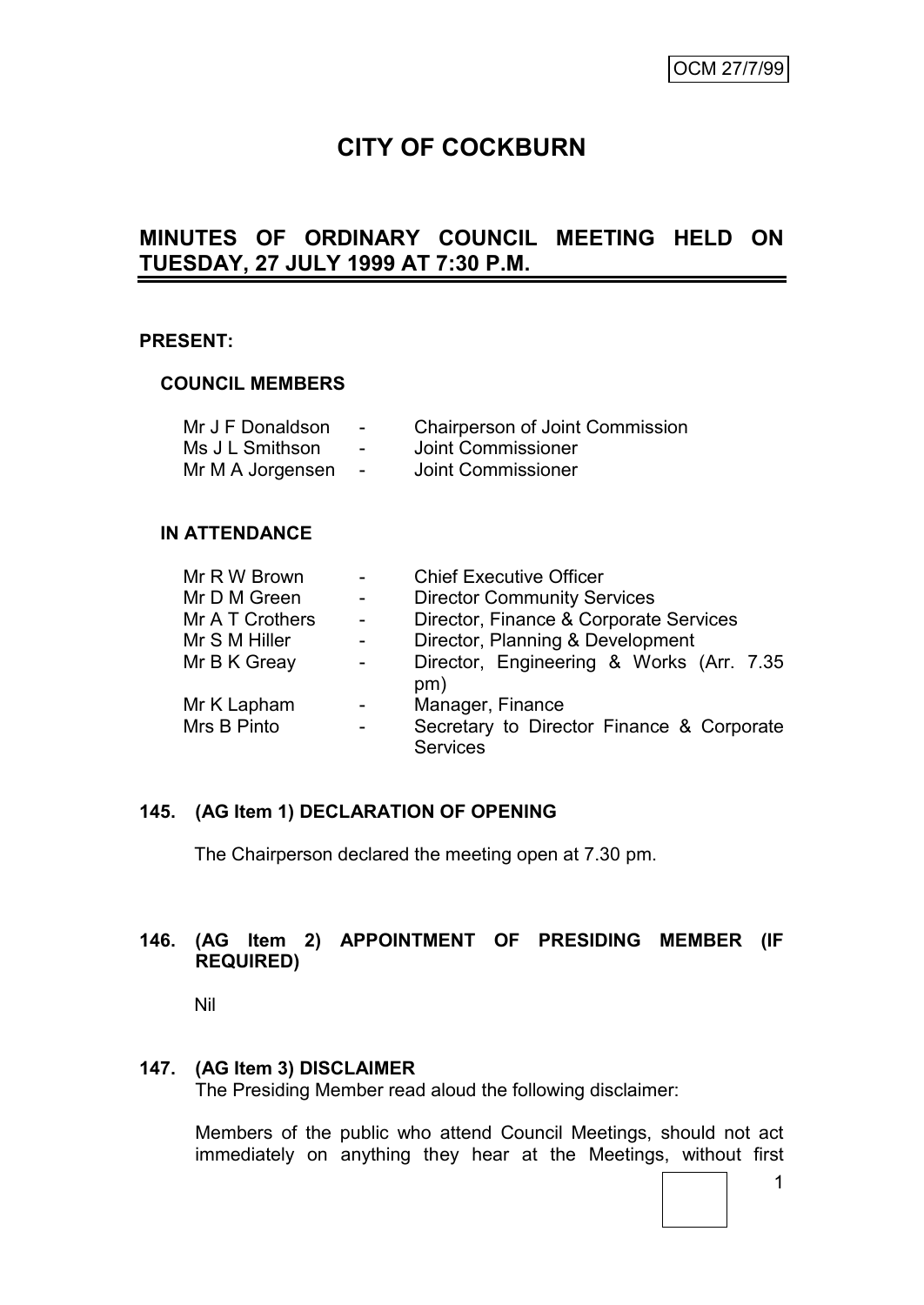seeking clarification of Council's position. Persons are advised to wait for written advice from the Council prior to taking action on any matter that they may have before Council.

# **148. (AG Item 4.1) (OCM2\_7\_1999) - ACKNOWLEDGEMENT OF RECEIPT OF WRITTEN DECLARATIONS OF FINANCIAL INTEREST (by Presiding Member)**

Cmr Donaldson advised that he has received a written declaration of financial interest from Cmr Smithson, relating to Item 14.11 which will be read aloud at the appropriate time.

# **149. (AG Item 7.1) (OCM2\_7\_1999) - PUBLIC QUESTION TIME**

**Mrs Val Williams** representing ratepayers of Wattleup and who is also the Secretary of the Wattleup Citizens Association spoke with regard to Item 14.1. She complimented the officer responsible for the way in which the report had been prepared.

She pointed out that people of Wattleup whom she had spoken with are not very happy about the proposal of the Motorplex Speedway being proposed, as well as dragracing, and had grave concerns about the noise levels. Ratepayers feel it is an added intrusion on the amenity and lifestyle of the people of Wattleup and request Council to consider changing that part of its submission. They are also very concerned about the patron behaviour at the speedway. When the speedway was at Claremont, there were several complaints from local communities regarding major noise levels and the other concern was that of patron behaviour. Therefore, she was requesting Council to reconsider the recommendation at the meeting tonight.

She also stated that there were serious concerns with regard to the safety aspects. She thought that the report prepared by Mitchell McCotter was very vague and found it difficult to respond to. She read a report from the Department of Mines and Energy, which outlined a history of accidents within the Kwinana Industrial Area since February 1998. Taking into account these incidents as mentioned in the report and the possibility that there could be far greater incidents that may occur and combine it with the fact drag cars have methane gas behind them, with a visible flame of about 2 foot. Also, it is believed that there are flames which are invisible, but burning 20-30 ft above the dragsters and combined with gas releases from the Kwinana Industrial Area, carried by south westerly winds that pass through could cause an explosion. How are authorities going to cope with that situation? Therefore, she is requesting Council to review their decision in response to this and make a proper decision at tonight's meeting.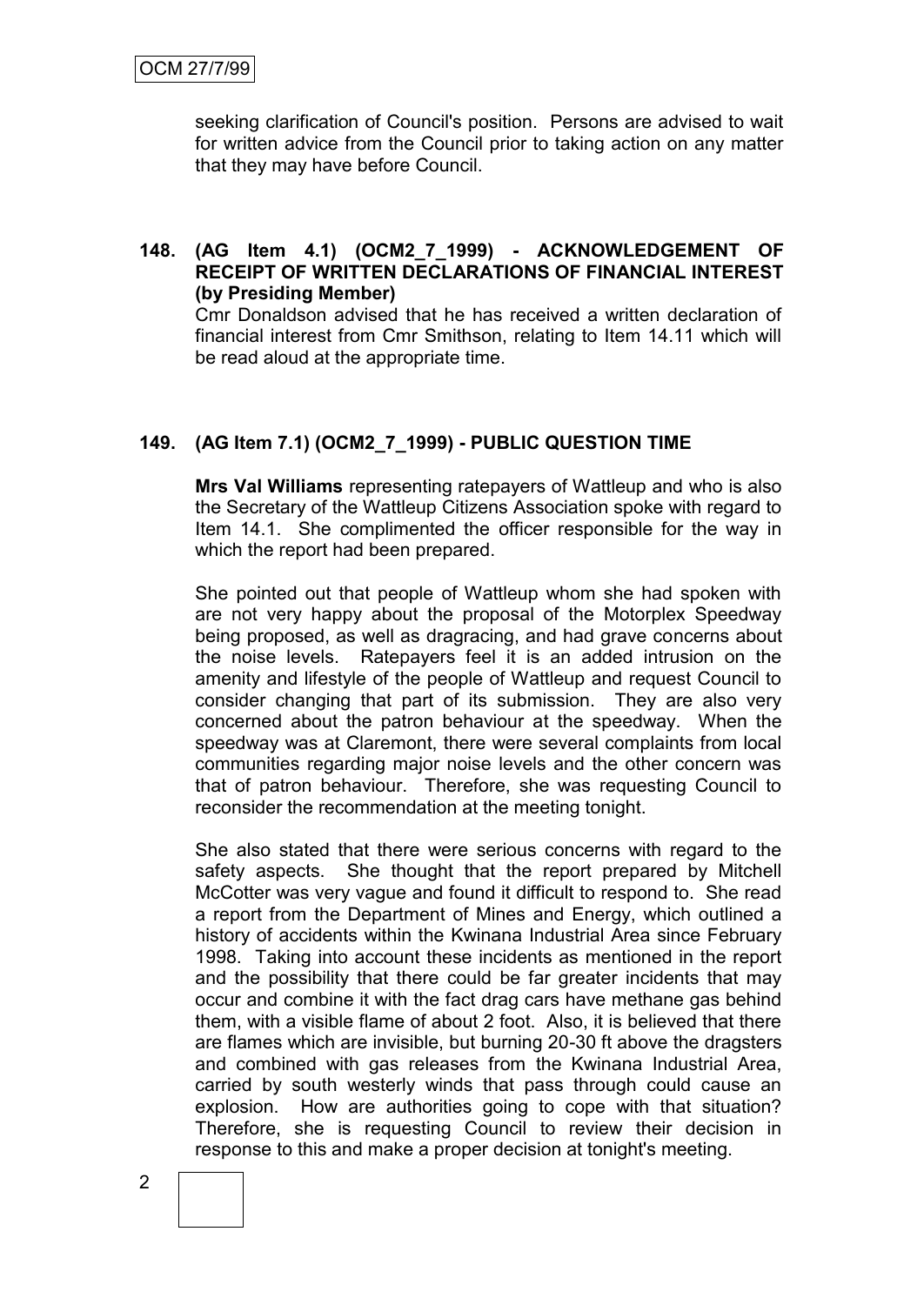#### **DURING MRS. WILLIAMS ADDRESS, DIRECTOR ENGINEERING AND WORKS ARRIVED AT THE MEETING THE TIME BEING 7.35 PM**

**Cmr Donaldson** thanked Mrs Williams for her very thorough and thoughtful comments and stated that Council will take into consideration these issues when the matter is dealt with at the appropriate time.

**Clr Laurie Humphreys** spoke regarding two matters. Firstly, he requested as an elected member, he would appreciate receiving the Agenda papers sufficiently in time, as the Agenda Papers for tonight's meeting arrived late, which did not give him sufficient time to read the Agenda. He also stated that another Councillor received the Agenda Papers only three hours before the meeting. He requested Council to address this matter so that it does not recur again.

Secondly, he had some concerns with regard to the Agenda Item 13.1 - Standing Orders, Point 21.1 (3). He queried whether the Commissioners had read the document in conjunction with Administration, and if they had any input into the document when prepared?

**Cmr Donaldson** replied that all the Commissioners had looked at the document before going for public comment, and were given a copy of the Standing Orders, a week prior to the meeting. These were reviewed with the appropriate Director. There was some discussion and debate, but they were generally viewed as being a good set of Standing Orders and went out for public comment.

Clr Humphreys asked the Chairperson whether he was aware that at a previous Council Meeting, Item 21.1 of the Standing Orders was discussed, and was slightly amended by one word. He said this was argued and eventually did get accepted, that being, the word *may* instead of *shall*. Looking at the current document, it seems that this did not get changed. He asked Cmr Donaldson if he was aware of this? To recap what was discussed at that meeting Clr Humphreys read the sentence, the subject of the matter. Clr Humphreys felt under normal conflict of interest, for instance financial interest, Council has the power to declare the matter trivial. Once a person notifies the Council that there could be a conflict of interest, the status quo remains. The wording was *shall leave the meeting* Item 21.1 (3) reads as follows:

*A Member or employee expected to disclose an interest under this section in a matter shall leave the Chamber or room of the meeting while the matter is discussed and voted upon, unless the meeting resolves to request that the person remain to give an explanation or for any other purpose, in which case the person shall leave the meeting immediately afterwards until the matter has been voted upon.*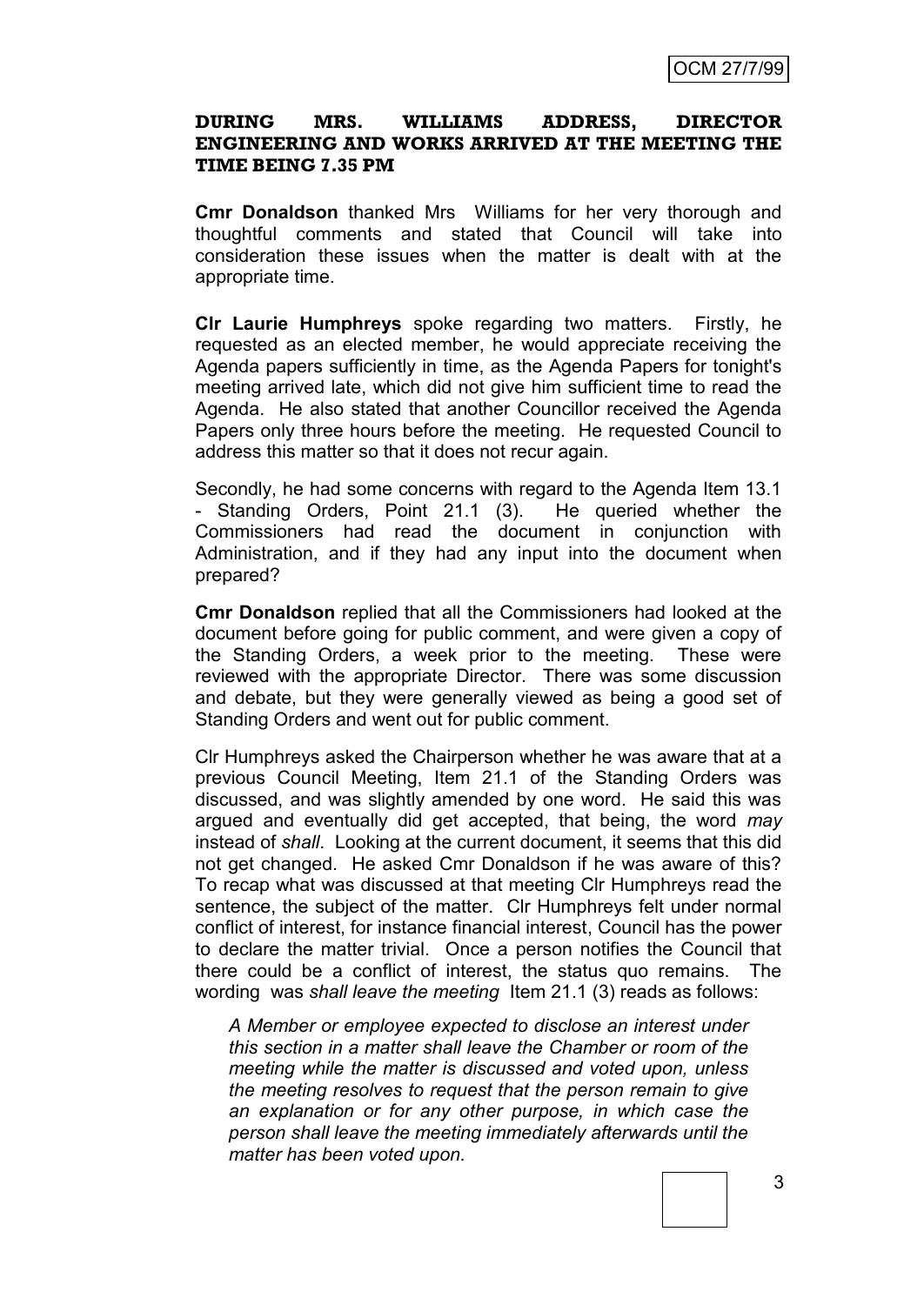The first *shall* should have said *may.* His concern was that the matter could be trivial and the Council in their opinion could suggest that it is trivial. He tabled information from the Wanneroo Royal Commission which says,

*the Commission suggested that where a conflict of interest exists, Councillors should make a disclosure. If the Council believes the conflict to be sufficiently serious, it could pass a resolution to disqualify the Councillor from participating. Such a resolution would be binding.*

This way the Council has the power, whereas this proposal does need to be carefully considered in its present form.

Cmr Donaldson replied that his particular view on this is to take away from elected members, the right to declare a trivial interest because it asks members to make a judgement on that, and they do not necessarily know if the interest is trivial or not. While appreciating the point raised, it would be his preference to leave that as *shall* and should another group of elected members wish to modify that, then it is their right. But his view is very much that hard and fast rules with issues such as this are better to be very clear cut and in black and white, rather than to leave it to the judgement of a group of people as to whether the matter is trivial or not.

**Mrs Mary Jenkins**, a ratepayer of Cockburn queried what commitment has Council made financially, in the coming year to tourism and ecotourism? She said she would like to see Council invest in eco-tourism, which is really special in Cockburn, with the wetlands and spending a bit of money to upgrade facilities which would encourage tourists to come and stay. There is no accommodation in Cockburn at all, except the Ship and Dock Inn and caravan parks. She emphasised she would like to see Council invest in a Bed and Breakfast industry in the region. She also requested Council to propose this and this in itself would bring money into the region and also create employment opportunities, particularly for women.

**Clr Stephen Lee**, a ratepayer of Cockburn and suspended Councillor addressed Council on two issues. Firstly, he asked a question with regard to Item 14.5 - Proposed Scheme Amendment No.212 - Addition of Bed and Breakfast Accommodation to Scheme. He said that it states in the Scheme that a sign for Bed and Breakfast is not to exceed .2 sq.m. in size. He asked whether this was an error? **Director, Planning and Development** responded saying that the size quoted is the same size as provided for in residential areas for signs. The idea was to keep it consistent. The main reason for this was to protect the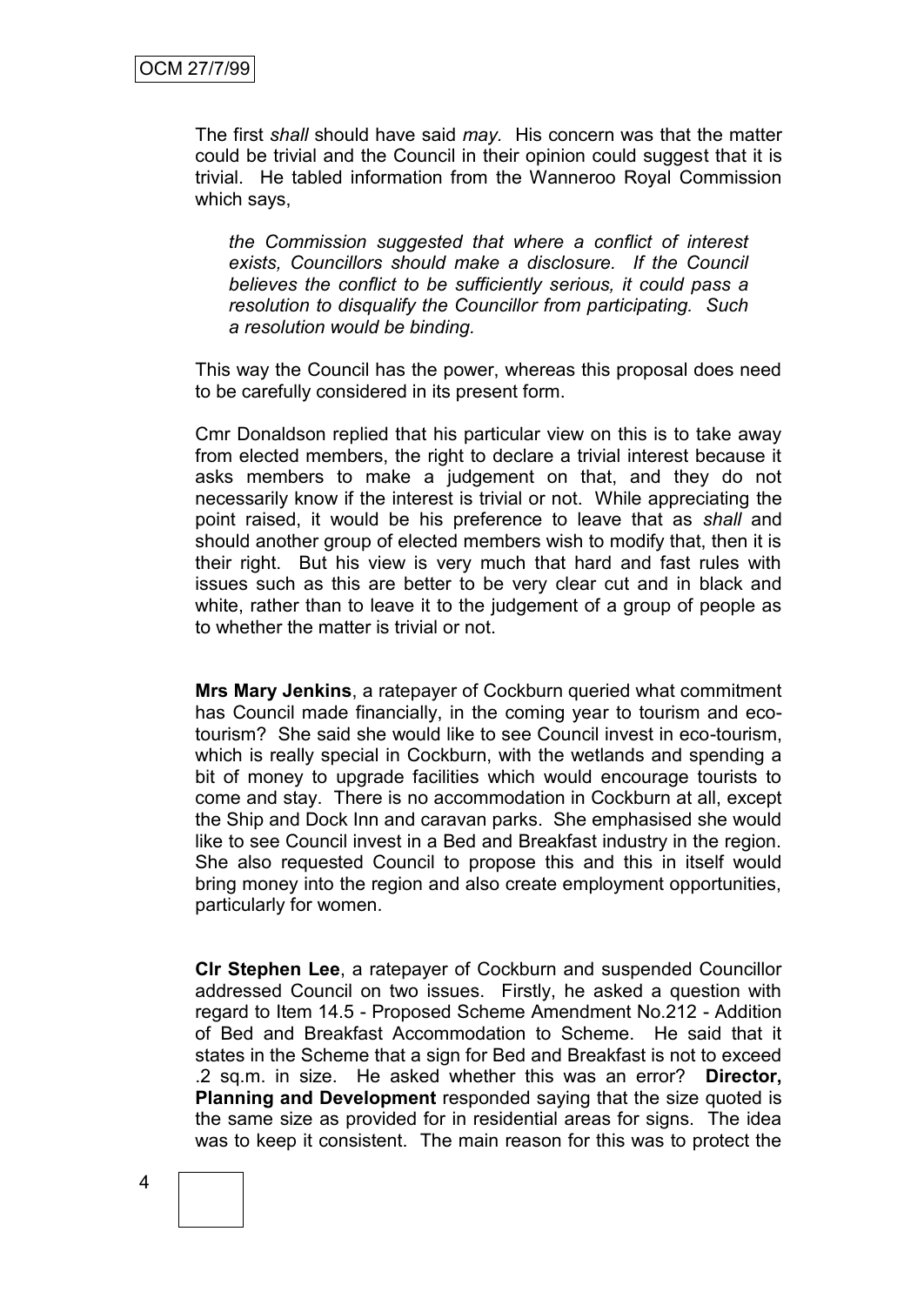residential areas from having large signs within the street. It is still identifiable and it is an acceptable size for operating home based businesses. Clr Lee still felt that .2 sq.m. is still too small and requested Council to consider this matter in Council's deliberations tonight.

He also felt that the in the Use Classes, it would be an "X" use in a mixed business. Would it necessarily be a conflict to have a Bed and Breakfast business in a mixed business zone? Director, Planning and Development replied that with the Use Class zones, staff have selected these zonings being the most appropriate. Mixed Business could be included, but mixed business extends from commercial through to service/light industries to cottage industries and is there to exclude retailing by shopping centres. It will be found that in Council's commercial zone, there is provision for houses and shops . However, it is something that could be considered, but at this stage we have determined that these zones are the most suitable for Bed and Breakfast.

Clr Lee raised another issue with regard to the amount of funds placed on the Budget for the Douglas Inquiry. He said he would first like to congratulate all, and in particular Mr. Crothers and Mr. Lapham in the preparation of the 1999/00 Municipal Budget.

The concerns Clr Lee raised was that in the area of Governance there is an amount of \$100,000 for the expenses and costs for the Inquiry into the City of Cockburn. He asked whether this amount was sufficient, bearing in mind that any one of those people covered under the policy is entitled to legal representation to the value of \$3,000. There is a possibility that it can exceed this amount. There have been requests for a considerably higher amount at the last Council meeting. He was also concerned about other costs involved such as the rental of the office in St. George's Terrace.

**Cmr Donaldson** replied that the cost of conducting the Douglas Inquiry is entirely in the hands of the Government. The allocation in the Budget is for the costs which might properly be claimed through the policy which has been established, by staff or previously elected members. Council will not bear any of the Douglas Inquiry costs. He also said that if there is a finding against an elected member, the Minister may say that Cockburn will have to fund those expenses. Clr Lee responded that if this is the case the City could be in for a lot more expenses than \$100,000. Concerns were also raised with regard to the wages of the staff employed to conduct the Douglas Inquiry and other associated costs. Finally, Clr Lee stated that if the guilt is laid at the feet of the City of Cockburn, then the whole cost of the Inquiry could be apportioned to Cockburn, not necessarily that this will be the case, but it could be and therefore requested Council to flag the budget allocation made towards the Douglas Inquiry.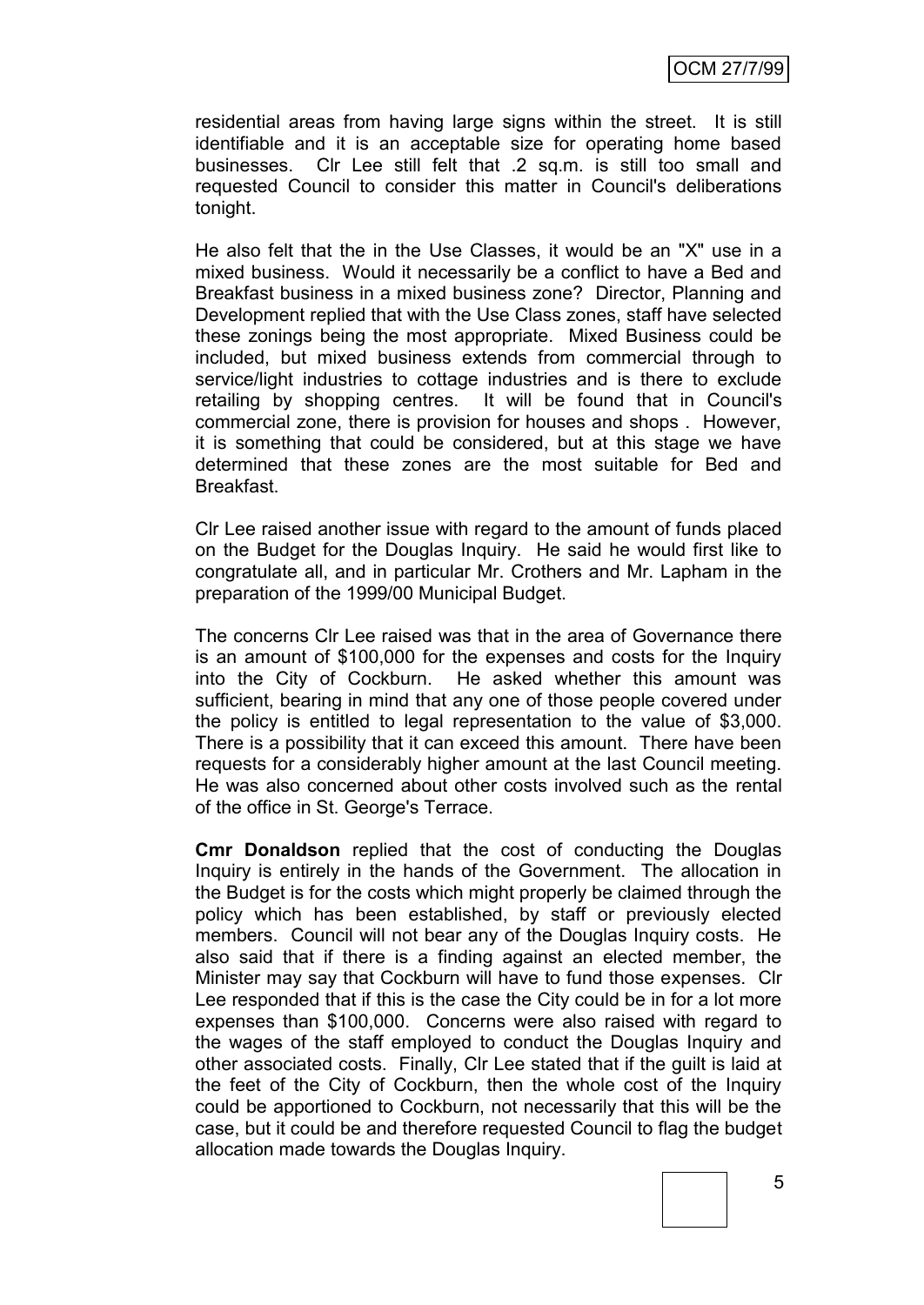Cmr Donaldson thanked Clr Lee for his comments and stated that it was a very hard struggle with this issue and looked to other Inquiries for some models which ranged from a blanket no to any potential compensation for elected members to others where some was given. Therefore, we tried to create a fair-minded policy which would give some assistance. He said hopefully the budget allocation will be enough.

**Clr Laurie Humphreys** asked that as Council has now been advised of the MRS development control Clause 32, whether this does affect the Spearwood and North Coogee areas? Clr Humphreys also enquired as to whether the decisions to recently approved developments in the North Coogee area would continue to apply, now that the Clause 32 has been adopted? Director, Planning and Development replied that until about a month ago, there was no Clause 32 over North Coogee. It was recently adopted by the Commission to provide for the current study. This is a way to assist Council under its Scheme to deal with applications in the interim until the final land uses for the area are known. It is a new initiative by the State Government covering land from Duoro Road to the railway line and from the ridge line down to the coast. For those developments recently approved in the North Coogee area, the approvals will continue to apply as they were issued prior to the Clause 32 taking effect.

**Mrs Mary Jenkins**, in relation to Bed and Breakfast issue, stated illuminated signage should be allowed by Council, advising of the location of Bed and Breakfast premises. She also felt that they were too small, as they were not easily visible especially at night. Tourists arriving in the area at night find it hard to locate the Bed and Breakfast premises at which they are booked in, for the simple reason that it was hard to find such signs with a .2 sq.m. in size.

## **150. (AG Item 8.1) (OCM2\_7\_1999) - CONFIRMATION OF MINUTES - 13/7/1999**

MOVED Cmr Smithson SECONDED Cmr Jorgensen that the Minutes of the Ordinary Council Meeting held on Tuesday, 13 July 1999 be confirmed as a true and accurate record.

#### **CARRIED 3/0**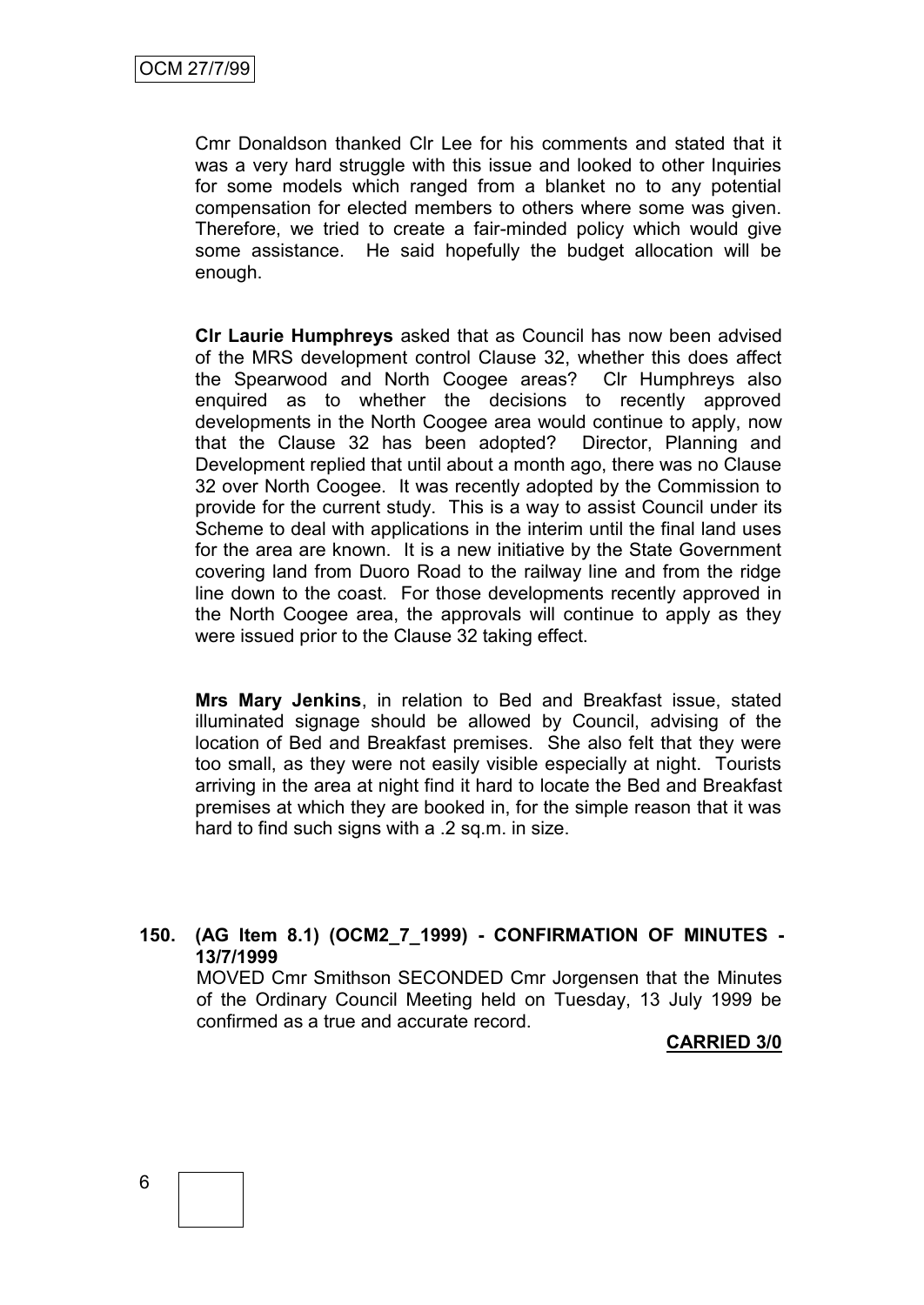# **151. (AG Item 13.1) (OCM2\_7\_1999) - PROPOSAL TO MAKE A LOCAL LAW - STANDING ORDERS (1054) (DMG) (ALL WARDS)**

#### **RECOMMENDATION**

That Council make a Local Law Relating to the Conduct of Proceedings and the Business of Council (Standing Orders), as contained in the attachment to the Agenda.

# **TO BE CARRIED BY A SPECIAL MAJORITY OF COUNCIL**

## **COUNCIL DECISION**

MOVED Cmr Jorgensen SECONDED Cmr Smithson that the recommendation be adopted.

**CARRIED 3/0**

## **Background**

At the Council Meeting conducted on 25 May, 1999, Council resolved to submit a reviewed Standing Orders document for public comment for a period of six weeks. The submission period closed on 9 July, 1999. No public submissions were received. Two minor amendments to Part 6, relating to "Order of Business" are recommended.

#### **Submission**

That Council adopts the Draft, with minor amendments, as its Standing Orders to be observed from this date onwards.

#### **Report**

The purpose of the Local Law is to provide guidelines which apply to the conduct of meetings of Council and Council Committees convened under the provisions of the Local Government Act, 1995.

The effect of the proposed Local Law is to provide for:

- (a) better and more open and accountable decision making by the Council;
- (b) the orderly conduct of meetings dealing with Council business;
- (c) the community gaining a greater opportunity to be involved in the decision making process of the Council; and
- (d) the more efficient and effective use of time spent at meetings.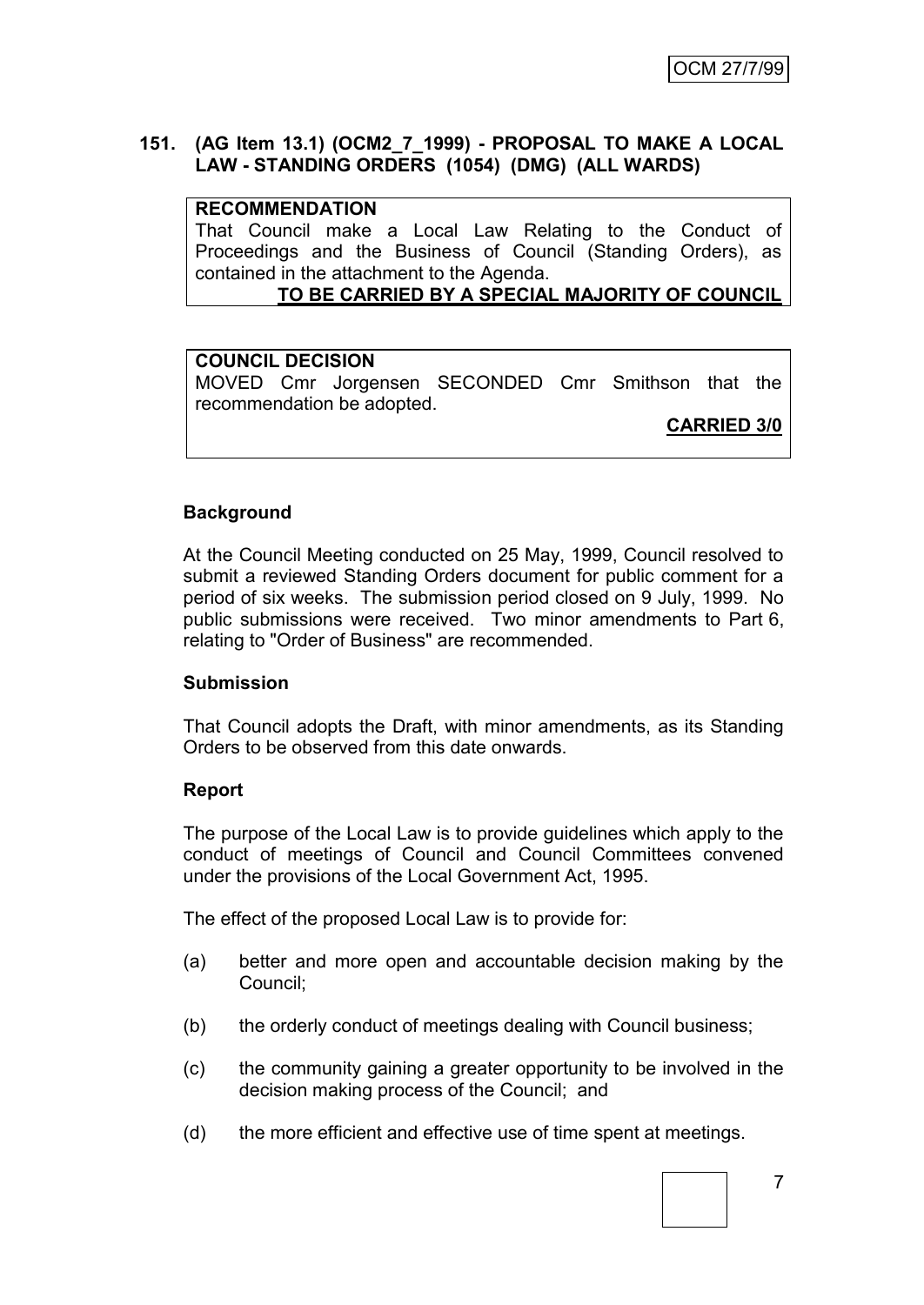The proposed new Local Law endeavours to align itself as much as possible with the intent of the Act and, accordingly, is a major modification to both the content and context of the current Standing Orders, although those parts of the current Law which remain relevant have been integrated into the new legislation.

It is recommended that a new Clause 4.1(c) be included to enable some minor flexibility to be exercised in the Order of Business, if considered necessary.

Similarly, the Order of Business has been slightly amended to comply with Council's software requirements.

The Draft Local Law attached the Agenda for consideration encompasses these two recommended amendments.

Following adoption, the Local Law will be published in the Government Gazette and will become operable 14 days following publication.

Copies of the Local Law have been provided to the Minister and, following Gazettal, will also be forwarded to the Joint Standing Committee on Delegated Legislation for its perusal.

# **Strategic Plan/Policy Implications**

Action Plan Clause 1.7.1 Refers.

# **Budget/Financial Implications**

N/A

# **Implications of Section 3.18(3) Local Government Act, 1995**

Nil.

8

**152. (AG Item 14.1) (OCM2\_7\_1999) - PROPOSED CHURCH BUILDING - LOT 402, 304 YANGEBUP ROAD, YANGEBUP - OWNER: CATHOLIC CHURCH - APPLICANT: PERRINE & BIRCH ARCHITECTURAL DESIGN MANAGEMENT (4413000) (CC) (SOUTH) (MAPS 14 & 15) (ATTACH)**

# **RECOMMENDATION**

That Council:

(1) Approve of the Proposed Church Building on Lot 402 Yangebup Road, Yangebup subject to the following conditions.

1. Standard conditions contained in Council Policy PD 17 as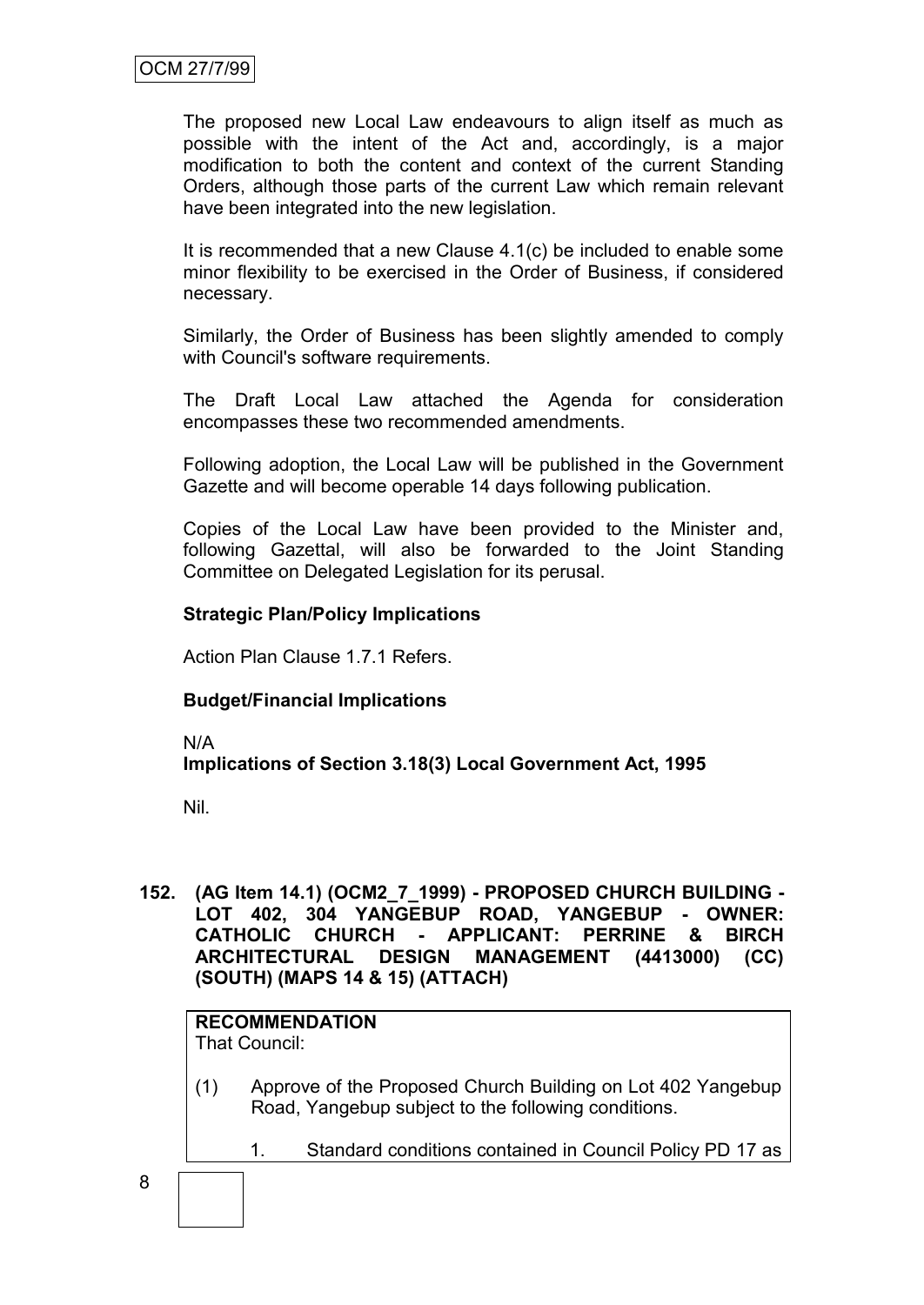determined appropriate to this application by delegated officer under clause 7.6 of the Council's District Zoning Scheme No. 2

- (2) Issue a MRS Form 2 Notice of Approval valid for a period of 2 years.
- (3) Advise those that made a submission of the Council's decision.

#### **COUNCIL DECISION**

MOVED Cmr Jorgensen SECONDED Cmr Smithson that the recommendation be adopted.

**CARRIED 3/0**

#### **Background**

| <b>ZONING:</b>    | MRS:                  |            | Urban Deferred | Abuts | Parks | And |
|-------------------|-----------------------|------------|----------------|-------|-------|-----|
|                   |                       | Recreation |                |       |       |     |
|                   | DZS:                  | Rural      |                |       |       |     |
| LAND USE:         | <b>Private School</b> |            |                |       |       |     |
| LOT SIZE:         | 5.6 ha                |            |                |       |       |     |
| AREA:             |                       |            |                |       |       |     |
| <b>USE CLASS:</b> | AA use                |            |                |       |       |     |

Lot 402 is developed with a Private Primary School (MacKillop Primary School). The School has expanded over time with various approvals from the Council for additions to buildings and new facilities.

The School Oval is located on the adjacent land to the east (Lot 8) and is reserved for Parks and Recreation under the MRS. The north side of Yangebup Road is developed with single houses, and a smaller Christian school (Rehoboth Christian Primary School) is located on the adjacent site to the west.

#### **Submission**

Application has been made to develop a church building on the portion of Lot 402 fronting Yangebup Road. See Agenda Attachments for Site Plan and Elevations.

The main physical and operational aspects of the development are as follows.

• A church building of with a total floor area of approx. 891 $m^2$ .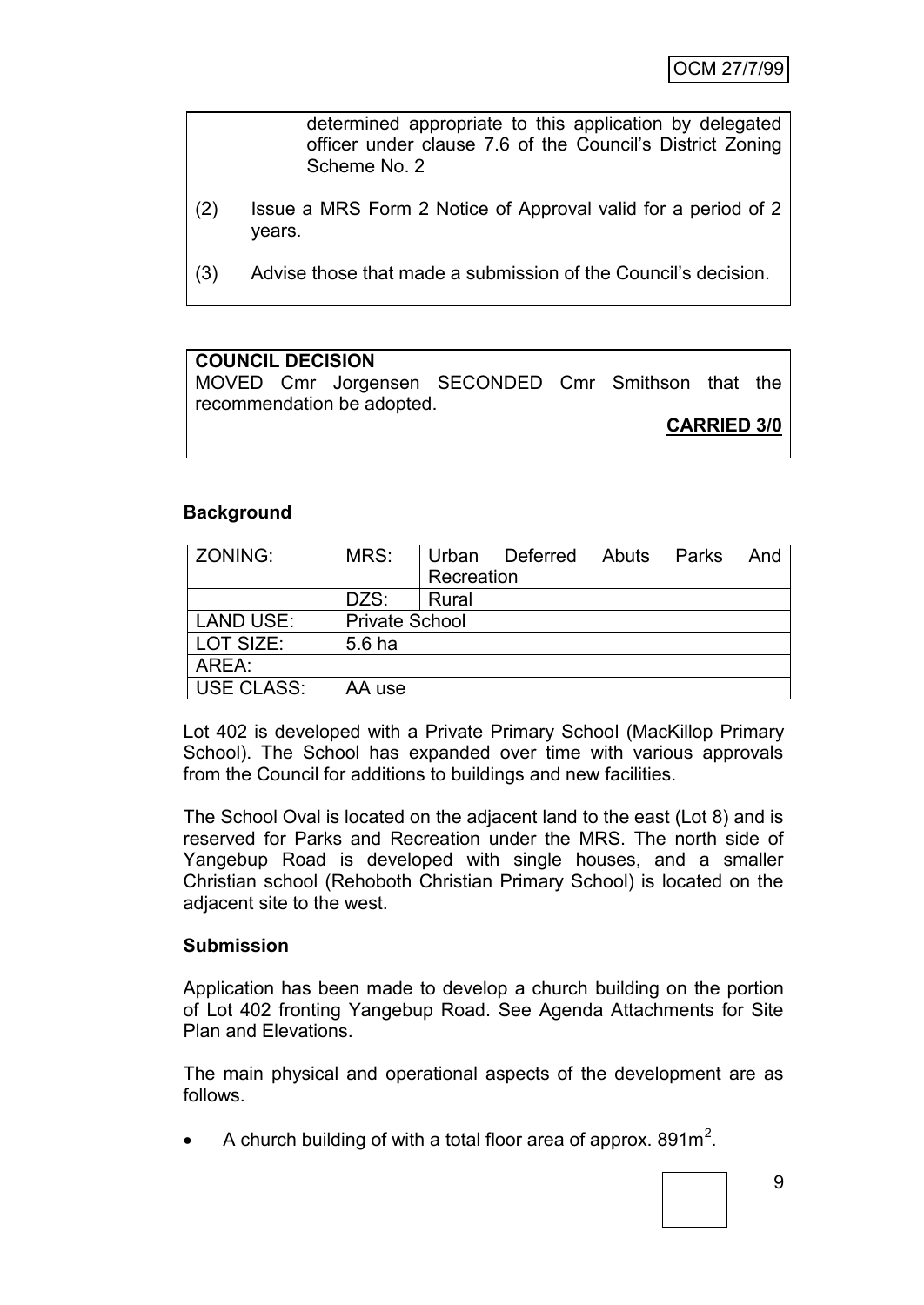- Two spires. Main spire above front entrance is 21 metres in height from ground level. Second spire at rear entrance is 15 metres from ground level.
- Setting capacity for approx. 500 people.
- Church building is to be attached to presbytery for which a building licence has already issued.
- The church is to hold regular Sunday Services in the morning and afternoon for the public, and is to be used infrequently for school services and assembly activities during school hours.
- Existing parking areas and access are proposed to be used.

#### **Report**

A Church building is classified as a religious establishment in District Zoning Scheme No. 2 and is an AA use in the Rural zone.

Two submissions were received from landowners at 17 Pioneer Drive, both generally objecting on the grounds of increased traffic. It is considered that Pioneer Drive is a local access road, not a distributor road or convenient shortcut for traffic to access the school. Traffic will be confined to Yangebup Road, Osprey Drive and Dunraven Drive rather than Pioneer Drive. See Agenda Attachments for Schedule of Submissions.

The Scheme requires the provision of one parking bay per 4 seats for religious establishments. It is proposed to use existing parking areas (approx. 125 bays) to accommodate the church-parking requirement. There are no objections as the School is not operational on Sundays.

In respect to issue of traffic, there is potential for an additional 200 to 250 traffic movements on Yangebup Road on Sundays. The traffic movements may be intense but confined to 4 times on Sundays just before and after services.

The Ministry for Planning raises no objections to the proposal.

The church building is a logical expansion of the activities of the School, and there will be a general community benefit derived from provision of the Church and its services. Accordingly, approval to the proposal is recommended.

## **Strategic Plan/Policy Implications**

PD 16 Standard Development Conditions

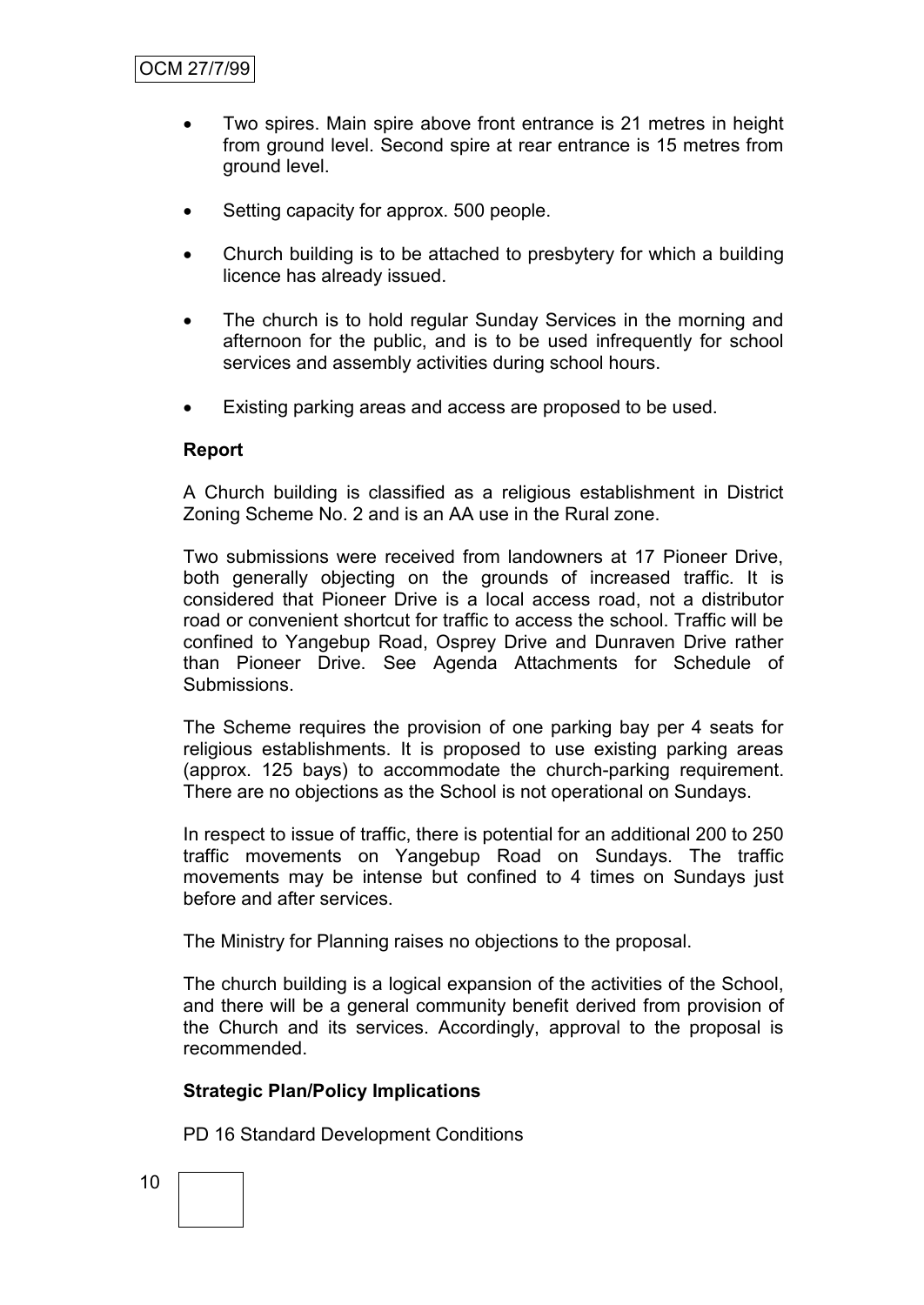# **Budget/Financial Implications**

N/A

# **Implications of Section 3.18(3) Local Government Act, 1995**

Nil

**153. (AG Item 14.2) (OCM2\_7\_1999) - SAND EXTRACTION - LOT 4 ARMADALE ROAD, BANJUP - OWNER: BORAL BESSER MASONRY LTD - APPLICANT: DEVELOPMENT PLANNING STRATEGIES (5513465) (CC) (EAST) (MAP 20)**

**RECOMMENDATION** That Council:

- (1) approve a variation to Council's Development Approval of 17 February 1998 for sand excavation on Lot 4 Armadale Road, Banjup to allow for sand extraction on Lot 4 within the 20 metre buffer to R1820 Warton Road to minimum level of RL 30 and in accordance with the excavation plan dated 1 July 1999.
- (2) advise the applicant and referral authorities of the Council's decision accordingly.

# **COUNCIL DECISION**

MOVED Cmr Jorgensen SECONDED Cmr Smithson that the recommendation be adopted.

**CARRIED 3/0**

# **Background**

| ZONING:           | MRS:                                          | <b>Rural-Water Protection</b> |  |  |
|-------------------|-----------------------------------------------|-------------------------------|--|--|
|                   | DZS:                                          | Rural                         |  |  |
| <b>LAND USE:</b>  | Sand Extraction Sand washing and paving stone |                               |  |  |
|                   | factory                                       |                               |  |  |
| LOT SIZE:         | 58.77 ha                                      |                               |  |  |
| AREA:             |                                               |                               |  |  |
| <b>USE CLASS:</b> | SA use                                        |                               |  |  |

Lot 4 has been used for sand excavation for many years and the current approval is valid until February 2003. The operator (Boral Besser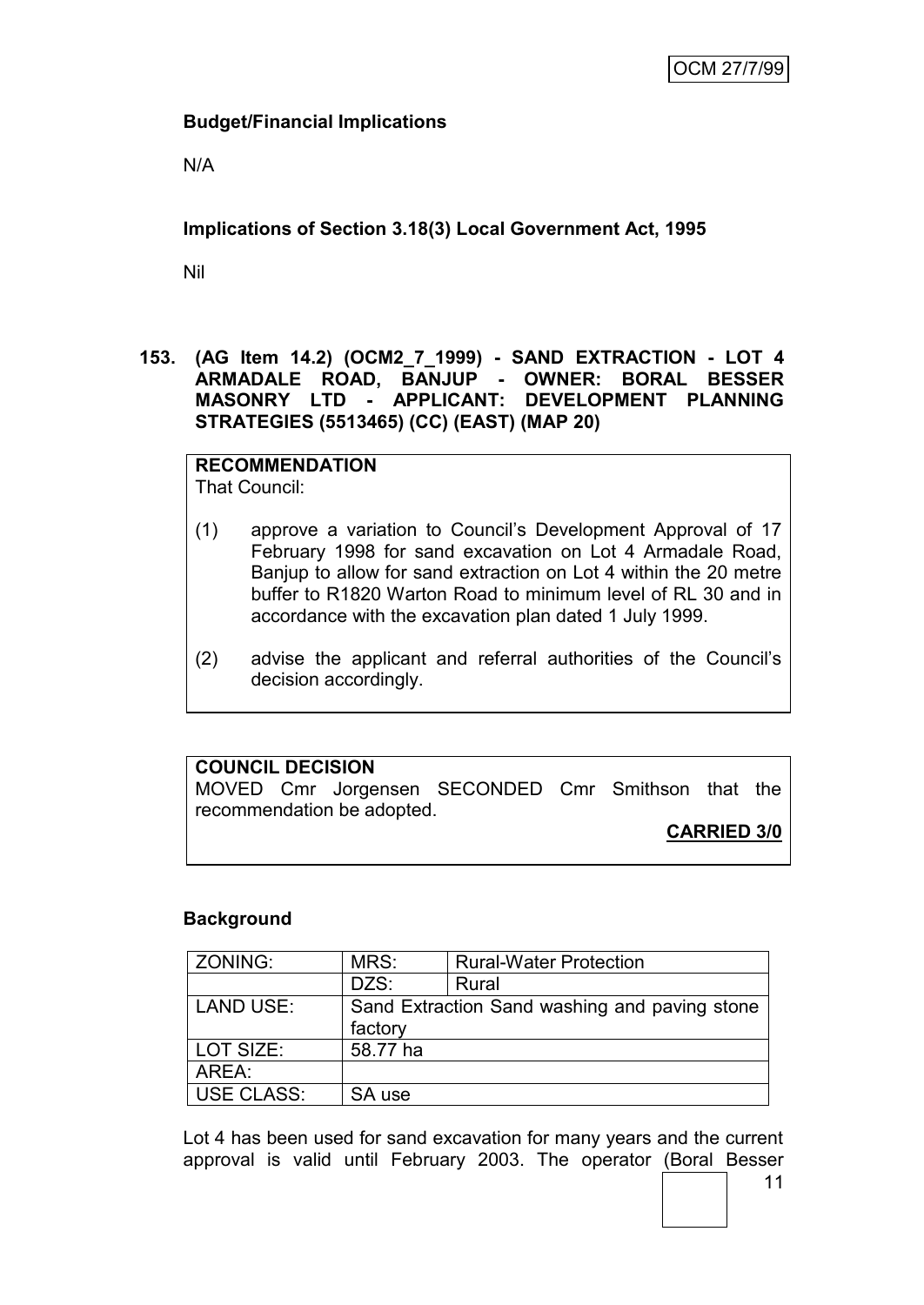Masonry Ltd) also operates a brick and paving stone plant on the site. See Agenda Attachments for Location Plan

Portions of Lot 4 not yet excavated, have been identified in Perth's Bush Plan as regionally significant Bush Land – Recommended for Protection.

The site is bounded by Armadale Road to the south, and rural land to the west and north where sand excavation is also approved. The adjacent lot to the east (R1820) is reserved Parks and Recreation in the MRS. Rocla Quarry Products Ltd has been granted a mining lease (lease 70/357) by the Department of Minerals and Energy to excavate sand from R1820.

Rocla Quarry Products Ltd has advised the City that it has entered into an agreement with Boral Besser Masonry Ltd to excavate the remainder of the resource on Lot 4.

#### **Submission**

Application has been made to excavate within the 20 metre buffer to the boundary of R1820 to create a consistent level of RL 30 over both Lots. Under the mining lease for R1820 a 4 metre buffer to the site boundary with Lot 4 is required. See Agenda Attachments for Excavation Proposal.

#### **Report**

The current development approval (Condition 7) requires maintenance of 20 metre buffers to all site boundaries. Variation to this requirement is therefore sought.

Council's Extractive Industry By-Laws allow for excavation of buffer zones subject to the written approval of Council. Similarly, provisions in the Council's Proposed Extractive Industries Amendment also allow for excavation of buffer zones.

The Ministry for Planning has advised that, although the site is identified in Bush Plan, it has no objections to the proposal given that two approved excavation operations exist either side of the buffer.

The Department of Minerals and Energy has also advised that it has no objections to the excavation of the 4 metre buffer on R1820.

Approval to the proposal can be justified on the following grounds.

- Excavation of the common boundary will create a consistent level of RL30 over the two sites.
- Removal of the buffer zone will not result in any additional views to the pit area from public areas such as Armadale Road.

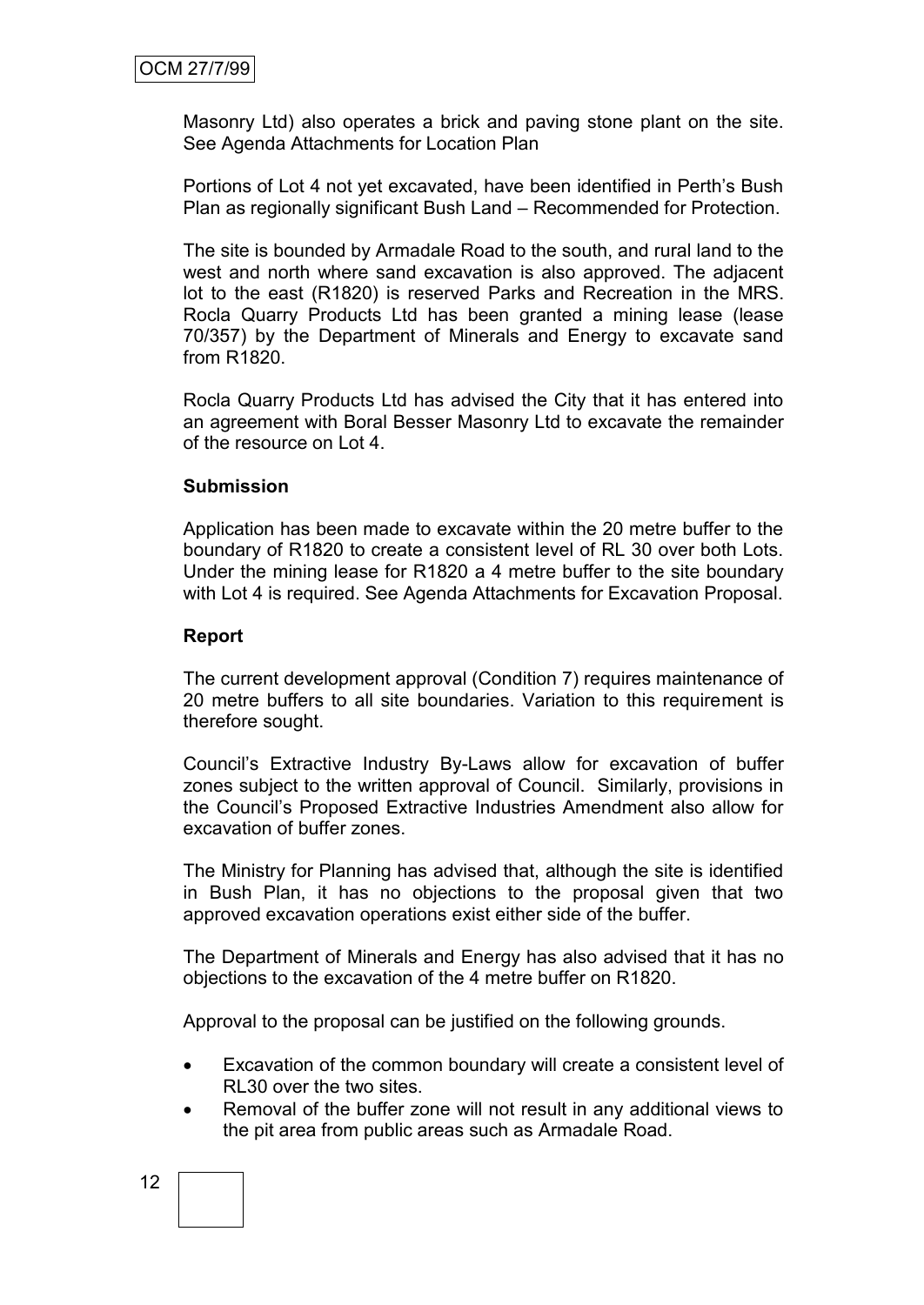No objections have been received from referral authorities.

# **Strategic Plan/Policy Implications**

Extractive Industries By-Laws

Proposed Extractive Industries Amendment 186

# **Budget/Financial Implications**

N/A

**Implications of Section 3.18(3) Local Government Act, 1995**

Nil

# **154. (AG Item 14.3) (OCM2\_7\_1999) - PROPOSED KWINANA INTERNATIONAL MOTORPLEX - ANKETELL ROAD, KWINANA - APPLICANT: WESTERN AUSTRALIAN SPORTS CENTRE TRUST (9637) (DW)**

# **RECOMMENDATION**

That Council

- (1) adopt the following position in relation to the proposal:-
	- 1. The proposal in its current form is considered unacceptable as a result of the overall noise burden on communities within the southern portion of the City of Cockburn;
	- 2. Consider supporting the development without the drag racing component at the site, subject to a suitable level of acceptability among affected communities within Cockburn being demonstrated;
- (2) require staff to provide a technical submission on the PER and Societal Risk Report in line with the position outlined in resolution (1) above and the points detailed in the report.

# **COUNCIL DECISION**

MOVED Cmr Jorgensen SECONDED Cmr Smithson that:

(1) Council adopt the following position in relation to the proposal:-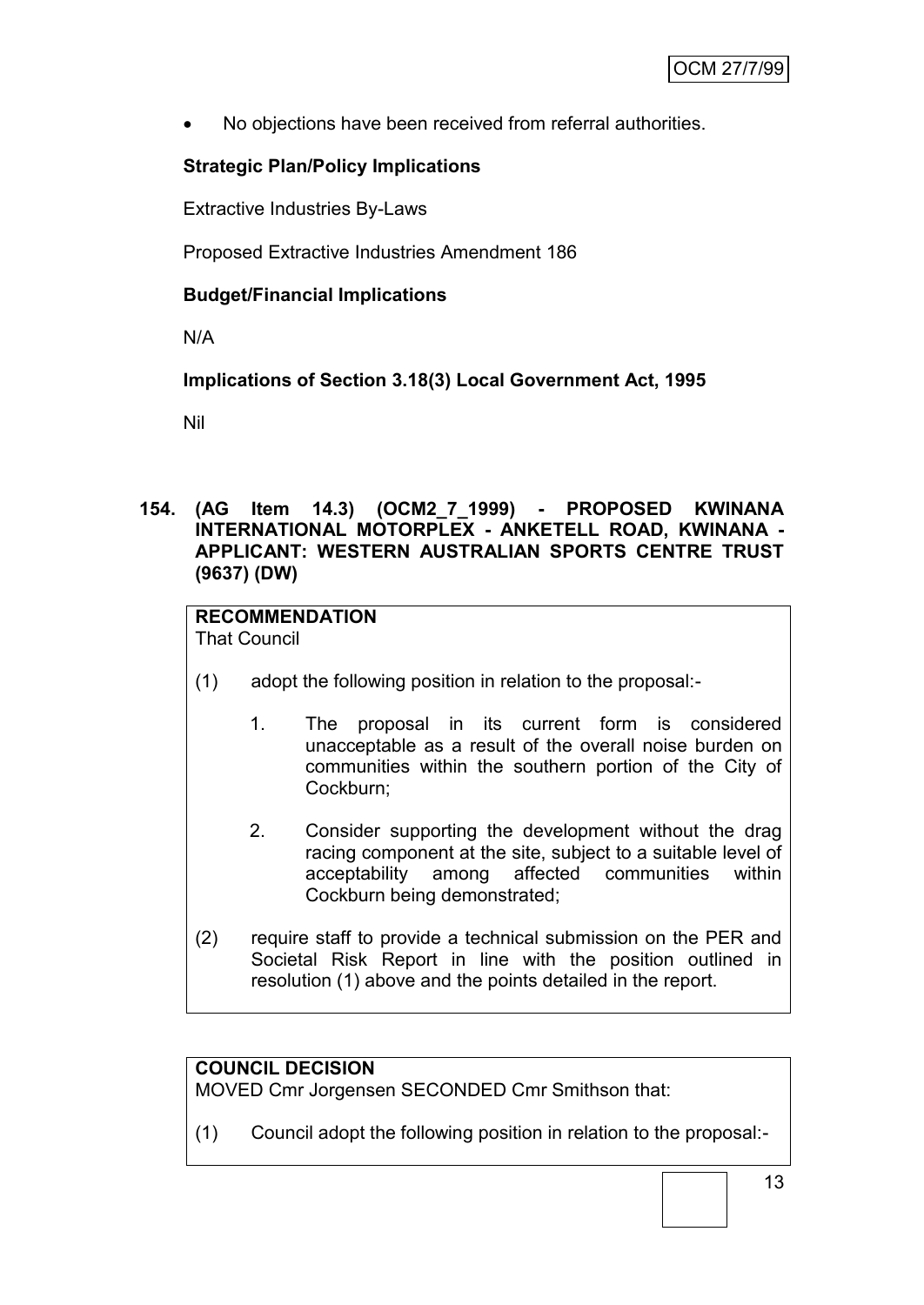|     | 1.             | The |                              |  | proposal in its current form is considered<br>unacceptable as a result of the overall noise burden and<br>lack of detail of patron behaviour on communities within                                                       |  |                    |
|-----|----------------|-----|------------------------------|--|--------------------------------------------------------------------------------------------------------------------------------------------------------------------------------------------------------------------------|--|--------------------|
|     | 2 <sub>1</sub> |     | Cockburn being demonstrated; |  | the southern portion of the City of Cockburn;<br>Consider supporting the development without the drag<br>racing component at the site, subject to a suitable level of<br>acceptability among affected communities within |  |                    |
| (2) |                |     |                              |  | Council require staff to provide a technical submission on the<br>PER and Societal Risk Report in line with the position outlined in<br>resolution (1) above and the points detailed in the report.                      |  | <b>CARRIED 3/0</b> |

# **Explanation**

It was considered that the PER did not take into consideration the behaviour of patrons at the speedway.

# **Background**

The Western Australian Sports Centre Trust recently released a Public Environmental Review (PER) and Societal Risk Report which provide details of the proposed International Motorplex to be located between Thomas, Anketell, Rockingham and Abercrombie Roads in Kwinana.

Comments on the PER are required to be forwarded to the EPA by 28 June, while comments on the Societal Risk Report are required to be forwarded to the WAPC by 9 August, 1999. Approval has been gained from the EPA for Council to provide a submission on the PER following the closing date for submissions to allow Council consideration of the report.

The proposed Motorplex facility includes a speedway track, drag strip, pits, grandstand, catering facilities, administration buildings, carparking and public amenities. There is also the potential for other activities to occur on the site, including the possible relocation of the Coastal Motorcross Circuit and Cockburn International Raceway (Go-Karts), as well as other events such as concerts.

The construction of the facility is proposed to commence in September 1999 and is required to be completed by September 2000 to allow operations to commence in October 2000. Figures showing the location of the site and proposed layout were attached to the Agenda. The site is owned by Alcoa, with a considerable portion of the site having been used for the disposal of residues from Alcoa's Kwinana operations.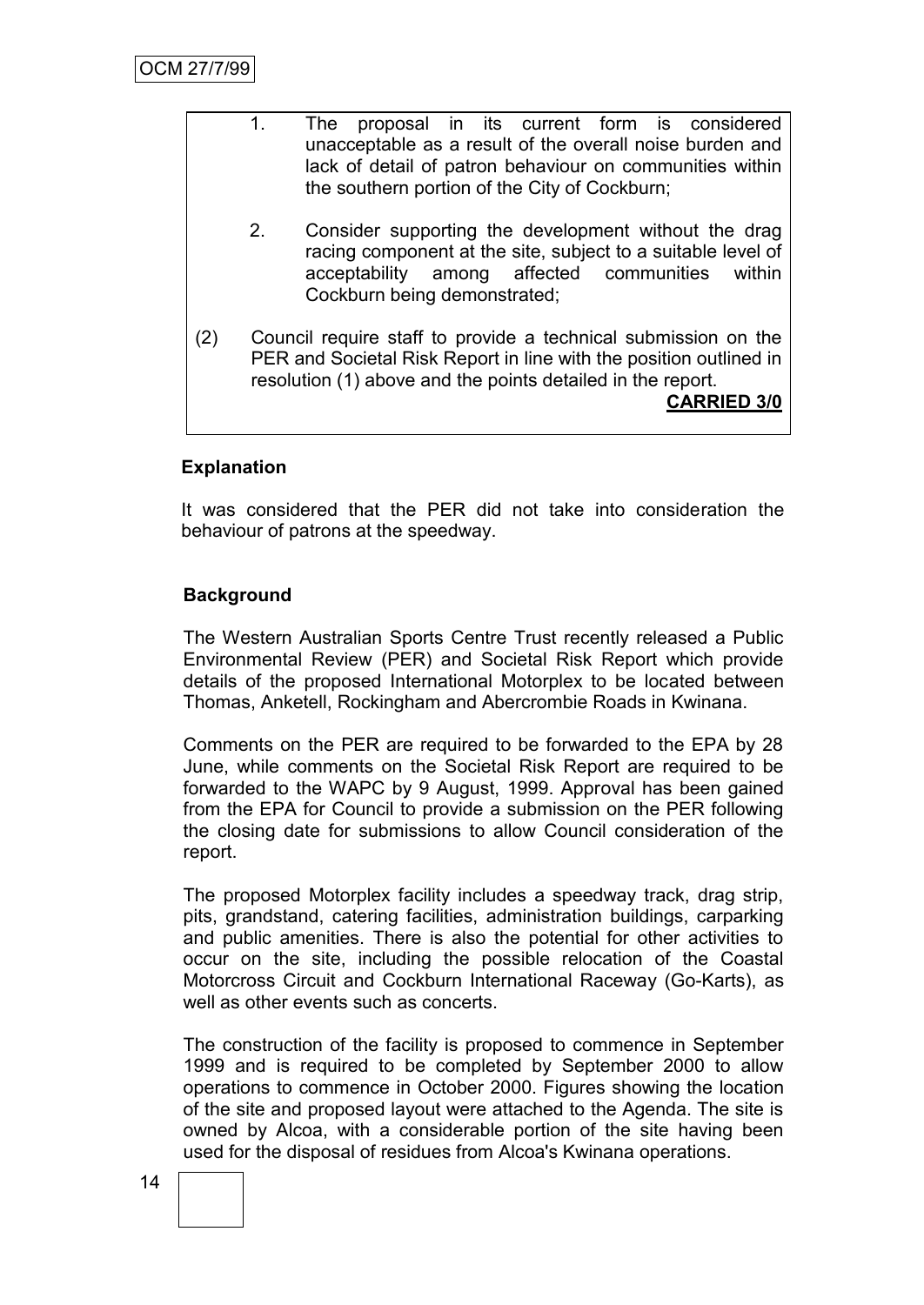While the site is totally within the Town of Kwinana, it is located approximately 3.5 kilometres from the townsite of Wattleup and approximately 7 kilometres from residential areas in Munster.

The Motorplex proposal has arisen out of the need to provide alternative sites for the Ravenswood Drags and Kwinana Speedway. This has arisen due to Claremont Speedway being given notice by the Royal Agricultural Society that it would have to vacate its current Claremont premises in April 2000. While the Ravenswood International Raceway has been operating from Ravenswood for 30 years, the State Planning Commission in 1994 determined that the operators would need to vacate the site before the whole of the Ravenswood townsite could be developed for residential purposes.

In order to find a site for the co-location of both of these facilities, an International Motorplex Facility Implementation Committee was established by the State Government in 1994. This Committee was chaired by the Minister for Planning and investigated 8 sites within the metropolitan region and determined that the Kwinana Alcoa site was the preferred site.

Council's role in relation to the proposal at this point is to provide comments to the EPA on the adequacy of the Public Environmental Review for the proposal and similarly, to the WAPC on the Societal Risk Report. Given the potential for impacts of the proposal on residents within the City of Cockburn, it is also important that Council develop a clear position in relation to the acceptability of the proposal, which will be necessary in providing advice to relevant decision-making authorities.

#### **Submission**

The PER provides a detailed description of the proposal and its intended operation. A copy of the executive summary was attached. In summary, the activities which will occur on the site include the following:-

- Championship Street Car Drag Races
- Championship Speedway events
- Local Speedway events
- Community based activities such as driver training
- Possible future relocation of Coastal Park Motorcross Circuit and the Cockburn International Raceway
- Other events such as musical concerts or festivals.

The PER is confined to the Drag and Speedway activities, with any future proposals for other activities to be subject to separate assessment.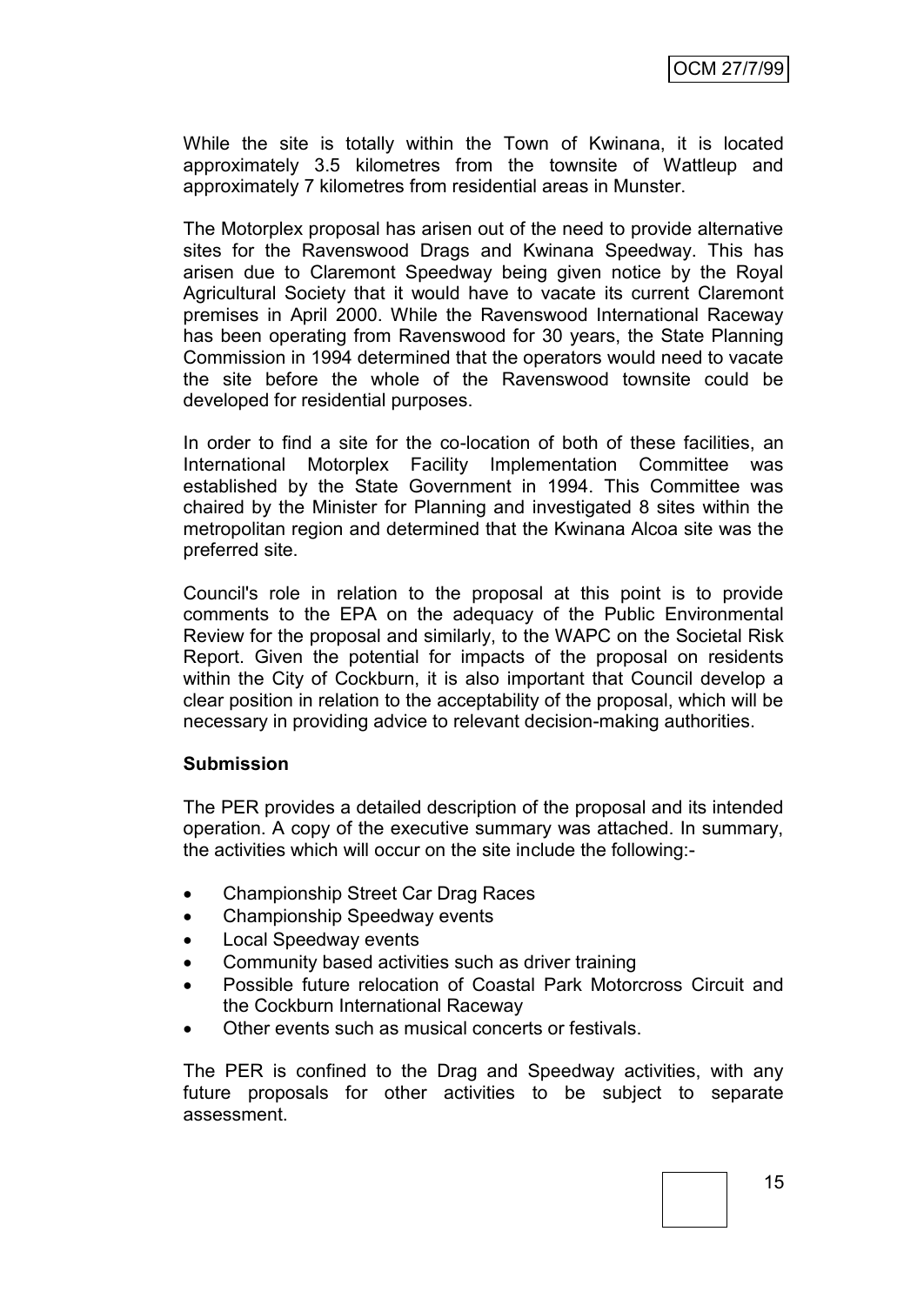The PER indicates that there would be in the order of 20 Saturday Drag Racing events and 25 major Speedway events held between October and April each year. Smaller events would also be held on some Wednesdays and Fridays. Spectator crowds of between 1,000 and 15,000 are expected, depending on the events being held. The duration of events would range from 12.00-10.30 pm for some Championship Drag Racing events and 5.30-10.30 pm for Speedway events. Attached to the Agenda is a table which outlines the likely type of events, the month, day and time of events, as well as likely spectator attendances expected for the Motorplex. While the majority of events would be held during the October - April period, the PER indicates that there would be some smaller events held throughout the winter months.

The proponent estimates that the combined Motorplex operations will generate expenditure of \$15.34 million annually across the major activities, with additional flow-on effects being the total impact of the operation to be around \$28.95 million annually. 179 full time equivalent jobs would be created with additional flow-on jobs of 183 persons. Construction of the facility is likely to cost in excess of \$16 million, with both direct and indirect employment associated with construction estimated to provide a total of 577 jobs. The other economic benefit promoted by the proponent relates to the location of the Motorplex on the Alcoa site as providing the opportunity for Government to make use of a site which would otherwise be constrained, for public purposes.

# *Alternative Sites Considered*

Eight different sites were considered by the Implementation Committee. These sites are shown in the attachment and are as follows:-

- Kewdale Freight Terminal
- Forrestfield Marshalling Yards
- Wanneroo Barbagallo Raceway
- Jandakot Botanic Park Anketell
- Rockingham Marshalling Yards
- Henderson Beeliar Regional Park
- Gnangara Road, Cullacabardee
- Alcoa Residue storage areas A, B and C (preferred location)

This range of options were assessed on the basis of transport, environmental, planning, financial and operational criteria. Based on this assessment, the PER states that the Forrestfield and Wanneroo sites emerged as the preferred sites. However, both sites were seen as having major obstacles to them for the use for the Motorplex, the Forresfield site being required for industrial purposes and the Wanneroo site identified as requiring significant costly roadworks and was opposed by the future operators on the basis of commercial viability.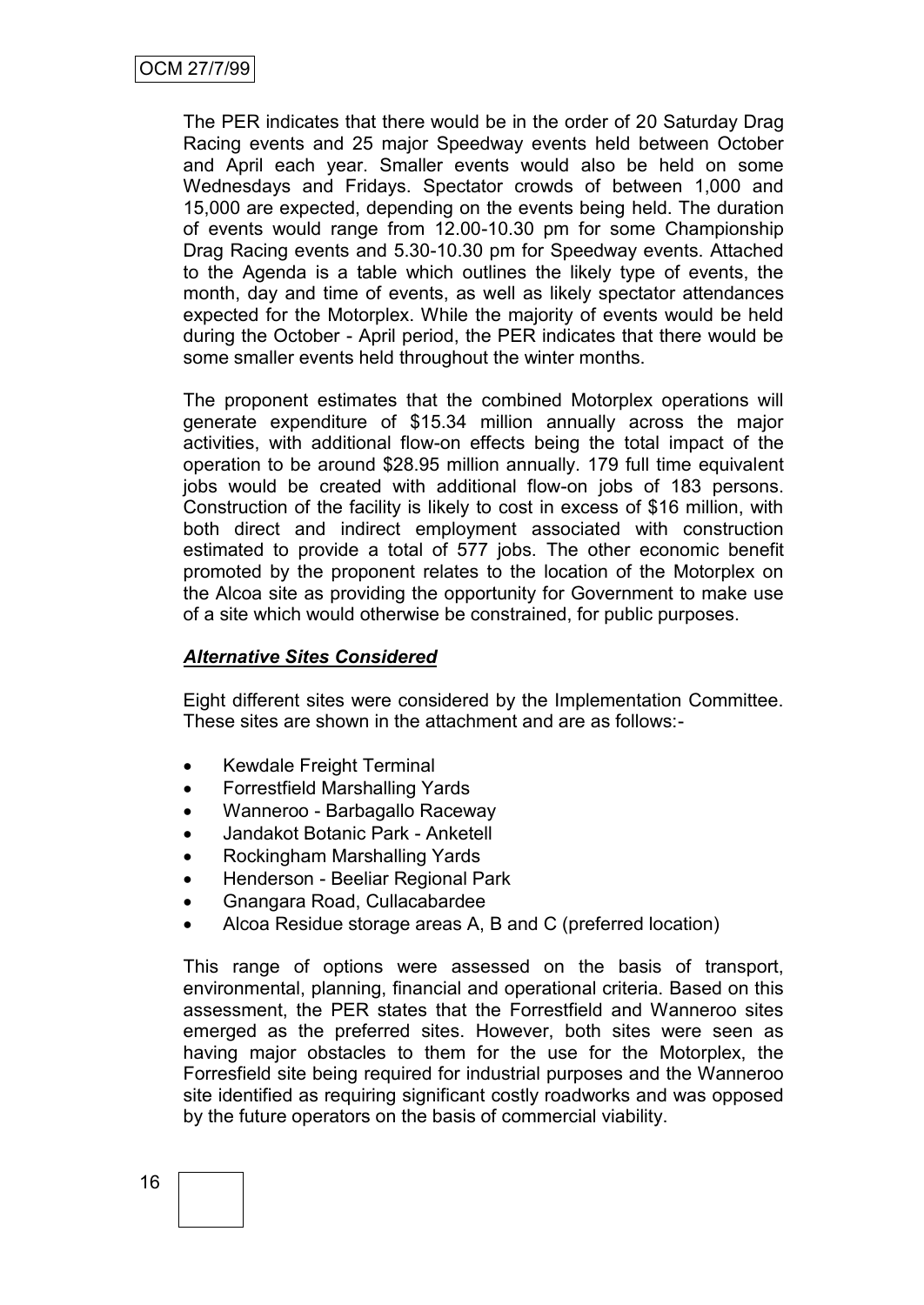The Alcoa and Henderson sites were the next two preferred options, with the Henderson option being rejected on the basis of the impacts on Beeliar Regional Park and associated bushland being less acceptable than the impacts on the Alcoa site.

# **Report**

The timeframe for public comment (4 weeks) and deadlines for the preparation of Agenda items has meant that Council officers have had less than 10 days to perform an assessment of the proposal and carry out relevant investigations associated with its impacts. Assessment and investigations have therefore been limited to review of the documentation, discussions with the DEP, Councils currently affected by the Speedway and Dragway and limited discussions with the Town of Kwinana and affected local residents. Some limited noise assessment was also carried out in order to determine typical background noise levels from within the Wattleup townsite. This has meant that the assessment of the proposal has been relatively superficial and has not allowed a sufficient level of community consultation to fully ascertain the views on the proposal from the portion of the community affected within Cockburn.

Based on this assessment, the following key issues have been identified as being relevant in terms of Council's position and comments on the proposal:-

- Location versus alternative sites
- Noise impacts
- Bushplan impacts
- Individual and societal risk.

A more detailed discussion on these issues is provided below.

While Council does not have a formal position on the proposal at this point, a briefing provided to full Council earlier in the year led to a number of Councillors, particularly those representing the Coastal and South Wards, expressing concerns over the impact of noise from the facility on residential communities in the south-western portion of the City. Council's submission on the FRIARS report touches on the proposal to the extent that the proposed Motorplex has been included in Council's alternative option for FRIARS, however the report identifies residents' concerns about noise from the facility and highlights the need for further investigation of noise impacts.

Community concerns prior to the release of the PER were presented to Councils through several of the forums held in relation to FRIARS. At a meeting of land owners held on 19 May 1999, a number of resolutions were adopted, including one which sought to have no Speedway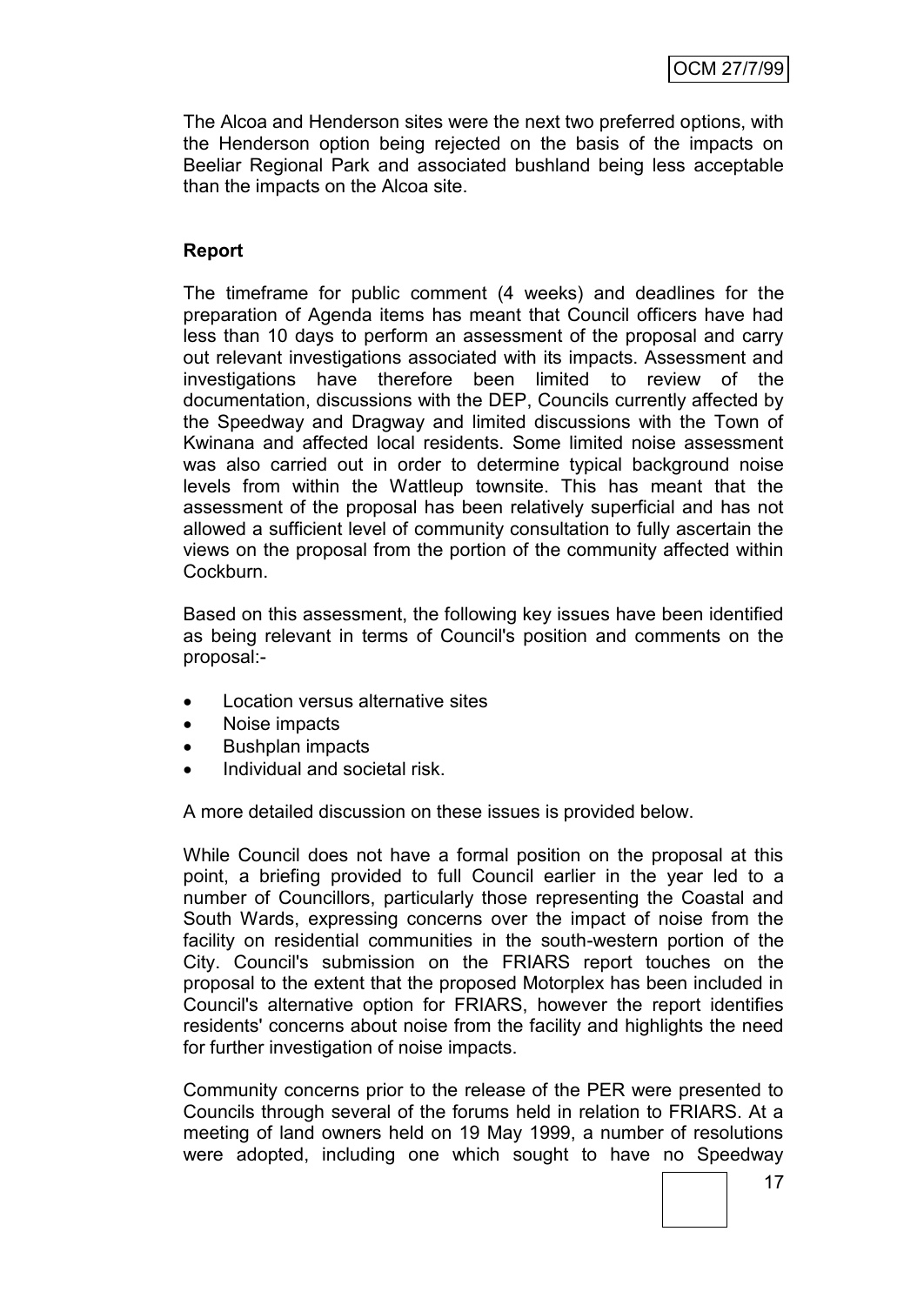between Hope Valley and Medina. At the workshop held with representatives of Peak Community Groups from the Wattleup locality held on 26 May 1999, this resolution was clarified to the extent that it was indicated that if the uses of the Motorplex were rationalised to reduce the level of use and the potential level of noise, then the Speedway could be acceptable in the industrial area. This is not taken however as an endorsement of the proposal in its current or a modified form, as much more detailed community consultation would be necessary to determine this.

## *Assessment of Impacts of Proposal and the Adequacy of the PER in Addressing Key Issues of Concern*

# **1. Suitability of the Kwinana Site versus Alternative Sites**

As outlined previously, the Implementation Committee assessed 8 different sites including the preferred site for the proposal. Of the alternative sites, one was located within the City of Cockburn, being the Henderson area of the Beeliar Regional Park. This is an area of high conservation value and the proposal would be inconsistent with Council's previously stated preferred position for the retention of this area for conservation purposes.

Given the level of information provided and the timeframe for assessment, it is difficult to carry out a detailed analysis of the suitability of the existing site against the alternatives considered. The proposed site does have a number of positive attributes from a planning viewpoint. It is relatively central to the users of the site, has good access to major transport routes and provides the opportunity to make use of a constrained site for public purposes. The use is also consistent with the current land use on the site. The constraints to the suitability of the site for the proposed use from a planning viewpoint include the proximity to residential areas both north and south of the site, issues relating to individual and societal risk associated with its proximity to the Kwinana Industrial Area and the inclusion of the southern portion of the site in Bushplan.

A superficial review of the alternative sites assessed by the Implementation Committee tends to confirm the conclusions outlined in the PER which highlight the Forrestfield and Wanneroo sites as the preferred sites. Of the two, the Forrestfield Marshalling Yards would appear to have the most potential, particularly given its proximity to Perth Airport which creates a high level of background noise in the area, although it is within similar proximity of the proposed site to residential areas.

Unfortunately, the PER dismissed both the Forrestfield and Wanneroo sites on single issues, without a detailed explanation of the reasons why these issues could not be suitably overcome. A much more detailed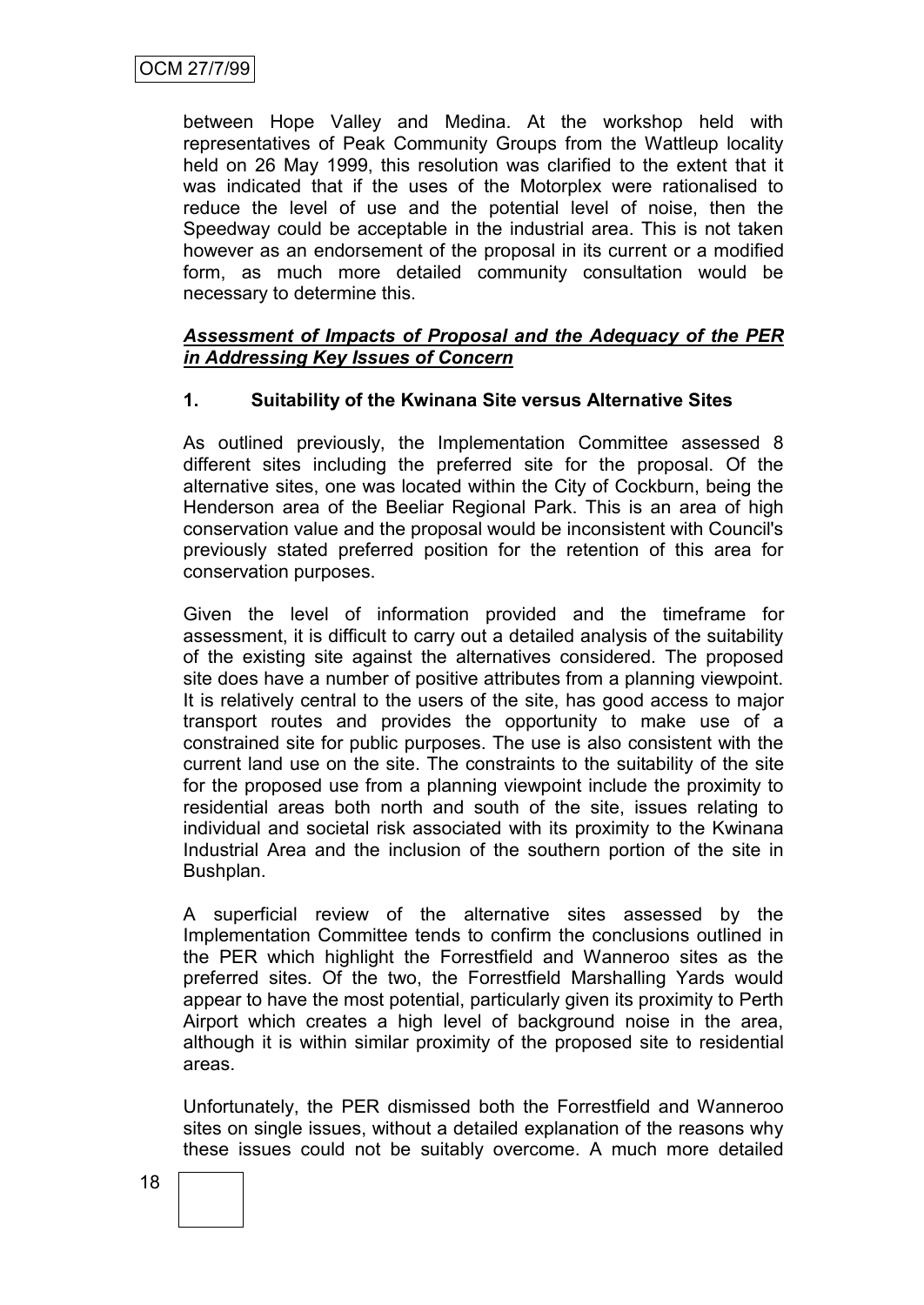analysis of the viability of these sites and the potential to overcome issues seen as constraining these sites would be particularly useful in order to be satisfied that the proposed site in Kwinana is superior to these other highly ranked sites.

## **2. Noise Impacts**

The key environmental impact associated with the proposal relates to noise impacts on residential areas within the Town of Kwinana and City of Cockburn. Within Kwinana the areas of Hope Valley and Medina will be affected, whilst in the City noise impacts will occur within the Wattleup townsite and surrounding rural areas and possibly as far north as Munster and Coogee.

As outlined previously in the report, the majority of noise emissions from the facility will occur between the months of October - April which is essentially the Speedway and Drag Racing season. It is this time of the year that potential annoyance for residents is at its highest, given that people are outdoors more and people tend to have windows open as a result of warmer temperatures.

According to the report, noise emissions from Speedway activities will occur on almost all Friday nights between this period and will occur between 5.30 and 10.30 pm. Noise emissions will occur during race events which typically last around 3 minutes with a gap between races. Of the different types of vehicles racing, sprint cars are identified as having the highest overall noise emission.

With the drag racing component, this appears likely to occur on most Saturday nights during the October - April period. Whilst the actual racing component of the drags occur in the evening, practice events would be carried out on Saturday afternoons prior to the actual racing event. Noise emissions from drag racing vary depending on the type of vehicles being raced, with the top fuel or mini jet vehicles having the highest overall noise signal. According to the PER, these vehicles would be present at around 6 race meetings in any one season. The next loudest vehicles are the top comp vehicles which would be present at most meets, followed by super stock, super street and motor cycles. During any one drag racing meet, a total of up to 120 races would be held of which, up to 20 races would include the top comp and top fuel dragsters. Each race would last approximately 10 - 15 seconds, with a race every 2 - 3 minutes. Prior to each race, the vehicles warm up by doing "burn outs", resulting in an additional burst of noise before each race.

In general terms, the noise characteristics of the two types of motor sport vary, with the Speedway generally having a lower overall noise emission over longer total period, with the drags exhibiting higher overall noise emissions over a shorter total period. The actual noise exposure period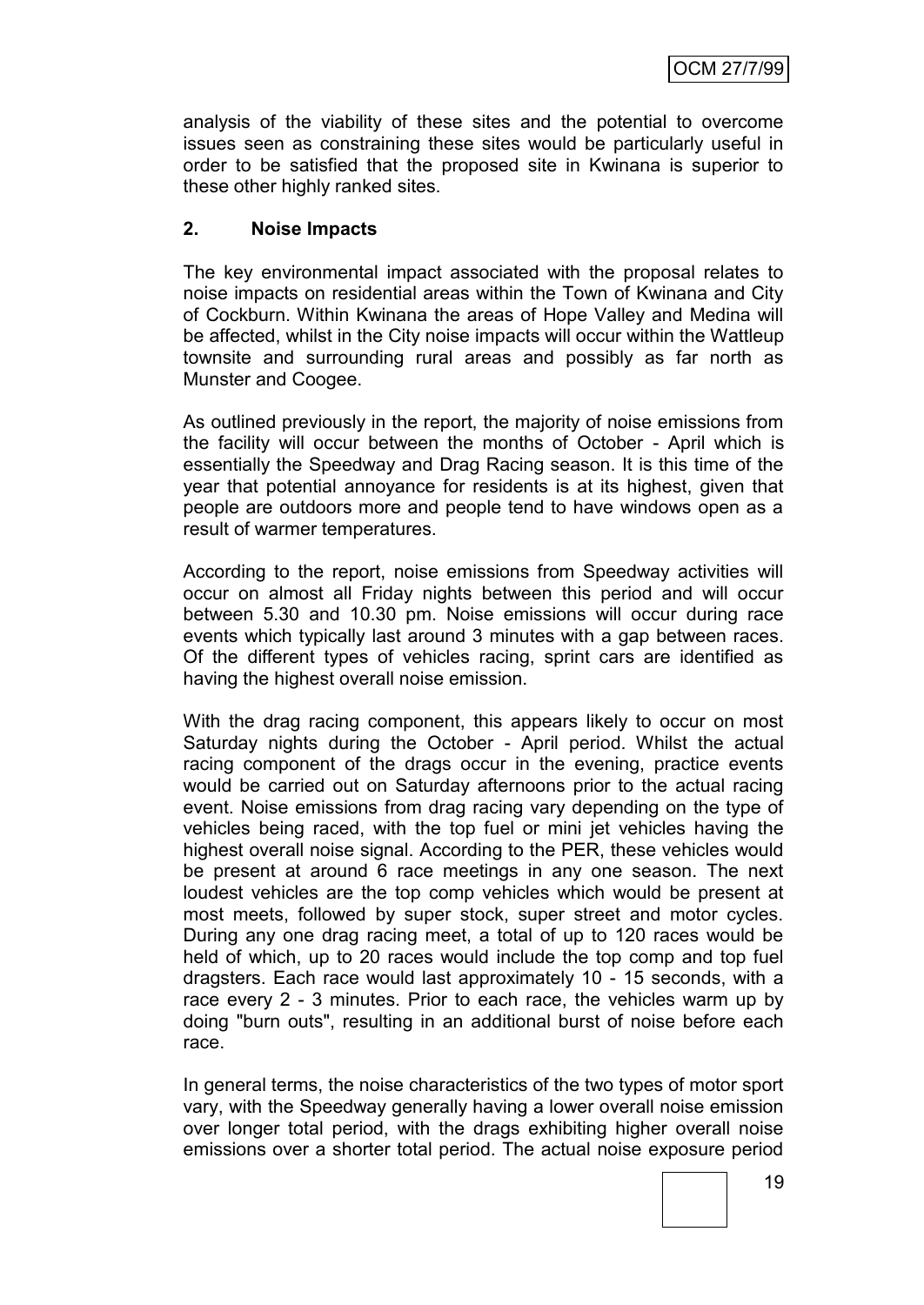however, for the drags is longer than the Speedway, given that practice sessions are run on the afternoon of race meetings.

Noise impacts from the Motorplex will affect the southern portion of the City of Cockburn during most events, largely as a result of the predominantly southerly wind pattern experienced during the months of operation. Impacts will be most severe in and around Wattleup, while some impacts may also be likely in residential areas to the north of Wattleup such as Munster and Coogee.

The PER provides an assessment of likely maximum noise levels from the various events proposed to be held at the Motorplex on Wattleup. Maximum levels have been derived from modelling based on monitoring of noise levels from existing Speedway and Drag activities at Claremont and Ravenswood. The maximum predicted noise levels for Wattleup are shown on the table below, with levels of up to 78 dBA expected to be associated with top fuel dragsters. As can be seen from the table, these levels are generally well above the noise levels allowed under the Environmental Protection (Noise) Regulations 1997. In Wattleup, the actual assigned noise levels are considered to be artificially high as a result of a decision of the Government to require that land surrounding Wattleup be treated as commercial for the purposes of determining assigned noise levels under the Regulations.

When compared to noise levels for Wattleup in a situation whereby allowable noise levels are determined using actual land use, noise from the Motorplex will exceed these levels by a further 9 dBA. Probably the most accurate indication however of the noise impact can be gained from comparing the predicted noise levels associated with the various events to the actual background noise level within the area. Recent monitoring by officers of the City has shown that typically background noise levels within Wattleup are in the vicinity of 42 dBA. As can be seen from the table, noise levels associated with all of the events proposed for the Motorplex are significantly above background noise levels for Wattleup.

In particular, the levels associated with the top fuel dragsters and top comp dragsters far exceed background noise levels. Super gas dragsters and speedway events will also significantly exceed background noise levels. In summary, it can be seen that the operation of the Motorplex will have a substantial impact on the noise climate within Wattleup when events are being held. Future events such as concerts, motorcross etc would also be expected to have a similar footprint. These emissions will be highly likely to lead to significant impacts on the community within Wattleup, particularly when it is considered that emissions will occur on both Friday and Saturday nights for most weekends during the summer months.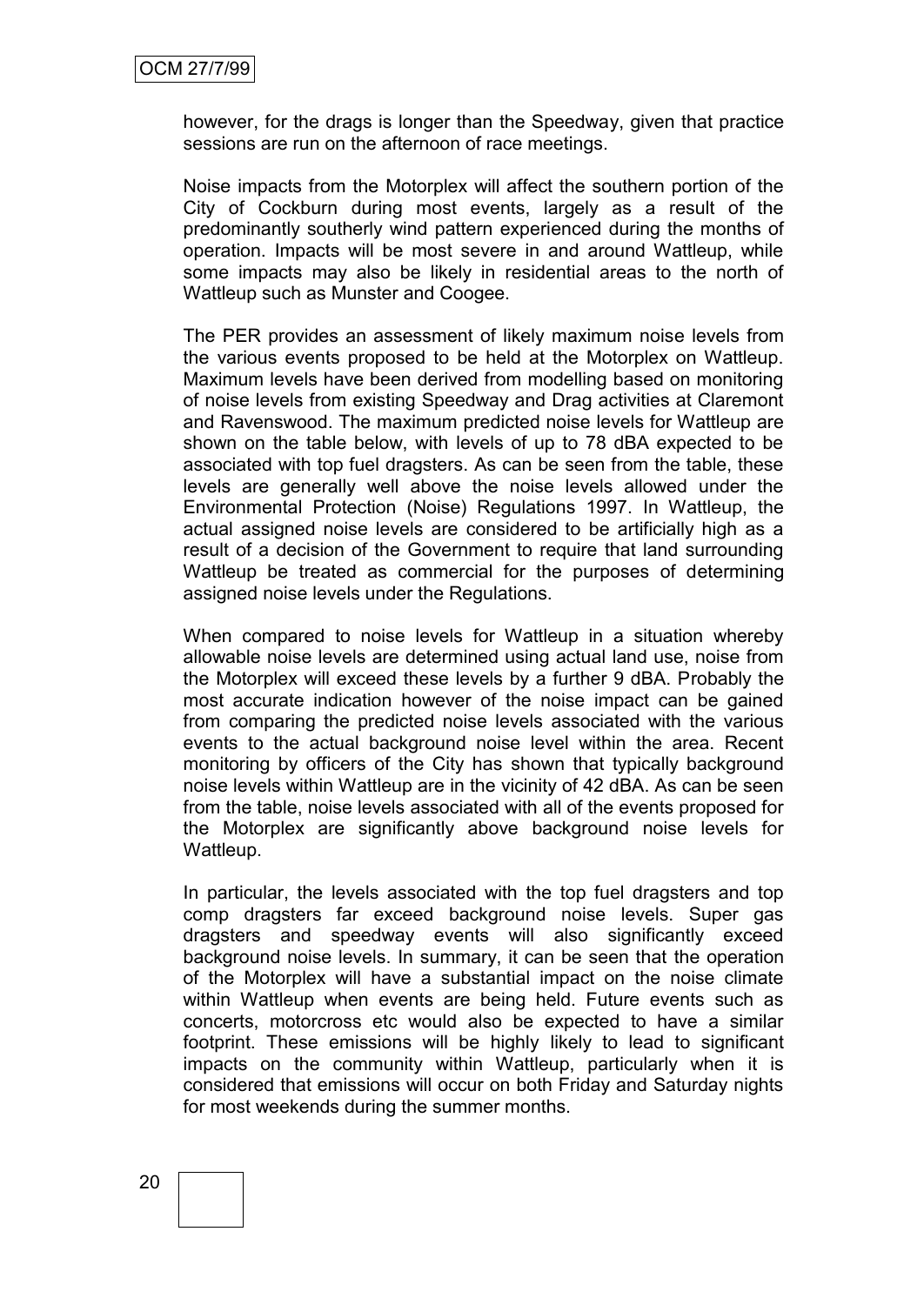| <b>Race Vehicle Type</b> | <b>Predicted</b><br><b>Noise Level</b> | <b>Assigned</b><br><b>Noise Level</b><br>(Regs)* | <b>Assigned</b><br><b>Noise Level</b><br>(Normal) + | <b>Backgroun</b><br>d Noise<br>Level |
|--------------------------|----------------------------------------|--------------------------------------------------|-----------------------------------------------------|--------------------------------------|
| <b>Top Fuel Dragster</b> | 78                                     | 64                                               | $55 - 61$                                           | 42                                   |
| <b>Top Comp Dragster</b> | 66                                     | 64                                               | $55 - 61$                                           | 42                                   |
| Super Gas Dragster       | 58                                     | 54                                               | $45 - 51$                                           | 42                                   |
| Speedway                 | 58                                     | 44                                               | $35 - 41$                                           | 42                                   |

# **Likely Maximum Noise Levels - Wattleup**

**\*** The Noise Regulations require land around Wattleup to be treated as commercial for the purposes of determining assigned noise levels.

+ Represents assigned noise levels if actual land use around Wattleup is used to determine levels. Variation shown highlights differences depending on location within townsite.

The PER does not provide an assessment of the impacts of noise emissions on the Motorplex on residential areas further north of Wattleup. Estimates have been determined however for Munster based on discussions with the DEP and are shown in the table below. These estimates show that the Top Fuel and Top Comp Drag races will be clearly audible within the Munster and Coogee areas and are likely to cause some annoyance. The other drag and speedway events may be audible above background noise levels, but are unlikely to cause annoyance to residents within these areas.

| <b>Race Vehicle Type</b> | <b>Predicted</b><br><b>Noise Level</b> | <b>Assigned</b><br><b>Noise Level</b><br>(Regs) | <b>Background</b><br><b>Noise Level</b> |
|--------------------------|----------------------------------------|-------------------------------------------------|-----------------------------------------|
| <b>Top Fuel Dragster</b> | 68                                     | 55                                              | 43                                      |
| <b>Top Comp Dragster</b> | 56                                     | 55                                              | 43                                      |
| Super Gas Dragster       | 48                                     | 45                                              | 43                                      |
| Speedway                 | 44                                     | 35                                              | 43                                      |

## **Likely Maximum Noise Levels - Munster**

While the assessment of noise impacts outlined in the PER is considered to be generally adequate, it fails to address noise impacts in areas of the City of Cockburn north of Wattleup which are clearly likely to be subject to excessive noise. Additionally, it does not incorporate adjustments to predicted noise levels for tonal components which are likely to be present in noise emissions. If a tonal component is included, the predicted maximum noise levels would be adjusted by a further 5 dBA, making the noise level exceedences even higher than are currently expected. The PER also down plays the impacts of noise from the facility on the basis that excessive noise emissions are not present for the whole period of drag and speedway events, rather only during actual races. Statistically, this results in excessive noise levels being present for a comparatively low proportion of the overall event period. This is not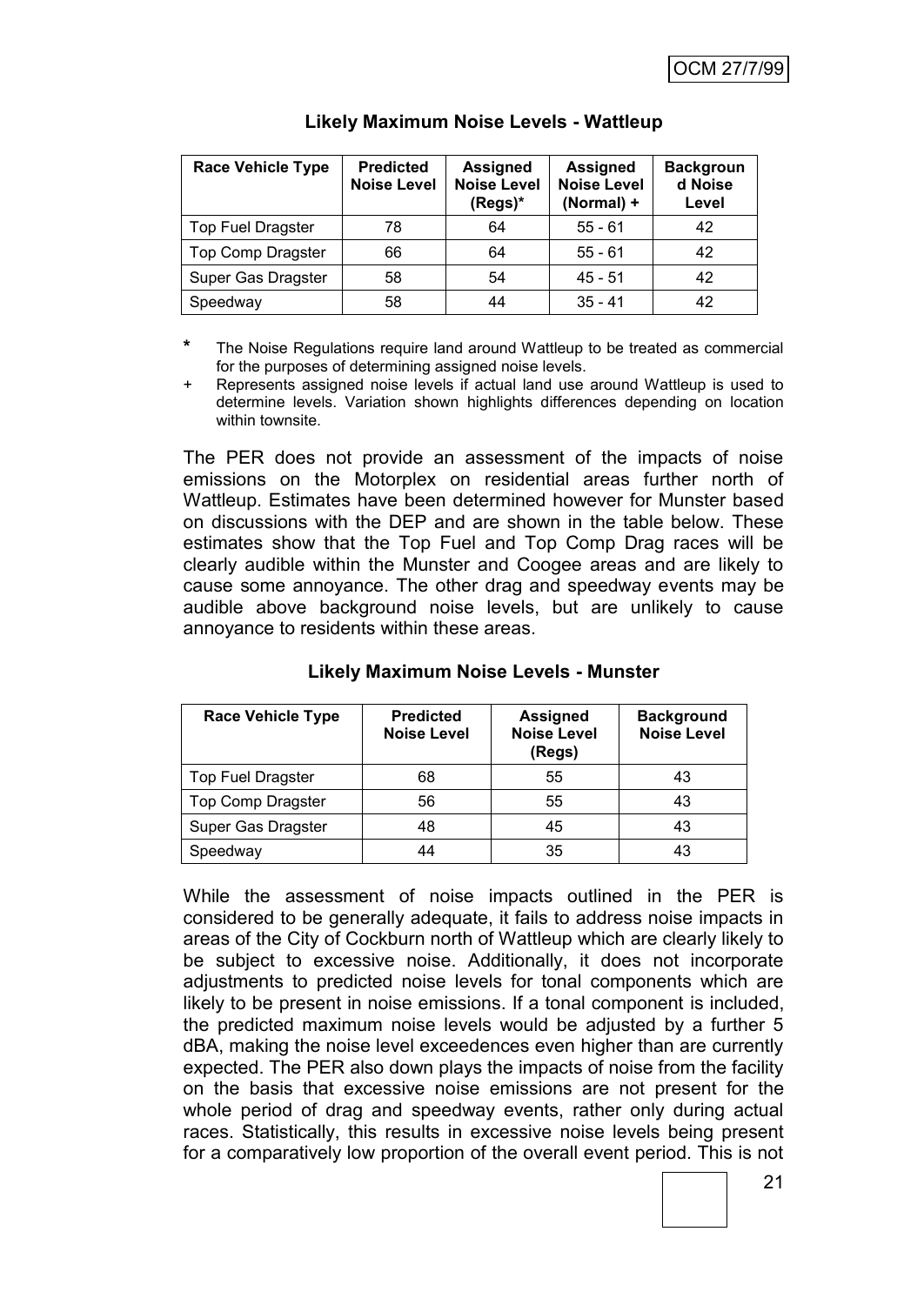considered to be particularly valid however, as the overall period for which residents will be exposed to noise remain lengthy, particularly in the case of drags, with the regular bursts of noise throughout events having the potential to actually add to annoyance.

The PER also fails to adequately assess the overall cumulative impact of noisy events on both Friday and Saturday nights with possible days during the week on affected communities, rather focusing on single events. In terms of management measures for noise emissions, the PER states that noise levels have been mitigated as far as practicable through the design of the Motorplex, including the provision of noise barriers around the drag racing strip and speedway track, as well as lower the ground levels of the tracks. Very little detail is provided however, and consequently it is difficult to determine as to whether sufficient noise reduction measures have been incorporated into the design of the proposed operation of the facility. Based on the information provided, it is questionable as to whether the full range of possible reduction measures have been considered and incorporated into the proposal.

The main strategy to deal with noise emissions is to seek an exemption from the Minister for the Environment to the Environmental Protection (Noise) Regulations to allow the Operation of facilities with noise in exceedence of the Regulations. This requires the preparation of a Noise Management Plan which includes operational issues such as the specification of hours of operations, restrictions on the number of major events, as well as requirements from ongoing monitoring and implementation of complaints handling procedure. It is of considerable concern that the details of a Noise Management Plan are not provided in the PER to allow suitable public input and comment should the proposal be approved. The development of such a plan should include a high level of community consultation, with as much detail as possible provided to the public up front. Based on a preliminary assessment, issues which should be included as conditions to part of the plan would include the following:-

- Restrictions on the number of events, in particular those associated with high levels of noise such as top fuel dragsters.
- Restrictions on finish time for events, preferably with all events finishing by 10.00 pm.
- Restrictions on practice sessions and other noise emitting activities outside of main event times.
- Processes and procedures for the management of noise levels from the facility.
- Provisions for noise monitoring in particular the burden for monitoring of noise levels should not fall with local authorities, rather it should rest with an independent contractor or Government Agency.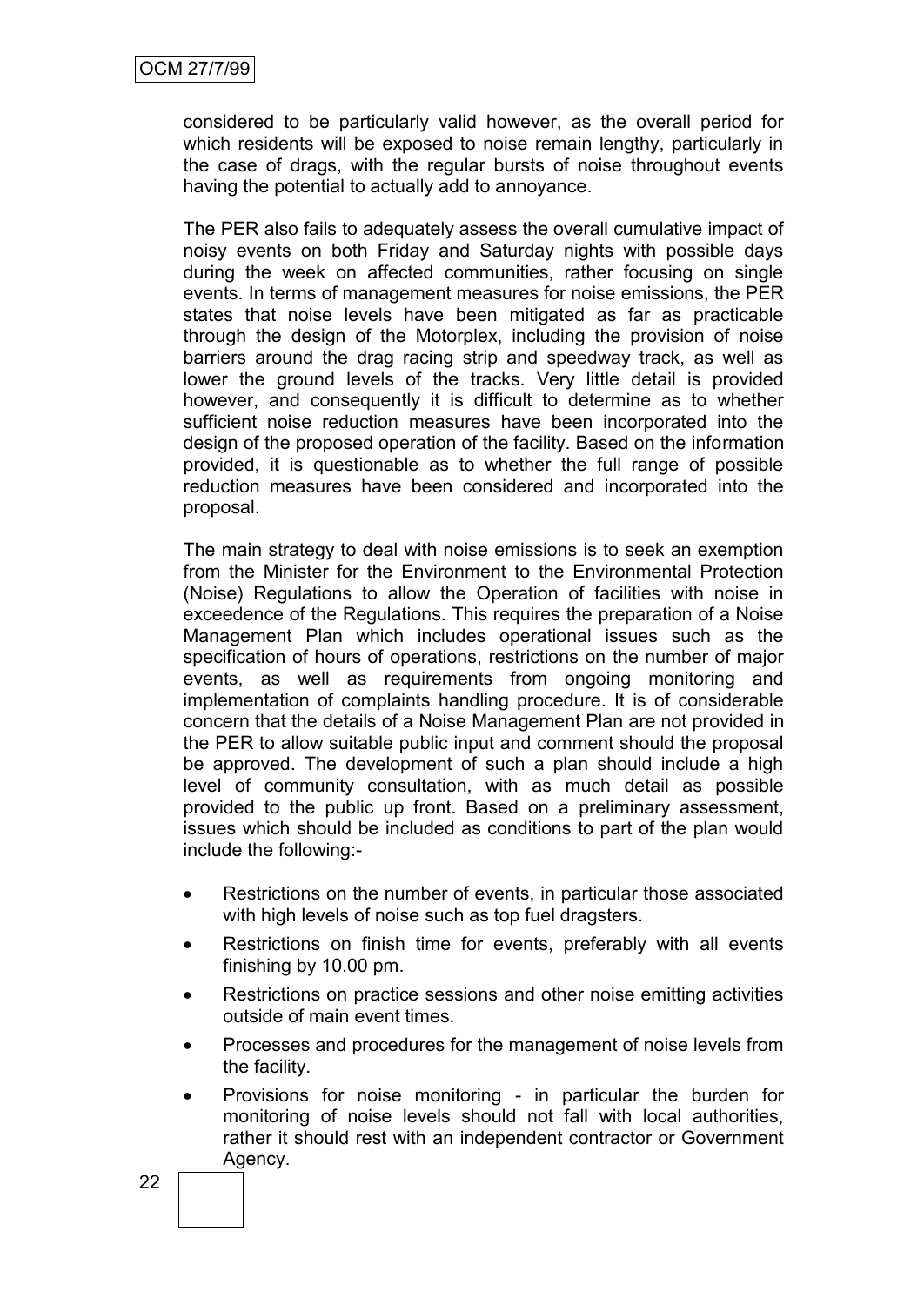- Penalties and measures to ensure compliance with provisions of the Noise Management Plan.
- Consideration of the provision of compensation for residents adversely affected by noise should the proposal go ahead.

# **3. Impacts on Bushplan Site**

The southern portion of the site is included within Bushplan Site No. 349. The overall Bushplan Site is 1,257 hectares in size and contains vegetation from a number of complexes including the Cottesloe Central and South. The Motorplex will impact on approximately 7 hectares of the Bushplan Site, largely as a result of the southern extension of the drag strip. The PER argues that this impact is minimal as its development will only remove .5% of the total area of Bushplan Site No. 349. This is of concern as the PER does not outline any realistic measures for offsetting the impact of loses of the Bushplan Site and sets a dangerous precedent for the management of development in the vicinity of Bushplan Sites, particularly when it is considered that the proponent for the facility is a State Government Agency.

# **4. Risk**

Further to the PER document which includes an assessment of individual risk, the EPA have required that a Societal Risk Report be prepared and released for public comment. This document has recently been released and will be considered by the WAPC as part of the development application process for the facility. It is prudent for Council to consider this report in conjunction with the PER in its assessment of the proposal.

Risk assessment involves determining the probability of fatalities occurring due to an activity. Individual risk is a frequency of harm per year to a theoretical individual who is exposed to a hazard or hazards from a facility for 100% of the time. That is, no allowance is made for occupancy, escape or protection facilities. Societal risk in comparison, is a measure of the overall risk associated with a situation or system. It accounts for the likely impact, not just on one individual exposed but on all individuals who may be exposed to the hazard and reflects a number of people exposed.

In relation to the proposal, the risk assessment relates to the likelihood of facilities amongst patrons and competitors of the proposed complex as a result of the cumulative effects of hazards which may be present from nearby industry in the Kwinana Industrial Area.

Individual risk has been evaluated in all hazardous industries built in Kwinana since 1988. The EPA has set an interim criteria for individual risk of 5 in a million per year  $(5 \times 10^{-6}$  or less) for commercial development located in a buffer zone. A study of individual risk in the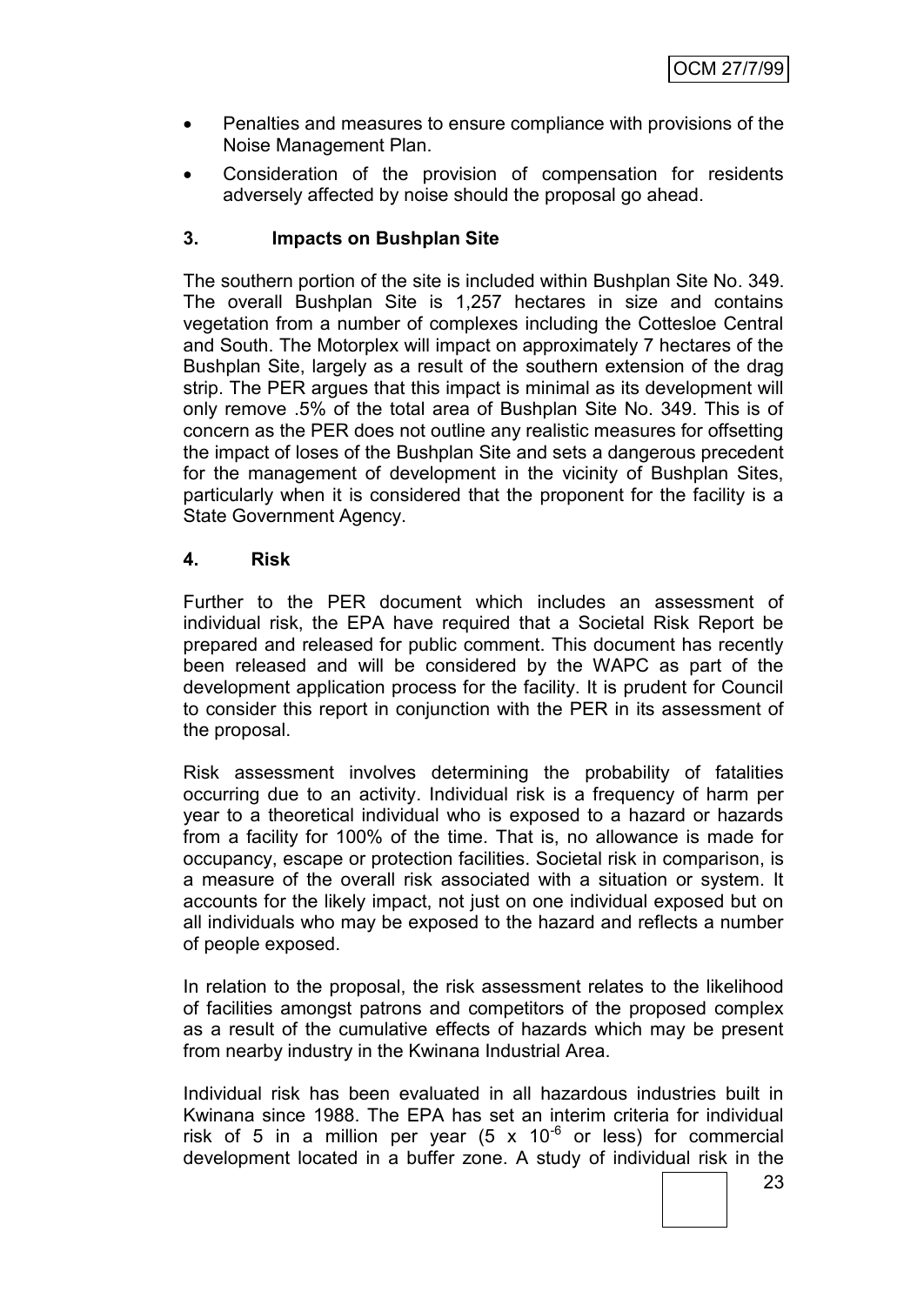Kwinana Industrial Area for 1994 was completed in 1995 and was recently updated to produce an estimate of individual risk in the year 2020.

Results of this study show that the proposed location is acceptable according to the criteria for the current industry. However, the predicted individual risk for 2020 is above the maximum permitted under the interim criteria for individual risk. The PER recognises that the 2020 result is a prediction only. The level of individual risk at the site can be limited by careful control of industrial development in the vicinity of the proposed site in the future and consequently, the proposal if approved could pose a constraint to future heavy industry in adjacent areas.

The matter of societal risk is less straight forward. While the study results referred to above can be readily converted to given societal risk figures, there are no specific criteria for WA against which to compare them. The Societal Risk Report recognises this lack of specific criteria and discusses relationship of the KIA risk levels and criteria used elsewhere in Australia and overseas. The report concludes that "locating the Motorplex in the KIA buffer region is acceptable according to these criteria for multiple sites societal risk". It also suggests that due to the increased population the area will require careful planning to ensure levels of risk remain as low as possible.

Without the benefit of specific societal risk criteria and sufficient in-house expertise to assess the suitability of the criteria adopted in the report, it is difficult to be sure of the acceptability of the societal risk associated with the project.

Concerns are also held in relation to the design of the facility in terms of emergency exits. At present only one main exit is apparent, which would provide substantial difficulties for traffic movement out of the site should rapid evacuation be required.

Should the proposal proceed, it is imperative that the EPA develop an appropriate mechanism to ensure that future development around the Motorplex does not increase individual risk above current acceptable criteria. The EPA and WAPC should also develop a suitable specific criteria for societal risk as a matter of urgency and determine whether the facility complies with such criteria.

## *Conclusions*

While the location of the facility at the Kwinana site does have some merit from a planning viewpoint, further exploration of the possible location of the proposal at alternative sites in particular the Forrestfield site should occur, given the noise impacts associated with the Kwinana proposal and the risk issue. This issue in particular remains unresolved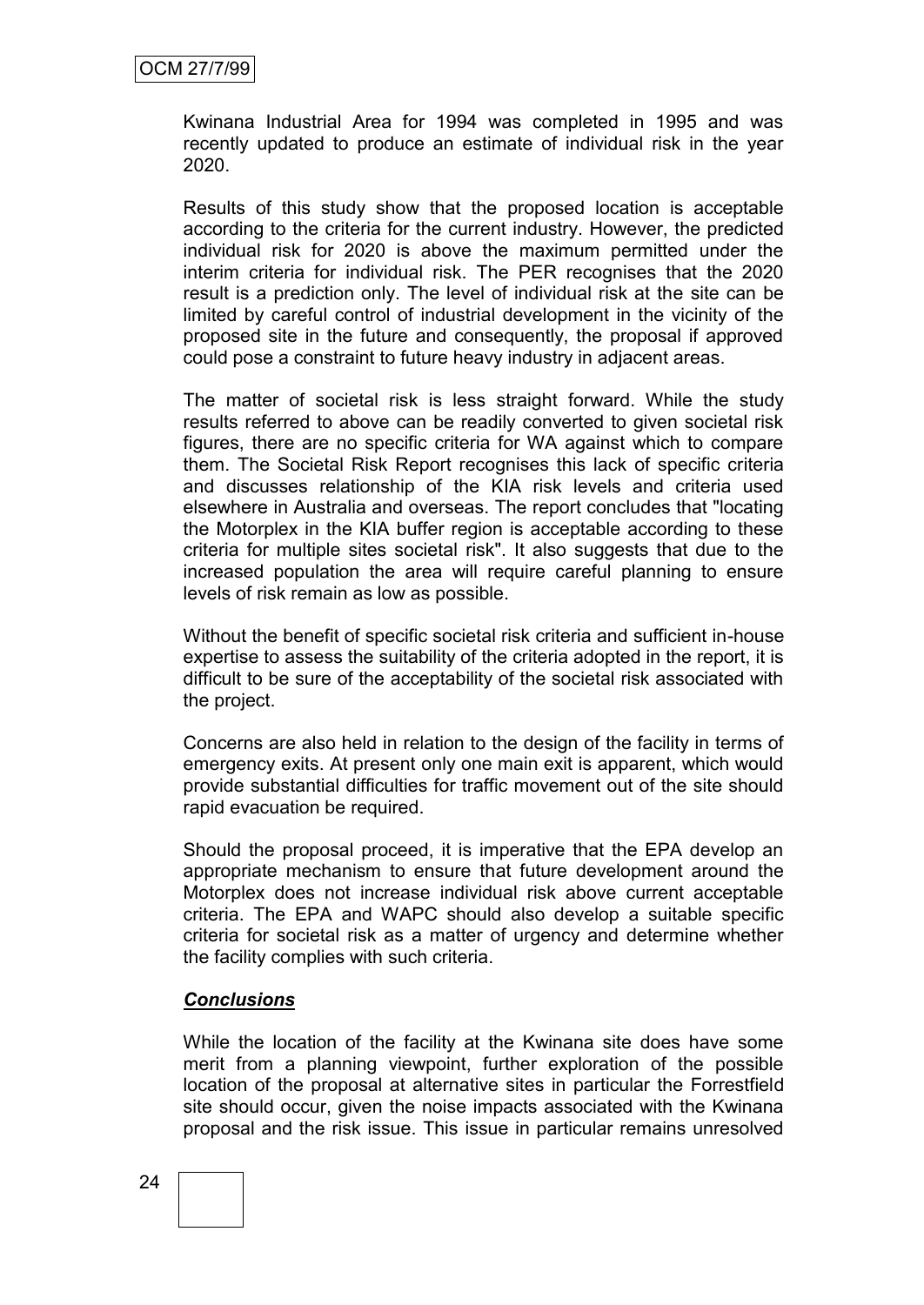for a societal risk, with the need to determine suitable criteria and the acceptability of the proposal against these criteria to be determined.

The key issue associated with the proposal for the City of Cockburn relates to the impact of noise emissions on community within Wattleup and further north to residential communities around Munster and Coogee. As outlined above, the proposal is considered to be unacceptable in its current form as a result of noise impacts on these communities. In particular the overall noise burden associated with both Friday Night Speedway and Saturday Night Drags throughout the summer period with the potential for additional noisy events during the week and around this would be likely to have an unacceptable impact on these communities.

A modified version of the proposal which focused on the relocation of Claremont Speedway only could be supported, providing that a reasonable level of acceptability among affected communities in Cockburn could be demonstrated. Reasons for this include the following:-

- Speedway would result in only one noisy event per week over a 4 hour period rather than the longer period associated with Drags.
- Noise levels associated with the Speedway are generally lower than Drags and less intense.
- The nature of noise from speedway emissions are potentially less annoying than those associated with drag events.
- The impacts on the Bushplan site would be removed as a result of the deletion of the southern extension of the drag strip.
- The reasons for the need to relocate Claremont Speedway are perhaps more acceptable than the Drags. The need to relocate Claremont Speedway has arisen through the Speedway being required to relocate by the Royal Agricultural Society as landowner, whereas the need for the Ravenswood Drag Strip to be relocated has arisen largely as a result of State Government decisions which have allowed intensification of residential development in the vicinity of the site.

It is therefore recommended that Council adopt a position which does not support the proposal as outlined as a result of the overall noise impacts, with conditional support being provided for the development of the Speedway facility only at the site subject to acceptability of the local community. It is also recommended that Council require staff to provide technical submission on the PER and Societal Risk Report in line with this position and the points outlined above in the report.

## **Strategic Plan/Policy Implications**

N/A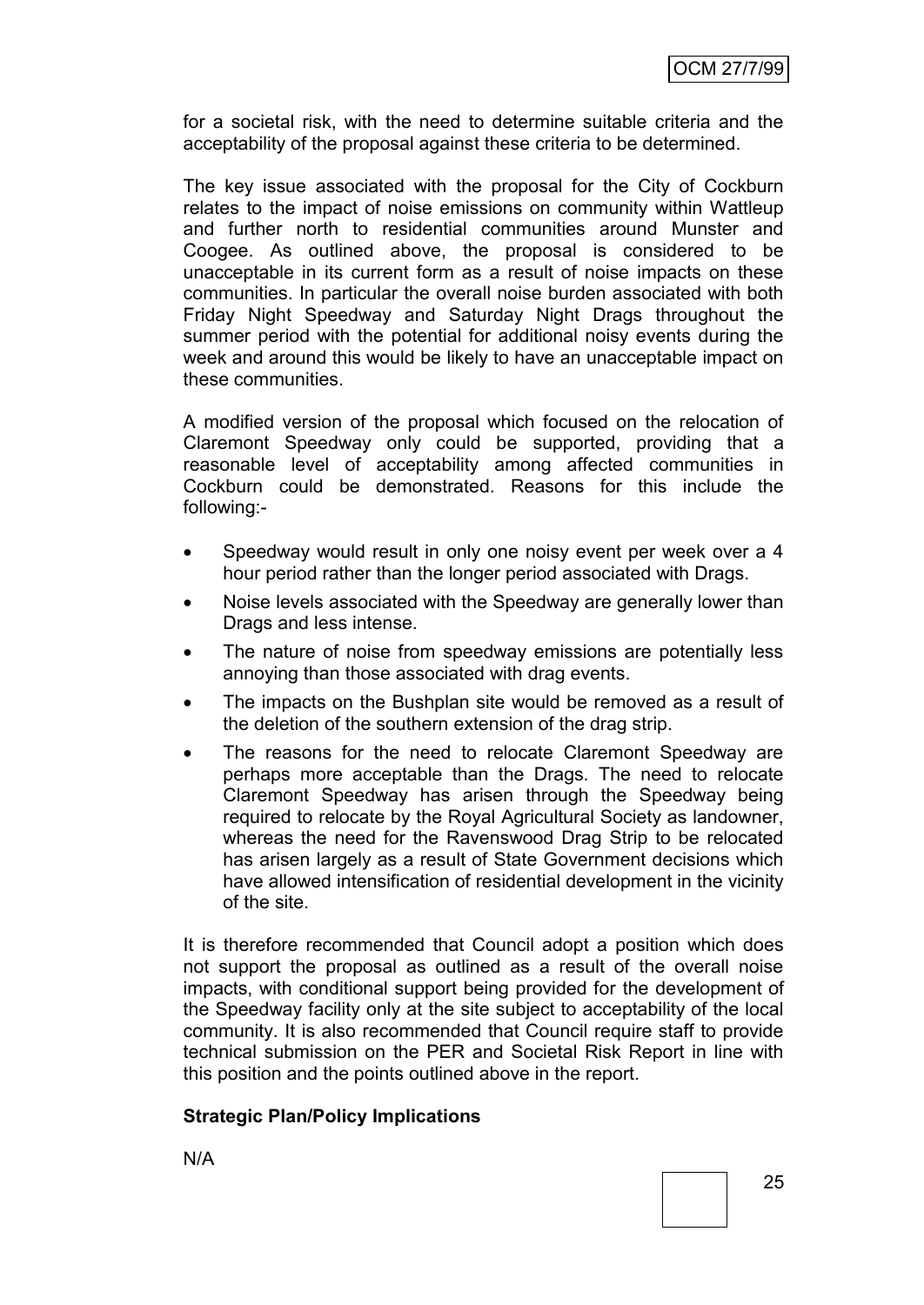# **Budget/Financial Implications**

N/A

# **Implications of Section 3.18(3) Local Government Act, 1995**

Nil.

# **155. (AG Item 14.4) (OCM2\_7\_1999) - PROPOSED CLOSURE OF PEDESTRIAN ACCESSWAY - BETWEEN GREBE GARDENS AND YANGEBUP ROAD, YANGEBUP (450459) (PT) (SOUTH) (MAP 14)**

**RECOMMENDATION** That Council:

- (1) seek the assistance of the Department of Land Administration (DOLA) to close the pedestrian accessway from Grebe Gardens and Yangebup Road, Yangebup;
- (2) request DOLA to seek a valuation taking into account the cost of any service relocation;
- (3) upon receipt of the above valuation, adjoining residents be requested to advise if they are prepared to purchase the land;
- (4) subject to the adjacent owners agreement to purchase the land, Council request DOLA to finalise closure procedures;
- (5) in the event that the adjacent owners are not prepared to purchase the land, the accessway will remain open.

## **COUNCIL DECISION**

MOVED Cmr Smithson SECONDED Cmr Jorgensen that the recommendation be adopted.

**CARRIED 3/0**

## **Background**

Council received a letter signed by a number of residents who live in the vicinity of the walkway. The letter was requesting Council to investigate the possible closure of the walkway.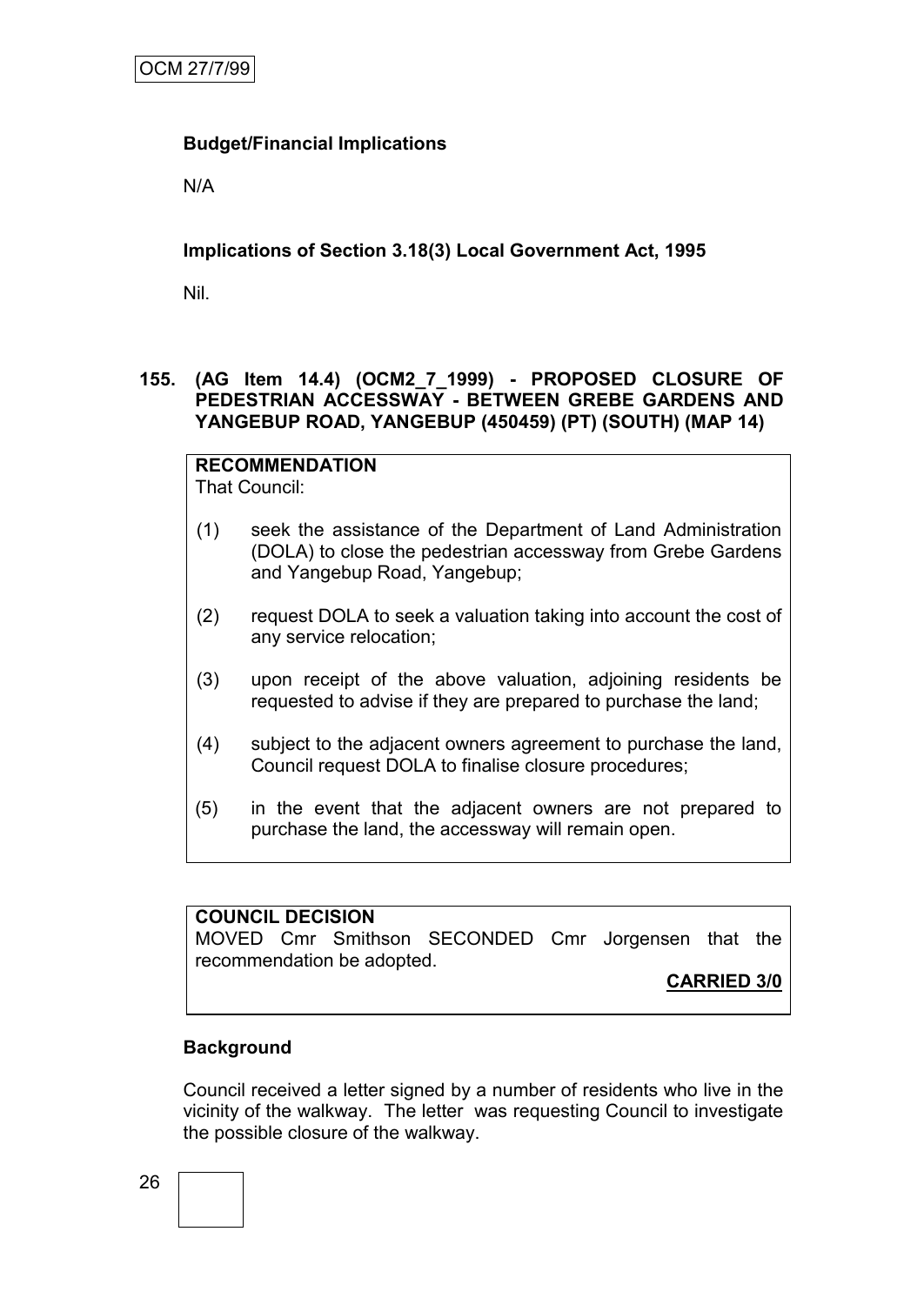# **Submission**

The main grounds for this closure stem from the increasing incidence of theft, vandalism, burglary and noise pollution emanating from the walkway.

## **Report**

A limited response was received from residents in the vicinity of the accessway. This may be due to the fact that a number of the residents had signed the initial letter that was submitted to the Council. There was one letter against the closure of the walkway. Refer to the Schedule of Submissions in Agenda Attachments.

The Ministry for Planning raises no objections to the closure, subject to the closed portion being amalgamated with abutting lots, the path system within the adjacent public open space area being connected to Grebe Gardens to facilitate alternative pedestrian access to Yangebup Road, and the servicing agencies supporting the proposal.

All associated costs involved with the connection of the public open space area to Grebe Gardens by way of a pathway, will be forwarded to the adjoining landowners as a service relocation cost. This cost is yet to be determined.

The Water Corporation also raises an objection as an existing water main is located within the closure. The main can be relocated at a cost of approximately \$2,000.

Letters received from the other major Government Departments that provide services to the area advise that they have no objections to the proposal.

The proposed closure was advertised by way of letters to the householders in the catchment area of the accessway.

In total one response was received by an owner of a unit that adjoins the walkway. This was in addition to the original letter that were sent in by the residents that live in the vicinity of the walkway. Refer to the Schedule of Submissions in Agenda Attachments.

The people who live adjacent to the accessway cite problems of antisocial behaviour, theft, burglary, break-ins, street fighting and vandalism.

## **Strategic Plan/Policy Implications**

N/A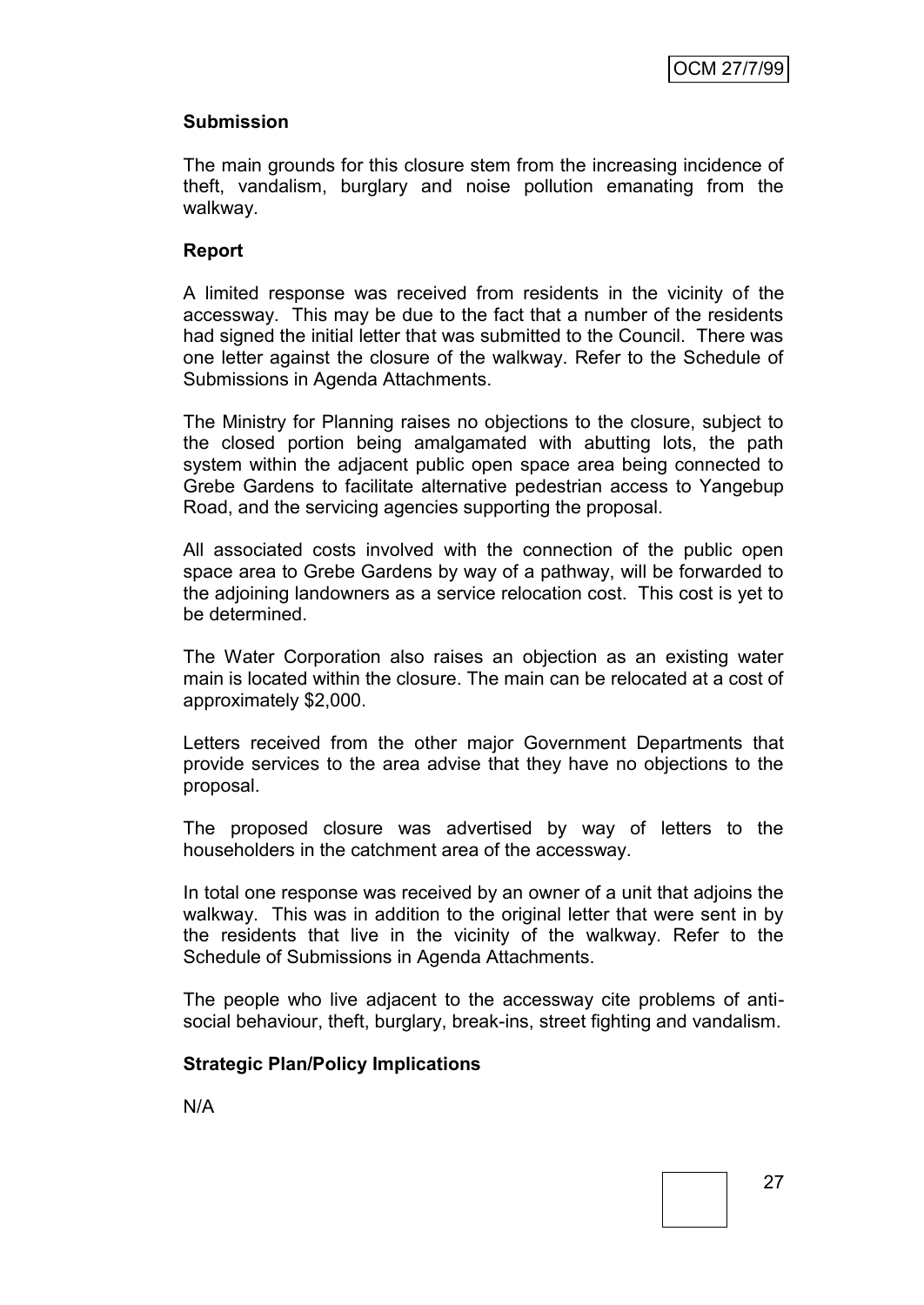# **Budget/Financial Implications**

N/A

**Implications of Section 3.18(3) Local Government Act, 1995**

Nil

# **156. (AG Item 14.5) (OCM2\_7\_1999) - PROPOSED SCHEME AMENDMENT NO. 212 - ADDITION OF BED AND BREAKFAST ACCOMMODATION TO SCHEME (921212) (MT)**

#### **RECOMMENDATION** That Council:

(1) adopt the following amendment:-

TOWN PLANNING AND DEVELOPMENT ACT 1928 (AS AMENDED) RESOLUTION DECIDING TO AMEND A TOWN PLANNING SCHEME CITY OF COCKBURN DISTRICT ZONING SCHEME NO. 2

AMENDMENT NO. 212

Resolved that Council, in pursuance of Section 7 of the Town Planning and Development Act 1928 ( as amended) amend the above Town Planning Scheme by:-

- 1. Amending the Scheme Text by:-
	- (a) inserting the definition within the Seventh Schedule – Interpretations as follows:-

Bed and Breakfast Accommodation: means short stay accommodation that is provided within a residential building(s) or ancillary building(s) with a resident owner / manager, and is subject to the following:

- (a) does not cause injury to or prejudicially affect the amenity of the neighbourhood;
- (b) does not display a sign exceeding 0.2 square metres in area;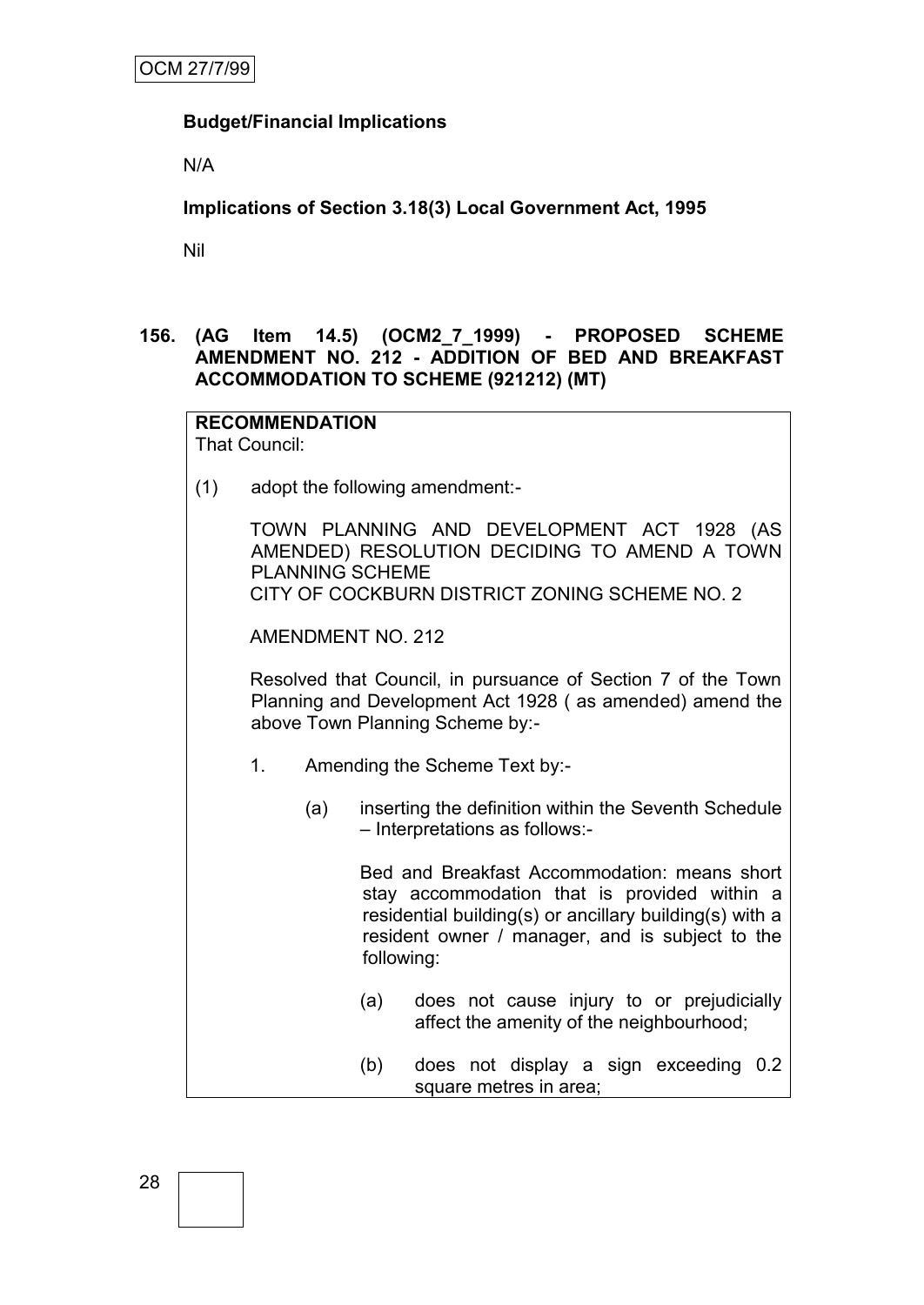|                                                                                                                                                                                                                                                                        | (c) |             |            |                |                  |                                    |                     |                      |                      | adequate parking is provided, in accordance<br>with the Fourth Schedule of this Scheme;   |                  |
|------------------------------------------------------------------------------------------------------------------------------------------------------------------------------------------------------------------------------------------------------------------------|-----|-------------|------------|----------------|------------------|------------------------------------|---------------------|----------------------|----------------------|-------------------------------------------------------------------------------------------|------------------|
|                                                                                                                                                                                                                                                                        | (d) |             |            |                |                  | 1911, or self contained rooms;     |                     |                      |                      | does not include a lodging house or similar<br>accommodation as defined in the Health Act |                  |
|                                                                                                                                                                                                                                                                        | (e) |             |            |                |                  | has access to bathroom facilities. |                     |                      |                      |                                                                                           |                  |
| (b)<br>amending the First Schedule – Zoning Table by<br>"Bed<br>and<br><b>Breakfast</b><br>adding<br>the<br>use<br>Accommodation" below "Aged or<br>Dependent<br>Persons Dwellings" in the "Use Classes" column<br>and applying the following notations in that row: - |     |             |            |                |                  |                                    |                     |                      |                      |                                                                                           |                  |
| <b>First Schedule</b><br><b>ZONING TABLE</b>                                                                                                                                                                                                                           |     |             |            |                |                  |                                    |                     |                      |                      |                                                                                           |                  |
|                                                                                                                                                                                                                                                                        |     |             |            |                |                  | <b>Zones</b>                       |                     |                      |                      |                                                                                           |                  |
| <b>USE</b>                                                                                                                                                                                                                                                             |     |             |            |                |                  |                                    |                     |                      |                      |                                                                                           |                  |
| <b>CLASSES</b>                                                                                                                                                                                                                                                         |     | Residential | Commercial | Light Industry | General Industry | <b>Mixed Business</b>              | Noxious Industry 'A | Special Industry 'A' | Special Industry 'B' | <b>Rural</b>                                                                              | Special Rural    |
| <b>RESIDENTIAL USES</b>                                                                                                                                                                                                                                                |     |             |            |                |                  |                                    |                     |                      |                      |                                                                                           |                  |
| <b>Bed and Breakfast</b><br>Accommodation                                                                                                                                                                                                                              |     | <b>SA</b>   | <b>SA</b>  | X              | X                | X                                  | X                   | X                    | X                    | <b>SA</b>                                                                                 | Sch <sub>6</sub> |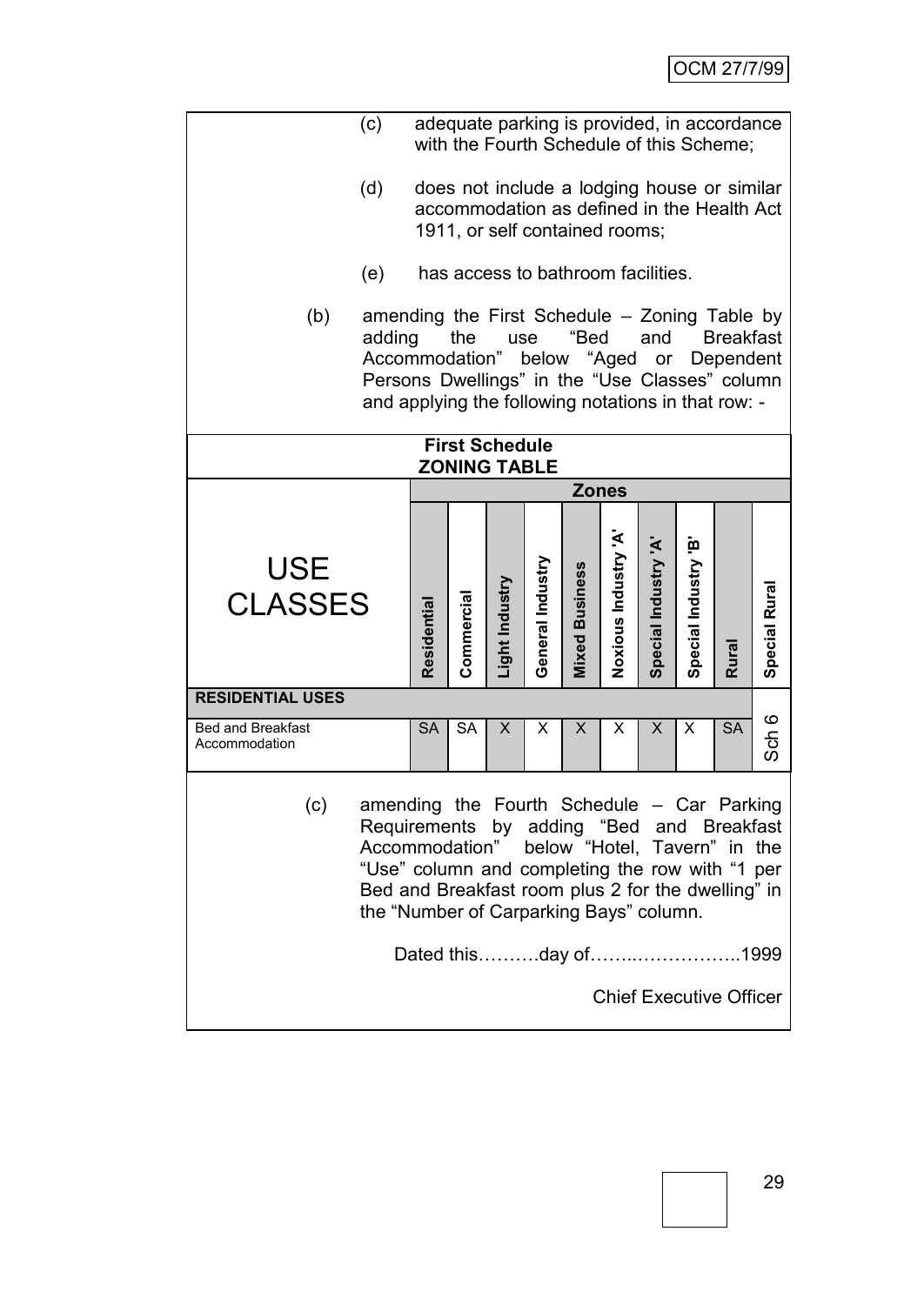- (2) sign the amending documents, and:-
	- 1. refer the amendment to the Environmental Protection Authority for assessment under Section 7A2 of the Town Planning and Development Act;
	- 2. advise the WAPC of Council's decision;
- (3) subject to the advice of the Environmental Protection Authority the amendment to be advertised for public comment in accordance with the Town Planning Regulations and Western Australian Planning Commission Planning Bulletin No. 29 dated December 1998.

#### **COUNCIL DECISION**

MOVED Cmr Smithson SECONDED Cmr Jorgensen that:

(1) adopt the following amendment:-

TOWN PLANNING AND DEVELOPMENT ACT 1928 (AS AMENDED) RESOLUTION DECIDING TO AMEND A TOWN PLANNING SCHEME CITY OF COCKBURN DISTRICT ZONING SCHEME NO. 2

AMENDMENT NO. 212

Resolved that Council, in pursuance of Section 7 of the Town Planning and Development Act 1928 ( as amended) amend the above Town Planning Scheme by:-

- 1. Amending the Scheme Text by:-
	- (a) inserting the definition within the Seventh Schedule – Interpretations as follows:-

Bed and Breakfast Accommodation: means short stay accommodation that is provided within a residential building(s) or ancillary building(s) with a resident owner / manager, and is subject to the following:

(i) does not cause injury to or prejudicially affect the amenity of the neighbourhood;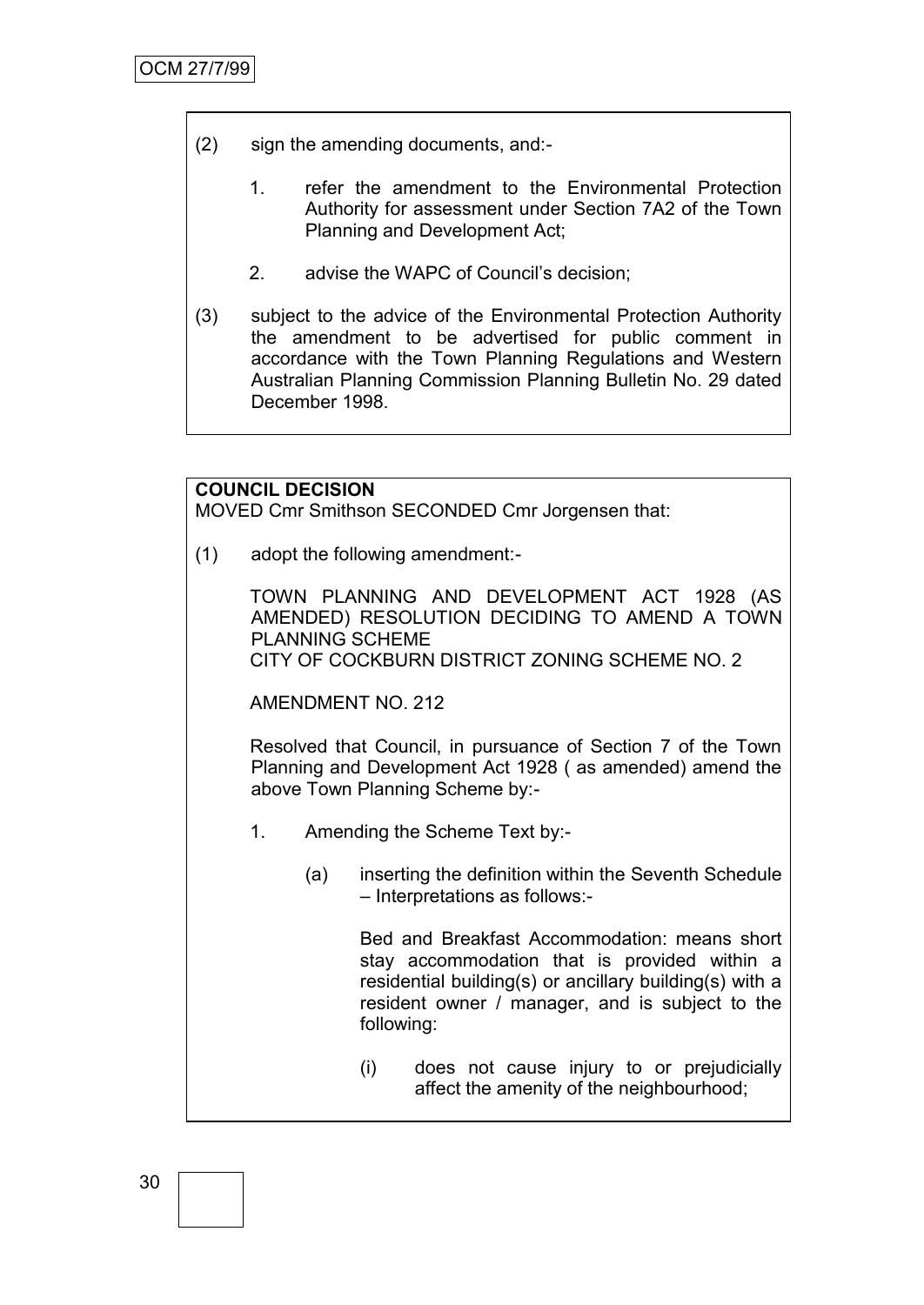|                                                                                                                                                                                                                                                                           | (ii)           |           | does not display a sign exceeding 0.2<br>square metres in area, unless Council<br>determines otherwise in any particular case; |                |                  |                       |                     |                      |                      |              |                |
|---------------------------------------------------------------------------------------------------------------------------------------------------------------------------------------------------------------------------------------------------------------------------|----------------|-----------|--------------------------------------------------------------------------------------------------------------------------------|----------------|------------------|-----------------------|---------------------|----------------------|----------------------|--------------|----------------|
|                                                                                                                                                                                                                                                                           | (iii)          |           | adequate parking is provided, in accordance<br>with the Fourth Schedule of this Scheme;                                        |                |                  |                       |                     |                      |                      |              |                |
|                                                                                                                                                                                                                                                                           | (iv)           |           | does not include a lodging house or similar<br>accommodation as defined in the Health<br>Act 1911, or self contained rooms;    |                |                  |                       |                     |                      |                      |              |                |
|                                                                                                                                                                                                                                                                           | (v)            |           | has access to bathroom facilities.                                                                                             |                |                  |                       |                     |                      |                      |              |                |
| (b)<br>amending the First Schedule - Zoning Table by<br><b>Breakfast</b><br>adding<br>the<br>"Bed<br>and<br>use<br>Accommodation"<br>below "Aged<br>or Dependent<br>Persons Dwellings" in the "Use Classes" column<br>and applying the following notations in that row: - |                |           |                                                                                                                                |                |                  |                       |                     |                      |                      |              |                |
|                                                                                                                                                                                                                                                                           |                |           | <b>First Schedule</b><br><b>ZONING TABLE</b>                                                                                   |                |                  |                       |                     |                      |                      |              |                |
|                                                                                                                                                                                                                                                                           |                |           |                                                                                                                                |                |                  | <b>Zones</b>          |                     |                      |                      |              |                |
| <b>USE</b>                                                                                                                                                                                                                                                                | <b>CLASSES</b> |           | Commercia                                                                                                                      | Light Industry | General Industry | <b>Mixed Business</b> | Noxious Industry 'A | Special Industry 'A' | Special Industry 'B' | <b>Rural</b> | Special Rura   |
| <b>RESIDENTIAL USES</b>                                                                                                                                                                                                                                                   |                |           |                                                                                                                                |                |                  |                       |                     |                      |                      |              |                |
| <b>Bed and Breakfast</b><br>Accommodation                                                                                                                                                                                                                                 |                | <b>SA</b> | SA                                                                                                                             | X              | X                | <b>SA</b>             | X                   | X                    | X                    | <b>SA</b>    | $\circ$<br>Sch |
|                                                                                                                                                                                                                                                                           |                |           |                                                                                                                                |                |                  |                       |                     |                      |                      |              |                |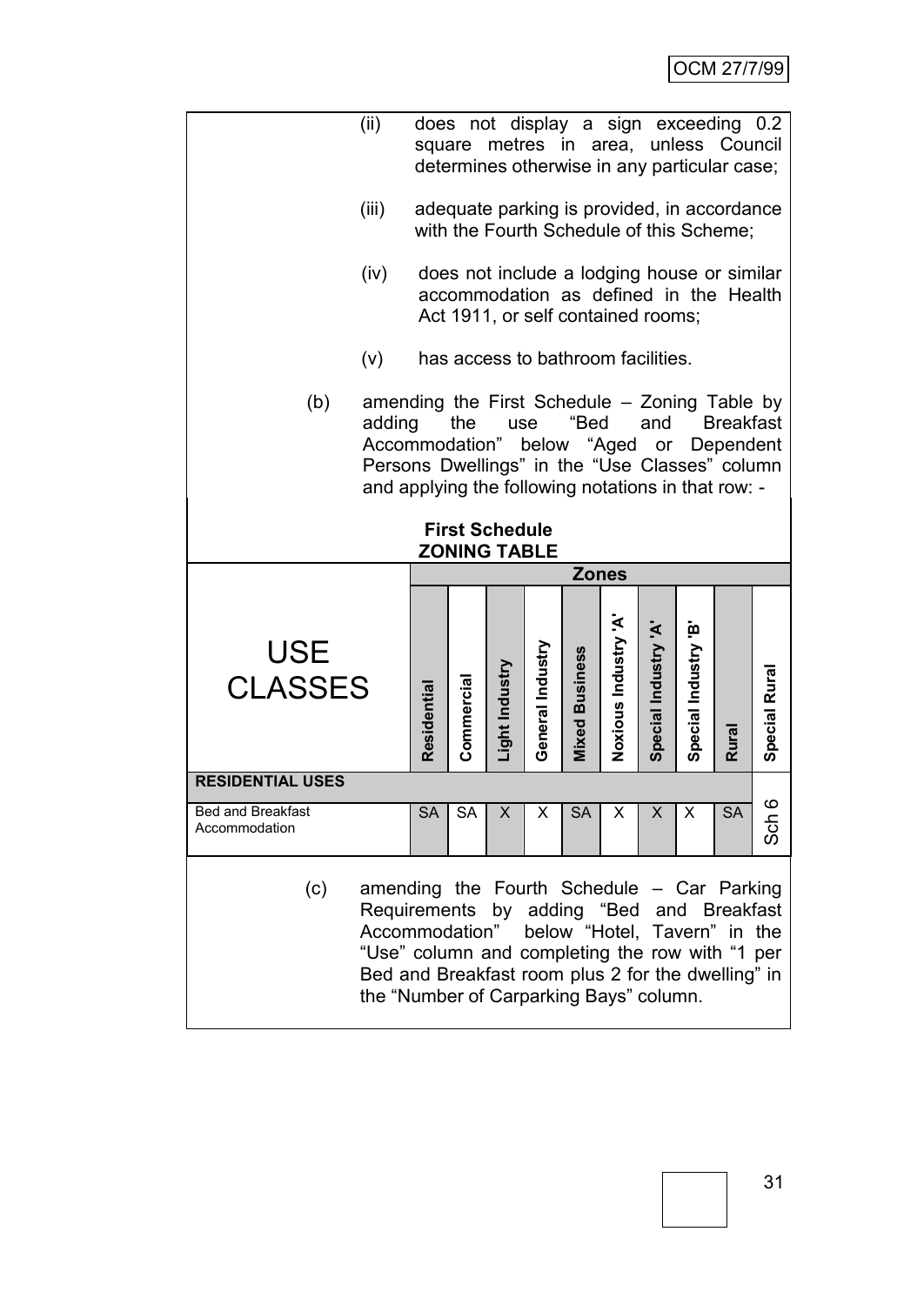|     |    | (d)<br>amending the Sixth Schedule - Special Rural Zone<br>by adding "Bed and Breakfast Accommodation",<br>and annotating with "SA", to the Zoning Table in<br>Clauses 1.2.1, 2.2.1, 3.2.1, 4.2.1, 5.2.1, 6.2.1,<br>7.2.1, 8.2.1, 9.2.1, 10.2.1, 11.2.1, 12.2.1, 13.2.1,<br>14.2.1, 15.2.1 and 16.2.1. |
|-----|----|--------------------------------------------------------------------------------------------------------------------------------------------------------------------------------------------------------------------------------------------------------------------------------------------------------|
|     |    | Dated thisday of1999                                                                                                                                                                                                                                                                                   |
|     |    | <b>Chief Executive Officer</b>                                                                                                                                                                                                                                                                         |
| (2) |    | sign the amending documents, and:-                                                                                                                                                                                                                                                                     |
|     | 1. | refer the amendment to the Environmental Protection<br>Authority for assessment under Section 7A2 of the Town<br>Planning and Development Act;                                                                                                                                                         |
|     | 2. | advise the WAPC of Council's decision;                                                                                                                                                                                                                                                                 |
| (3) |    | subject to the advice of the Environmental Protection Authority<br>the amendment to be advertised for public comment in<br>accordance with the Town Planning Regulations and Western<br>Australian Planning Commission Planning Bulletin No. 29 dated<br>December 1998.<br><b>CARRIED 3/0</b>          |

# **Explanation**

The changes to the recommendation by Council were based on comments on the item from members of the public during public question time. The comments raised related to the small size of the sign for Bed and Breakfast premises and the fact that, this type of accommodation was not included in the Special Rural Zone, where it was felt that these areas would be suitable for this type of accommodation.

# **Background**

At present there is no provision in Council's Scheme for bed and breakfast or 'home based' accommodation. Applications received for this type of accommodation have been determined to be a ‗Home Occupation' or a ‗Use Not Listed'. There is a need to add the use to the Scheme and establish relevant guidelines.

Council at its Meeting on 16 March 1999 resolved to *"request the Planning Department to prepare an amendment to its scheme to provide for short stay accommodation."*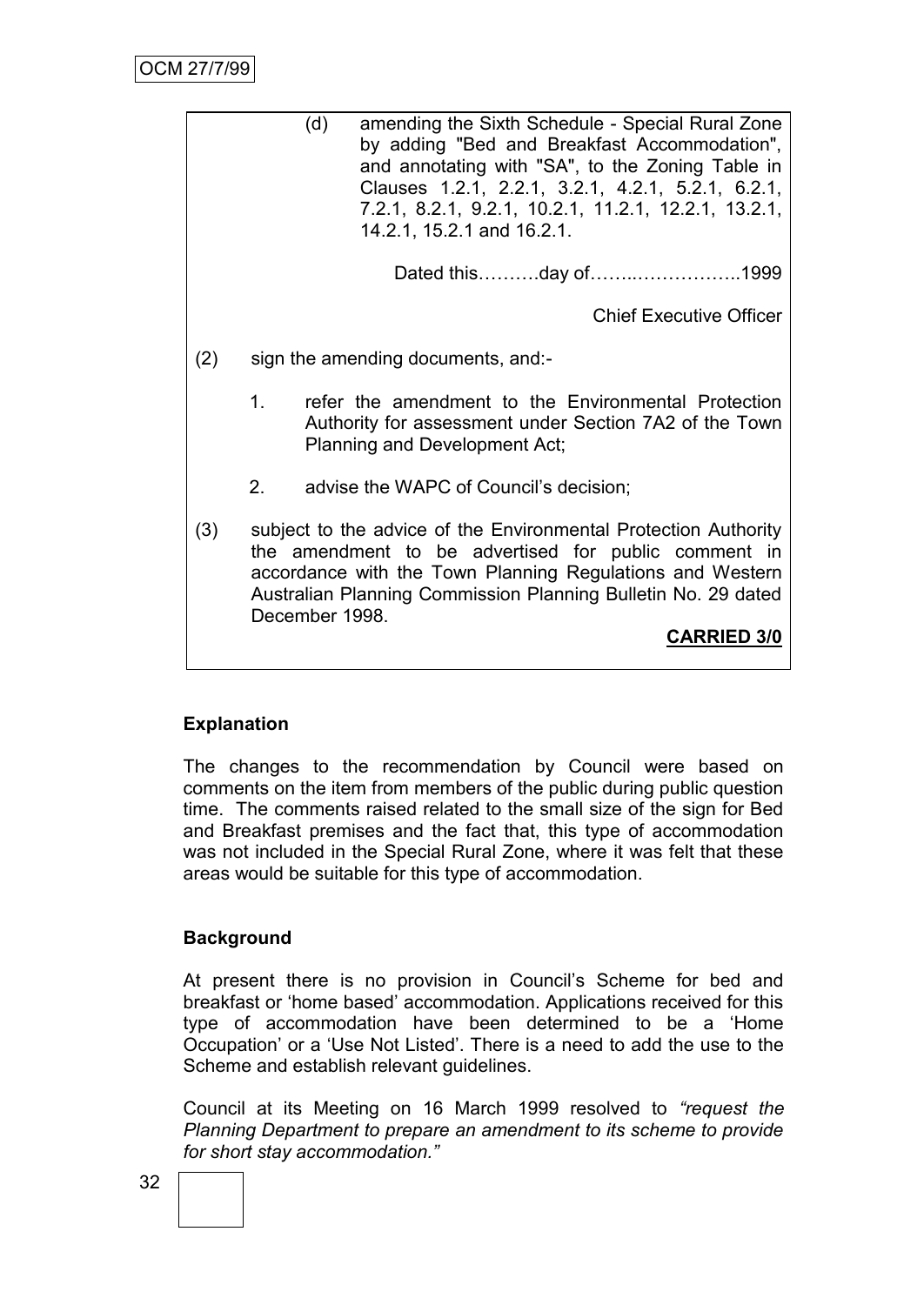# **Report**

The proposed amendment adds a definition of Bed and Breakfast Accommodation to the Scheme. To ensure the accommodation is home based, the definition requires that residential buildings be used and that they be occupied by an owner/manager. The number of persons that can be accommodated is limited through the reference to a "lodging house" in the Health Act. A lodging house is defined as accommodation for more than 6 persons, and there are extensive regulations within the Act in relation to them. The use "lodging house" is already contained within the Scheme. Bed and Breakfast Accommodation will therefore be limited to 6 persons.

It is proposed that Bed and Breakfast be an "SA" use in the Residential, Commercial and Rural zones. This means any application for a Bed and Breakfast would require advertising, in line with the existing Scheme provisions. There is provision in the definition for Council to consider the impact of the accommodation on neighbouring properties by way of traffic or noise.

Parking must be provided for the development at a ratio of 1 bays per Bed and Breakfast room plus 2 for the dwelling. This should prove adequate.

## **Strategic Plan/Policy Implications**

N/A

**Budget/Financial Implications**

N/A

**Implications of Section 3.18(3) Local Government Act, 1995**

Nil

**157. (AG Item 14.6) (OCM2\_7\_1999) - ATWELL NEIGHBOURHOOD CENTRE / AMENDMENT NO. 158 - CNR LYDON BOULEVARD AND WATERS AVENUE, ATWELL - OWNER: LANDCORP - APPLICANT: HAMES SHARLEY AUSTRALIA (92158) (SR) (EAST)**

**RECOMMENDATION** That Council:

(1) pursuant to Section 21 (2) of the Town Planning Regulations 1967, adopt the modifications required by the Hon. Minister for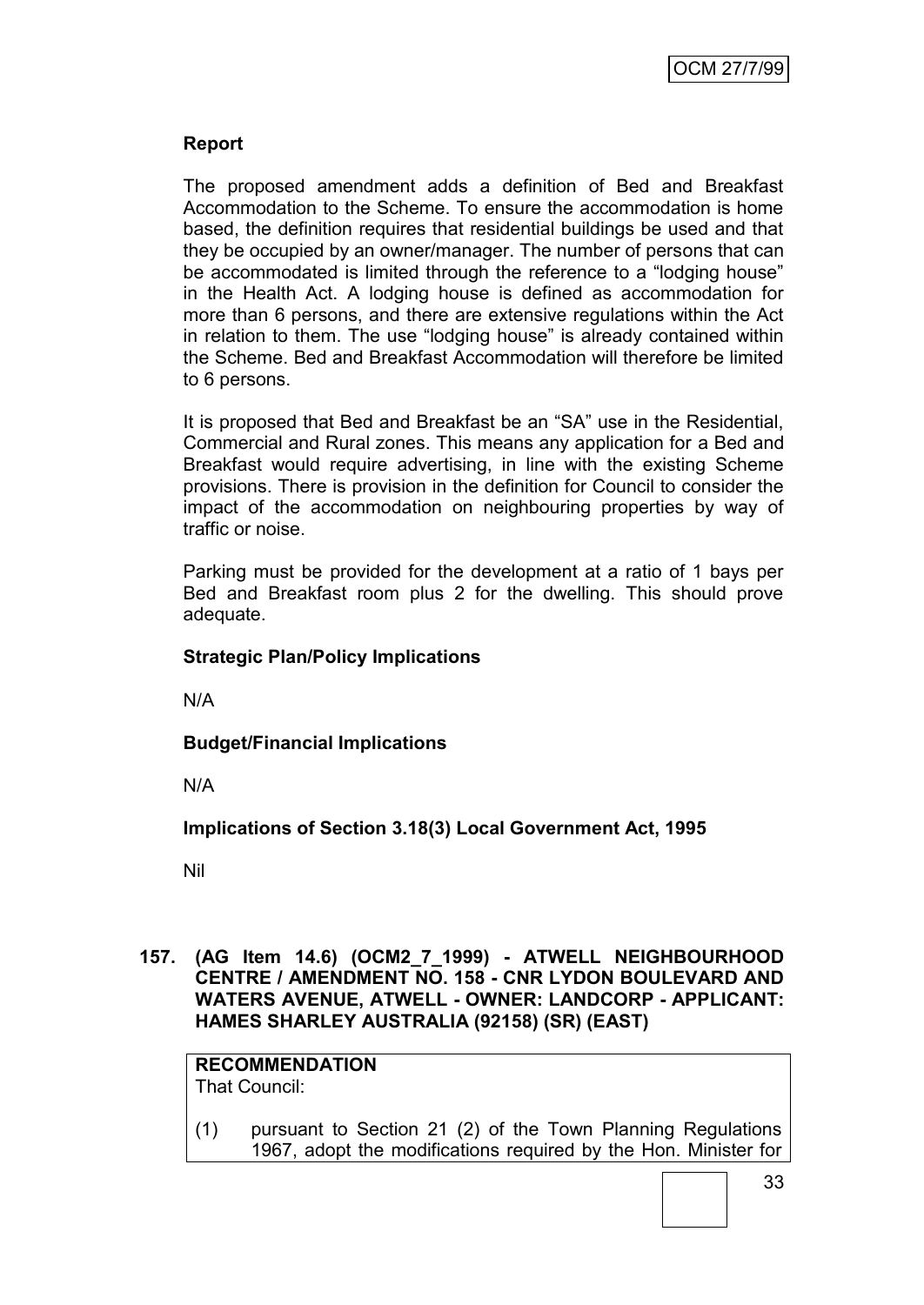Planning contained in the Western Australian Planning Commission's letter (30.6.99) ;

(2) forward three (3) copies of the modified Scheme Amendment documents to the Western Australian Planning Commission for final approval.

# **COUNCIL DECISION**

MOVED Cmr Smithson SECONDED Cmr Jorgensen that the recommendation be adopted.

# **CARRIED 3/0**

#### **Background**

| ZONING:           | MRS:    | Urban                                                  |
|-------------------|---------|--------------------------------------------------------|
|                   | DZS:    | Commercial / Residential R30 / Parks<br>and Recreation |
| <b>LAND USE:</b>  | Vacant  |                                                        |
| LOT SIZE:         | N/A     |                                                        |
| AREA:             | N/A     |                                                        |
| <b>USE CLASS:</b> | Various |                                                        |

Council at its meeting of 17 November 1998 resolved to request the WAPC to seek final approval of Amendment No 158, subject to a range of modifications which are listed in the Attachment to the Agenda.

## **Submission**

The purpose of the Amendment is to rationalise existing Commercial, Residential and Parks and recreation zoning boundaries to facilitate a revised development plan (refer Attachment) for the proposed Atwell Neighbourhood Centre and adjacent residential subdivision. The main component of the neighbourhood centre is a one(1) hectare commercial site to accommodate approximately 3000m2 retail floorspace.

## **Report**

The development plan adopts the principles of the "Liveable" Neighbourhoods‖ and the Amendment incorporates Scheme provisions to control the location and form of buildings, including minimal street setbacks, verandah and building frontage controls. The amendment will also promote a mix of residential and compatible commercial uses for lots facing the shopping centre.

The modifications to the Amendment were agreed between Council and Landcorp and have been adopted by the WAPC and the Hon. Minister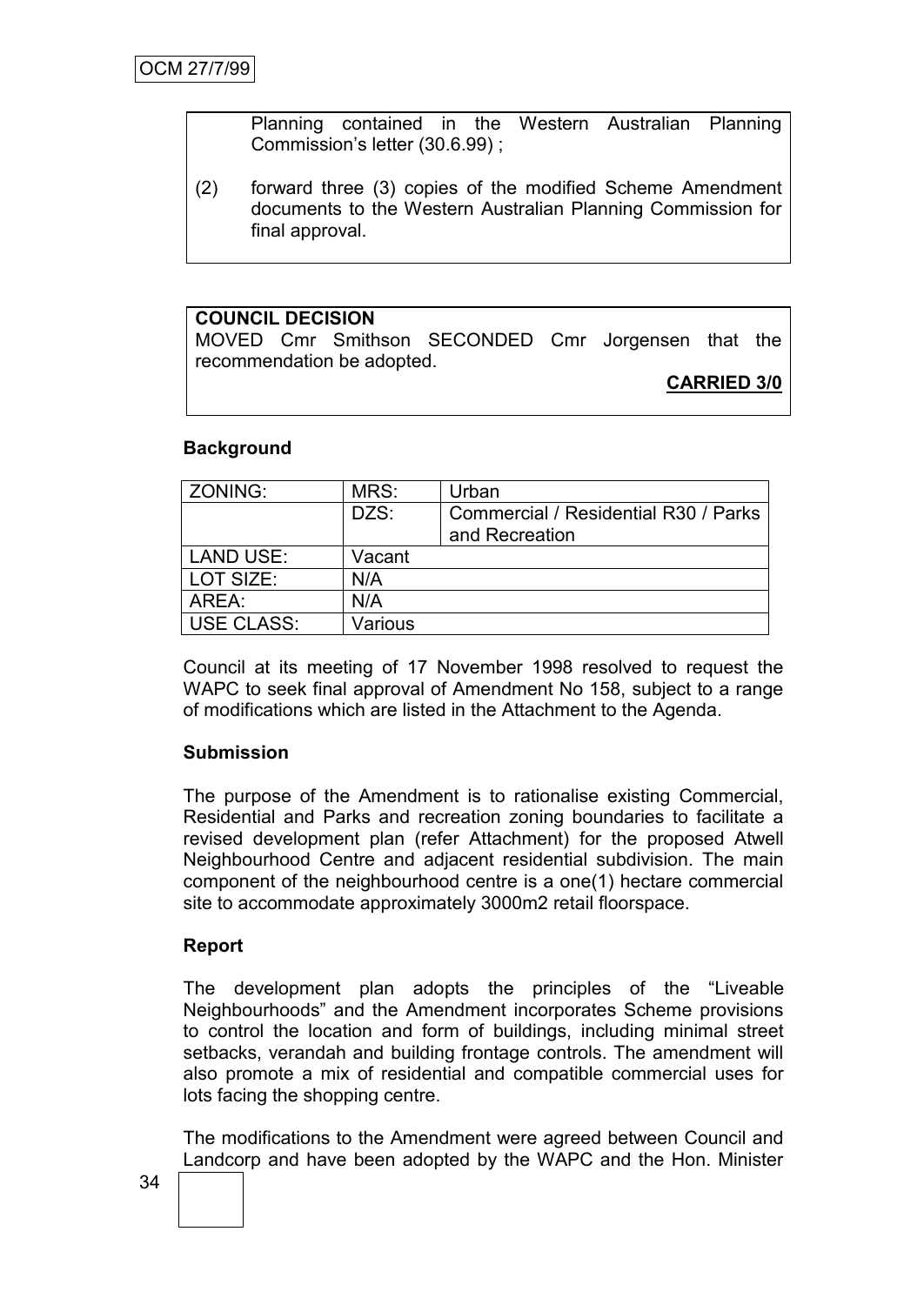for Planning. They are designed to ensure that future development is integrated in conformity with the overall development plan, as the land subject of the Amendment is to be sold by Landcorp for private development..

## **Strategic Plan/Policy Implications**

The Scheme Amendment (as modified) will promote the principles of the Liveable Neighbourhoods" concept adopted by Council as Policy PD 41.

## **Budget/Financial Implications**

N/A

# **Implications of Section 3.18(3) Local Government Act, 1995**

Nil

## **158. (AG Item 14.7) (OCM2\_7\_1999) - NORTH COOGEE MASTER PLAN REVIEW STUDY - COUNCIL'S CLAUSE 32 RECOMMENDATION TO WAPC (9523) (SA) (WEST)**

# **RECOMMENDATION**

That Council:

(1) recommend to the Western Australian Planning Commission in regard to any development application received for any land included in the North Coogee Master Plan Review Study - Clause 32 Resolution Area, that determination of the application be deferred until the completion of the North Coogee Master Plan Review Study.

### **COUNCIL DECISION**

MOVED Cmr Jorgensen SECONDED Cmr Smithson that the recommendation be adopted.

**CARRIED 3/0**

# **Background**

In January 1999, Consultants ERM Mitchell McCotter were appointed by the Ministry for Planning to undertake a review of the Coogee Development Agreement, which was established between the State Government and the City of Cockburn in 1988. The study generally covers the area between the railway line in the south, Douro Road in the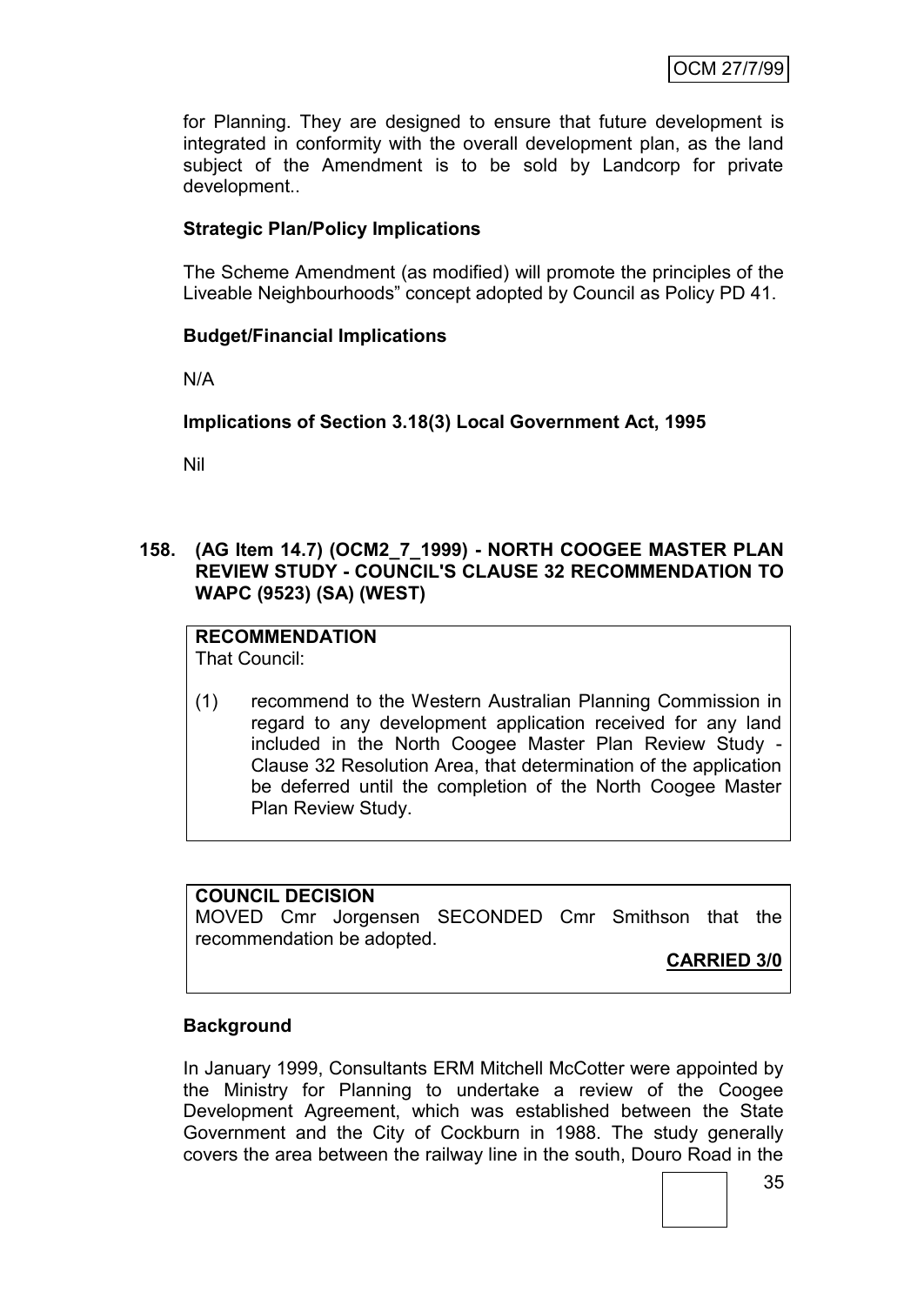north, the coast in the west and the region open space ridgeline in the east, please refer to plan attached to the Agenda.

The study is being overseen by the Coogee Implementation Committee which has representatives from the Ministry, DOCAT, Landcorp, DEP, Cities of Cockburn and Fremantle and the study consultants.

The review was deemed necessary by the Ministry and the Council because of changes that have taken place over the past 11 years that have caused the original plan, the basis of the Agreement, to be questioned. The purpose of the study is to determine the preferred development strategy for the locality, taking into account a range of considerations with a view to possibly providing for alternative land uses, such as residential.

It is anticipated that the report recommendations should be available in July or August, for the consideration of the Ministry for Planning, and other stakeholders such as the Council, before seeking landowner and public comment.

At the conclusion of the public comment period a final strategy will be determined, which may require an amendment to the Metropolitan Region Scheme, together with changes to the local scheme should a change to the zoning be contemplated. If this occurs then the process could take between 18 months to 2 years before any zoning changes take effect.

### **Submission**

N/A

### **Report**

Council has been advised by the Western Australian Planning Commission (on 31 May 1999) that a MRS Development Control (call in) - Clause 32 has been put in place over the North Coogee Master Plan Review Study area, refer to plan attached to the Agenda for the defined Clause 32 area. As a result any applications received by Council (from June 1999), have and will be referred to the Western Australian Planning Commission for determination.

Council has previously been in the situation where three applications have been considered and approved by Council, as the applications were submitted in February 1999, prior to the landowners being notified of the Review Study. The Council has since advised all landowners, in writing, in the Review area (as per Council's resolution dated 11 May 1999) of the North Coogee Master Plan Review Study. Landowners have also been advised that if the Review Study results in the area becoming a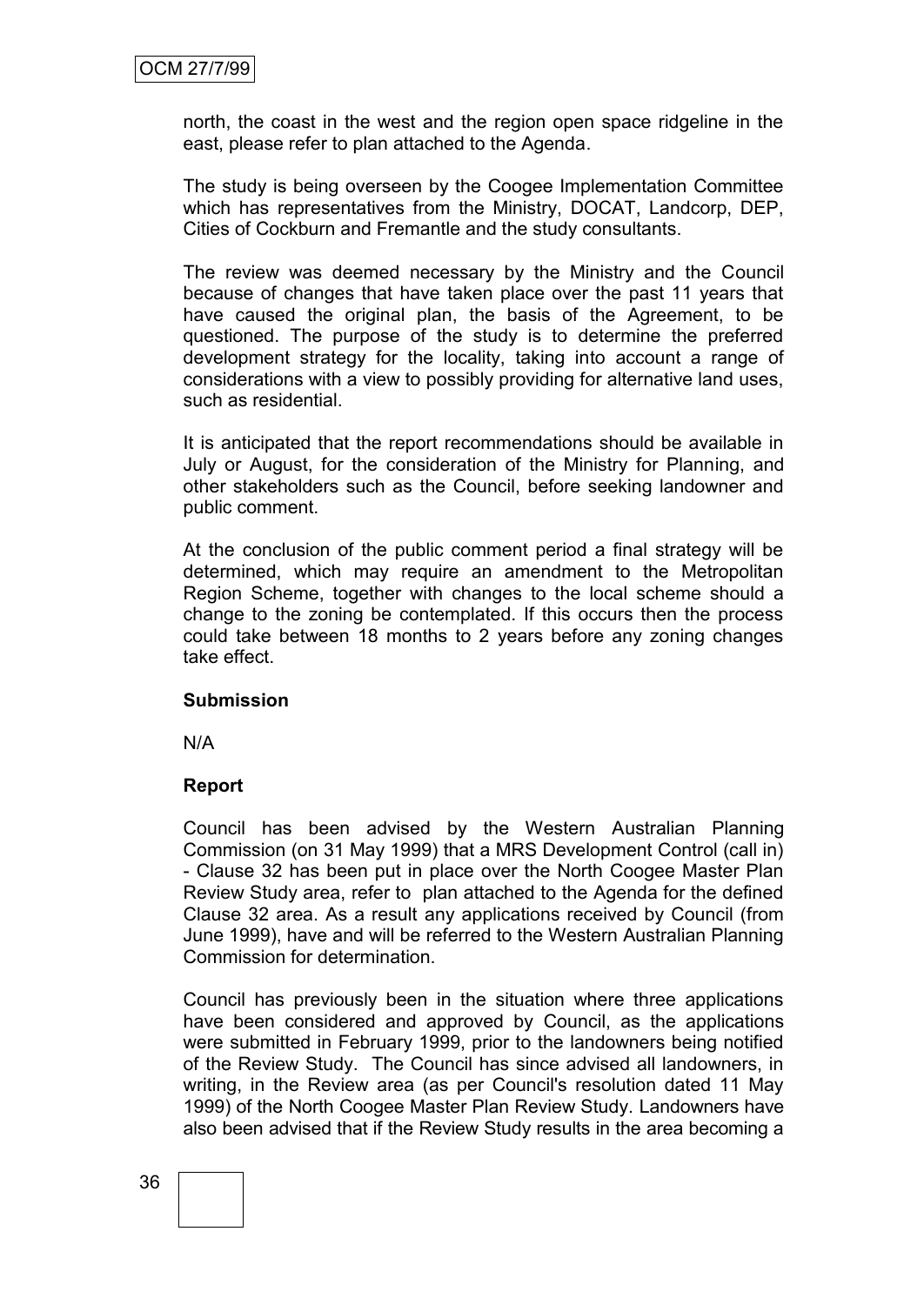residential zone, the existing uses would obtained "Non-Conforming Use" rights.

It is recommended to advise the Western Australian Planning Commission in regard to any application received for any land included in the North Coogee Master Plan Review Study - Clause 32 Resolution Area, that consideration and determination of the application should be deferred until the Review Study has been completed.

## **Strategic Plan/Policy Implications**

The Council's recently adopted Ultimate Strategic District Plan, shows the North Coogee area as Urban. This is also reflected in the Council's draft TPS No. 3.

The Council supports the review of the Coogee Master Plan.

### **Budget/Financial Implications**

The Council has contributed \$10,000 to the Coogee Master Plan Review.

### **Implications of Section 3.18(3) Local Government Act, 1995**

Nil

### **159. (AG Item 14.8) (OCM2\_7\_1999) - AMENDMENT NO. 186 - DISTRICT ZONING SCHEME NO. 2 - EXTRACTIVE INDUSTRIES - FINAL APPROVAL (92186) (SOS)**

### **RECOMMENDATION**

That Council:

- (1) adopt the Schedule of Submissions attached to the Agenda.
- (2) in accordance with advice from the Western Australian Planning Commission and the Department of Environmental Protection, adopt the following modified Amendment text for final approval:

Amending Part 5 of the Scheme Text by adding Clause 5.12 - Industry - Extractive and the following Sub-Clauses:-

5.12.1 Planning Consent

No person shall commence an extractive industry on any land within the district without first having applied for and received the planning consent of the Council under **Clause 3.2.2**.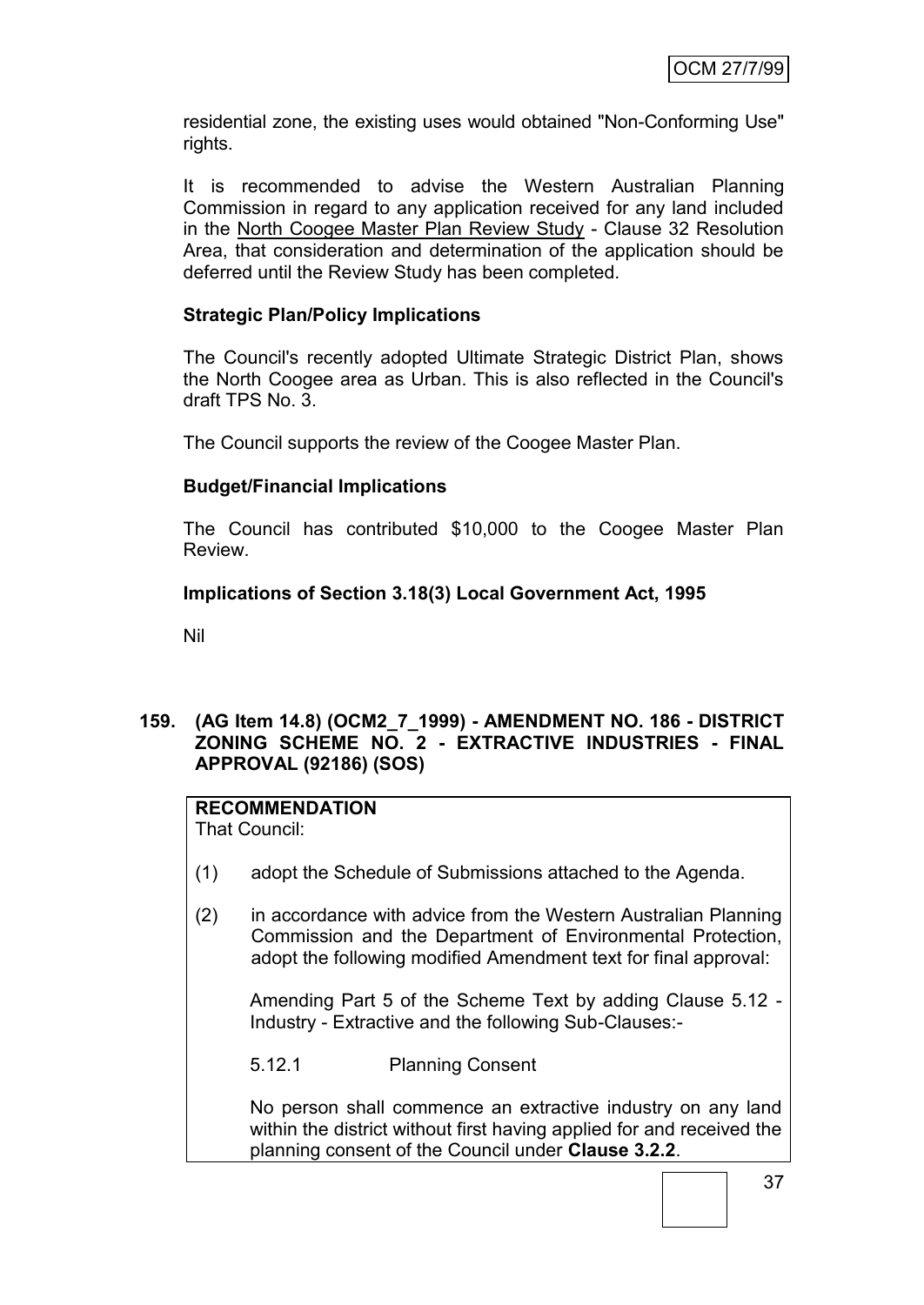## 5.12.2 Application Requirements

(a) Unless the Council waives any particular requirement each application for Planning Consent for an extractive industry shall include the following information in addition to the requirements of **Clause 6.1**:-

- (i) a report detailing the existing physical environment including geology, soil profiles, surface and ground water hydrology, identified sites of historic/heritage or cultural significance, current land use, zoning, surrounding land use and potential external impacts;
- (ii) a flora and fauna report for the site prepared by a qualified botanist to the specifications and satisfaction of Council. The report is to include consideration of any declared rare flora or priority species and declared sites of environmental significance;
- (iii) a vehicle access plan detailing site ingress/egress, road haulage routes, frequency of vehicle movements and proposals for any vehicle maintenance and fuel storage facilities;
- (iv) a plan showing excavation stages, existing and final site levels together with cross-sections;
- (v) a management plan detailing the measures to be taken to control dust, noise, erosion, soil and groundwater pollution, fire and weeds, including demonstrated compliance with any relevant standard and the protection of any features of the land to be retained or preserved;
- (vi) a rehabilitation plan and implementation programme to either restore the land as close as possible to its condition prior to the extraction of materials or to provide for a future use appropriate to, and consistent with the zoning of the land;
- vii) details of the proposed times of operation.
- (b) The information provided pursuant to **Sub-Clause 5.1.2.2 (a)** and **Sub-Clause 6.1.2** shall, having due regard to **Sub-Clauses 5.12.3** and **5.12.4** and **Clause 6.1**, form the basis of Council's determination of the application for Planning Consent.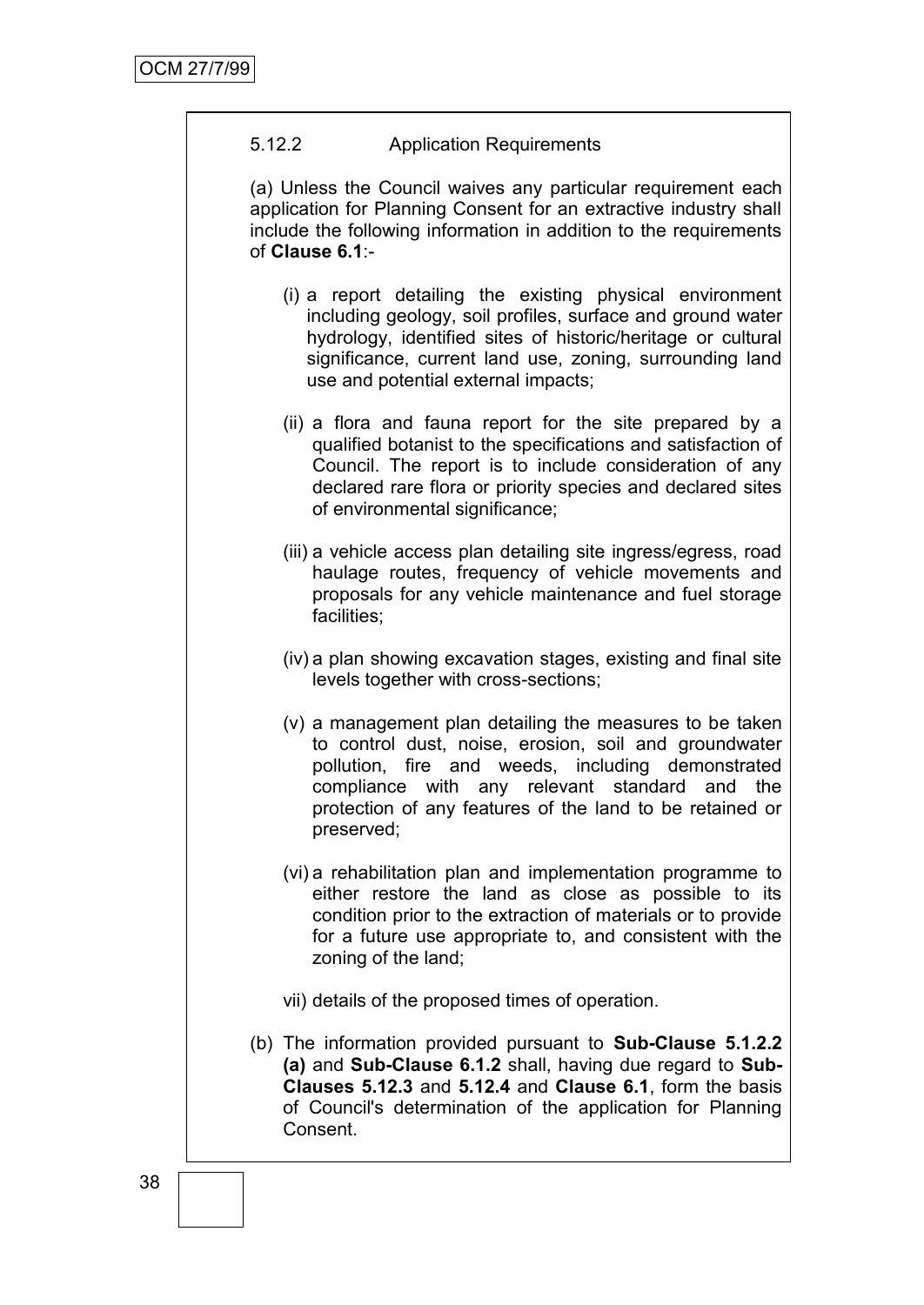### 5.12.3 Setbacks and Screening

- (a) A setback of not less than 40 metres wide to a road reserve or other public reserve and not less than 20 metres wide to all other boundaries to the lot shall be provided unless determined otherwise by the Council.
- (b) The setback shall comprise the existing vegetation which shall remain undisturbed except for:-

(i) accessways for entering and leaving the extractive industry site;

(ii) firebreaks as may be required under the Bush Fires Act;

(iii) re-vegetation to reinstate or supplement the existing vegetation to provide an effective visual screen from adjoining and nearby public and private owned land.

(iv) public and private utility infrastructure.

5.12.4 Rehabilitation

(a) Permanent rehabilitation of the site shall occur progressively at a similar rate as the extraction or at a time agreed between the quarry operator and the Council.

(b) Soil profiles shall be reconstructed to facilitate rehabilitation of the site.

(c) Revegetation shall be based on the planting of native flora typical of the locality with the species and plant density to be determined by the Council having regard to the rehabilitation plan submitted pursuant to **Sub-Clause 5.12.2 (a) (vi).**

(d) The rehabilitation and stabilising of completed excavations are to be progressively implemented in accordance with the approved rehabilitation plan and shall be managed, maintained and monitored by the landowner for a minimum of 2 years to the Council's satisfaction.

- (3) Advise those persons who made a submission of Council's decision.
- (4) in anticipation of the Hon Minister's advice that final approval will be granted, the modified documents be signed, sealed and forwarded to the Western Australian Planning Commission.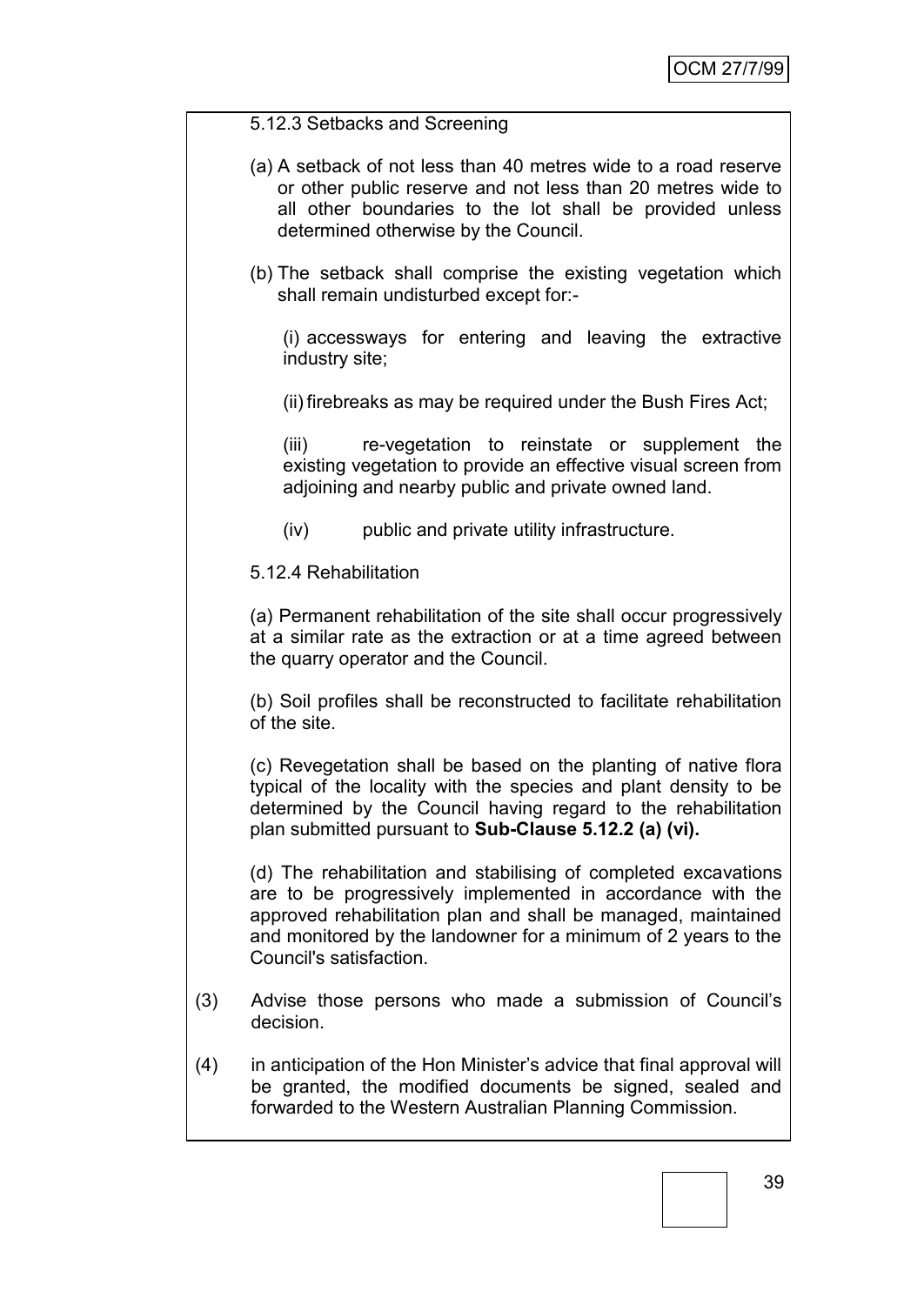#### **Council DECISION**

MOVED Cmr Smithson SECONDED Cmr Jorgensen that the recommendation be adopted.

## **CARRIED 3/0**

#### **Background**

Council, at its meeting held on 19 May 1998, resolved to initiate Amendment No.186 to District Zoning Scheme No.2. The amendment proposes the introduction of a set of provisions into the Scheme detailing requirements for extractive industries.

The Ministry for Planning advised that several modifications to the content of the amendment would be required prior to consent being granted for advertising. A modified Amendment No.186 was subsequently adopted by Council at its meeting held on 15<sup>th</sup> December 1998.

The Ministry eventually granted consent to advertise the amendment in March 1999. The Ministry's consent was subject to several conditions including a requirement for additional minor modifications to be made to the amendment text and the referral of the amendment to the Department of Minerals and Energy and all operators involved in extractive industry activities for comment.

The previous report to Council (May 1998) relating to this amendment is included in the Agenda Attachments.

#### **Submission**

A total of twelve extractive industry operators were invited to comment on the amendment in addition to the Department of Minerals and Energy and the Water and Rivers Commission.

Four submissions were received on the amendment, one of which was late. Of the four submissions, two were in support of the amendment, one endorsed the initiative but questioned its real impact and one was in objection. A schedule of the submissions is included in the Agenda Attachments.

### **Report**

The purpose of Amendment No.186 is to incorporate specific provisions for extractive industries into the Scheme. The provisions essentially reflect what has been Council policy since 1997 whereby the requirements for the information to be submitted in support of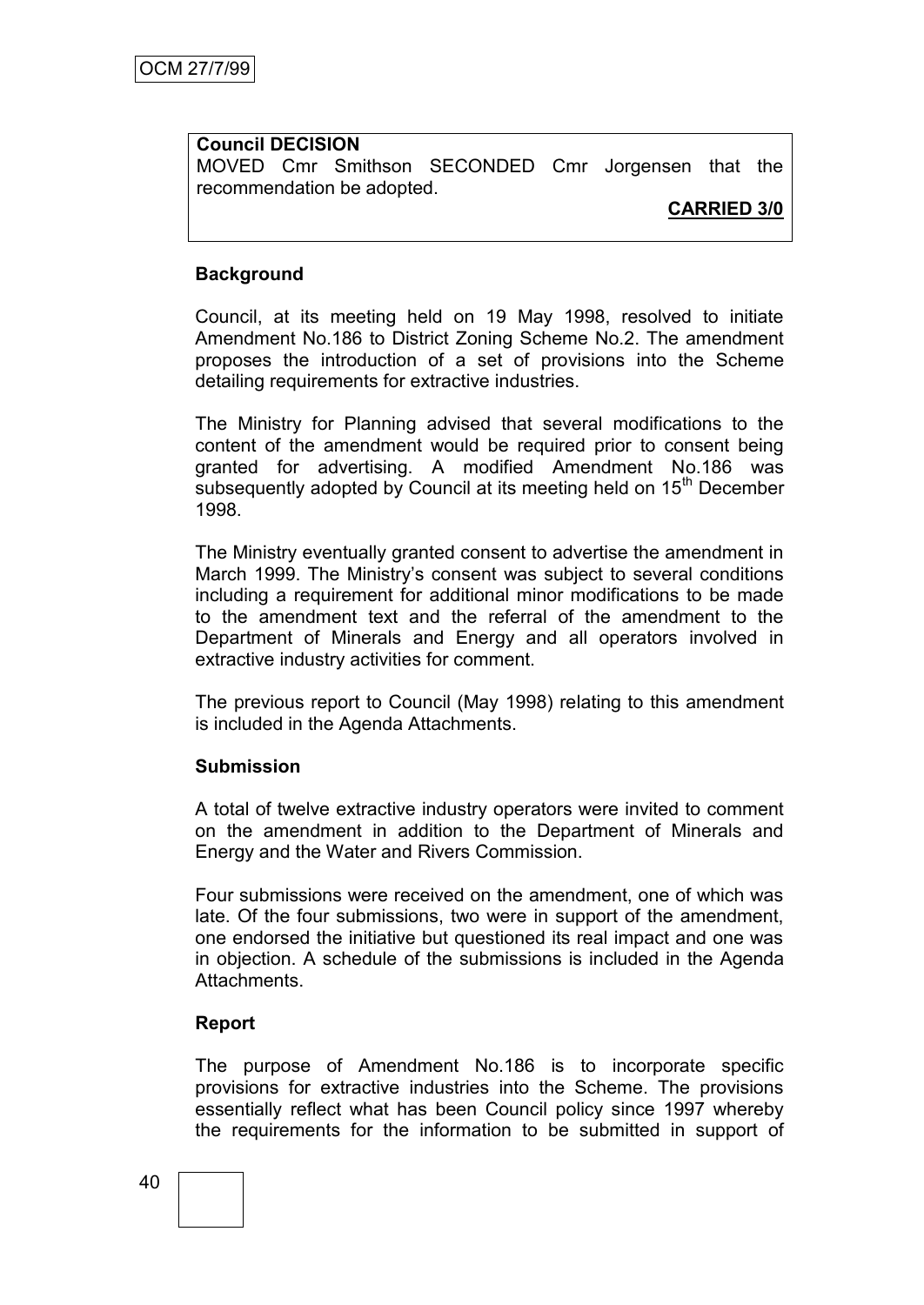extractive industry applications is listed in addition to the detailing of the requirements for rehabilitation and site management.

The Department of Minerals and Energy and the Water and Rivers Commission have both expressed strong support for the amendment provisions in their submissions. It is also worth noting that the Department of Environmental Protection commended Council for the initiative when assessing the amendment.

Only two of the twelve industry operators made submissions; Rocla Quarry Products and CSR Readymix. Rocla generally gave its support to the amendment, particularly if it would lead to better consistency between the rehabilitation performance of different operators. CSR Readymix lodged an extensive submission in objection. Much of CSR's submission dealt with minor details of the amendment and a response to the matters raised is contained in the schedule of submissions.

There are, however, two issues common to both industry submissions that warrant comment in this report, namely the requirements for;

- Rehabilitation to replicate native flora typical of the locality to a condition similar to that before mining; and
- Such a level of rehabilitation when the end land use may either be of a intensive nature or simply not known due to policy constraints (eg groundwater zone).

Industry objection to these two issues is not new to Council. Replicating native flora on a site is acknowledged as being difficult to achieve. However it is important that a high level of rehabilitation is aimed for. A pragmatic approach in dealing with quarry operators is taken and it is recognised that most will not be able to achieve total rehabilitation, but lowering the standards will only lower the rehabilitation performance. Effective rehabilitation is an evolving science and aiming for native flora replication reflects best practice in environmental management and the expectations of the local community.

The distribution of quarry sites in Cockburn is generally either within the Jandakot sand resource area or the Wattleup/Henderson limestone area. For different reasons there has been uncertainty regarding the likely land use for most quarry sites in these areas. Where a specific end land use is known, determining the level of rehabilitation has been straightforward (eg remediation of the sand extraction site in Cocos Park industrial area required only stabilisation to create a suitable landform for industrial development). However in Jandakot uncertainty has existed regarding acceptable future land use of quarry sites on the water mound. In Wattleup, similar uncertainty has existed due to a variety of factors, not least being the Environmental Protection Policy associated with the Kwinana Buffer zone.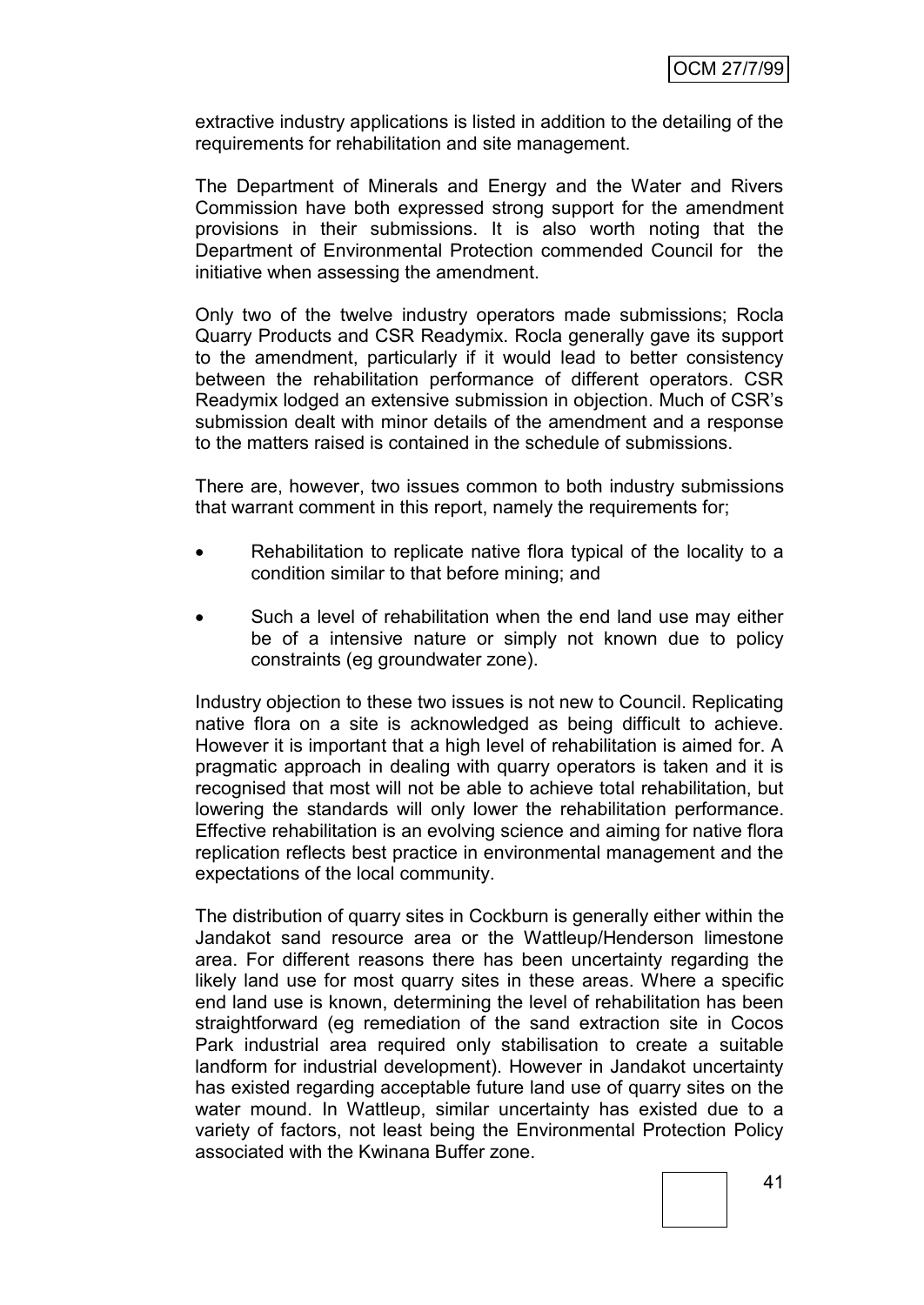The industry has consistently argued against a high level of rehabilitation where the end land use was indeterminable. Fortunately some certainty is beginning to emerge regarding the potential use of land, particularly in Jandakot with the creation of the MRS Groundwater Protection zone and Statement of Planning Policy No.6. In Jandakot, the SPP makes it clear that no intensive development, be it industrial or urban, will be permitted in the Groundwater Protection zone and that where possible vegetation should be retained or enhanced. It has been established that Special Rural/Rural Living development (2 hectare minimum lot size) will be the preferred land use on the water mound. The adoption of this position only reinforces the need for a high level of rehabilitation whereby quarry sites will need to be revegetated to a standard capable of providing a suitable environment for rural living and to aid conservation of the water resource through enhanced vegetation coverage on the water mound.

The future land uses of quarry sites around Wattleup is not as clear as Jandakot has become, but is obviously the subject of current planning and debate as part of the FRIARS report. Whilst end land uses remain unclear, it is considered that the amendment provisions will provide adequate flexibility to adapt the level of rehabilitation to the specific nature of the quarry site.

It is recommended that the amendment be adopted for final approval. Council should note that a modified text requires adoption. The modifications are minor and reflect advice from both the Department of Environmental Protection and the Ministry for Planning and in response to some of the points raised in the industry submissions. The complete amendment text provisions have been reproduced in the recommendation.

### **Strategic Plan/Policy Implications**

N/A

### **Budget/Financial Implications**

N/A

# **Implications of Section 3.18(3) Local Government Act, 1995**

Nil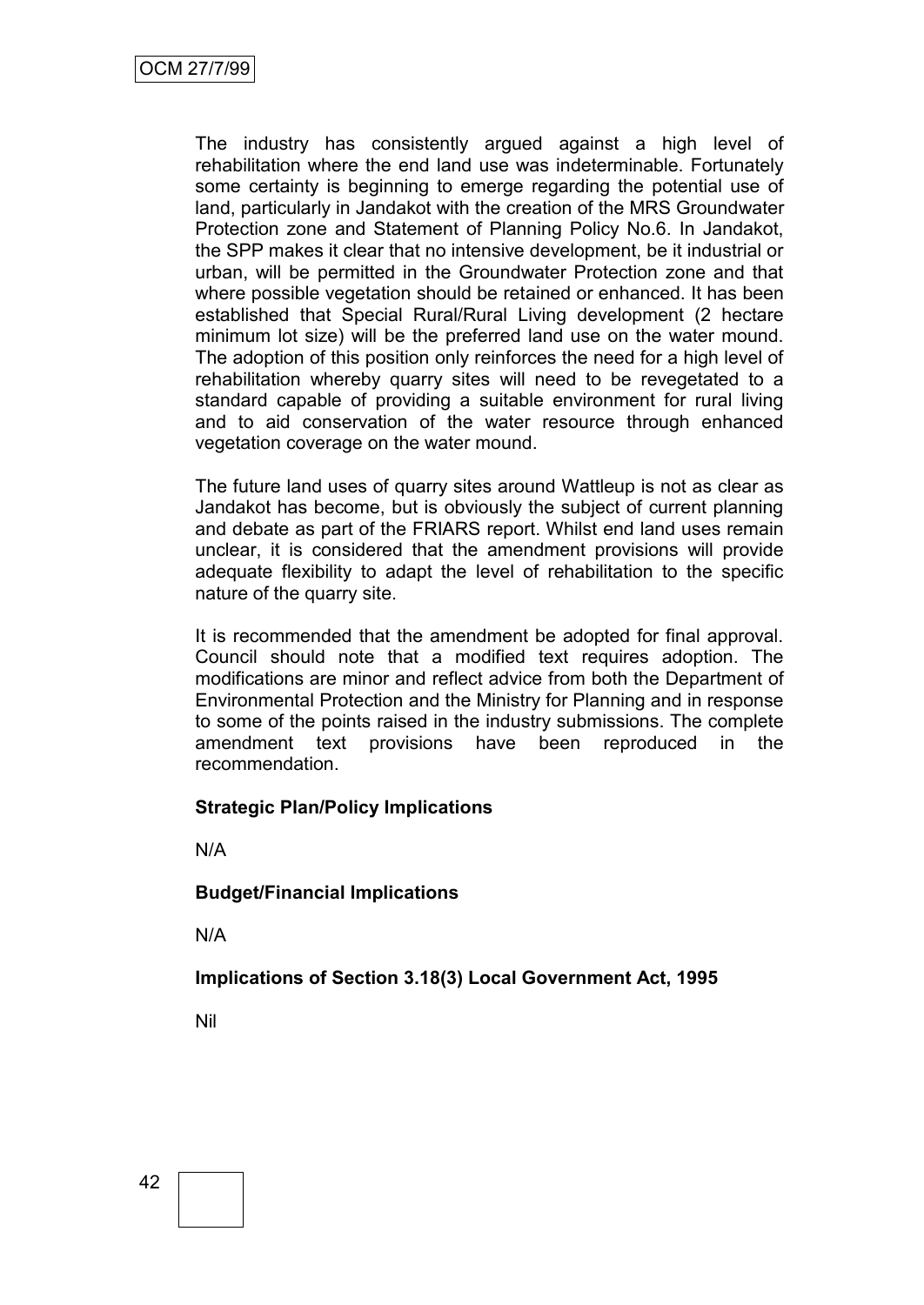#### **160. (AG Item 14.9) (OCM2\_7\_1999) - ROTTNEST ISLAND AUTHORITY ACT 1987 (9131) (SMH)**

## **RECOMMENDATION**

That Council:

- (1) include references to Rottnest and Carnac Islands in its proposed Town Planning Scheme No. 3, because these fall within the boundary of the district of the City of Cockburn;
- (2) write to the Minister for Tourism, Mr Norman Moore, with a request that he give consideration to the membership of the Rottnest Island Authority being expanded under Section 6 of the Act, to provide the City of Cockburn with representation, given that Rottnest Island forms part of its municipality;
- (3) use the report as the basis for the reasons for the Council to be represented and the contribution it could make to the planning and development of Rottnest Island;
- (4) write to the Western Australian Planning Commission advising that Rottnest Island should be included within the Metropolitan Region Scheme Map as it officially forms part of the Metropolitan Area.

# **COUNCIL DECISION**

MOVED Cmr Jorgensen SECONDED Cmr Smithson that the recommendation be adopted.

**CARRIED**

### **Background**

Consideration of this matter was raised when the Heritage Council of WA wrote to the Council concerning the following heritage sites, on the basis that they are within the municipality of the City of Cockburn, namely:-

- 8/6/99 Rottnest Island Seawall
- 25/6/99 Oliver Hill Battery, Rottnest Island
- 25/6/99 Bathurst Light House, Rottnest Island.

The staff were not sure what to do with this information given that the Municipal Inventory is complete and only dealt with the mainland within the district.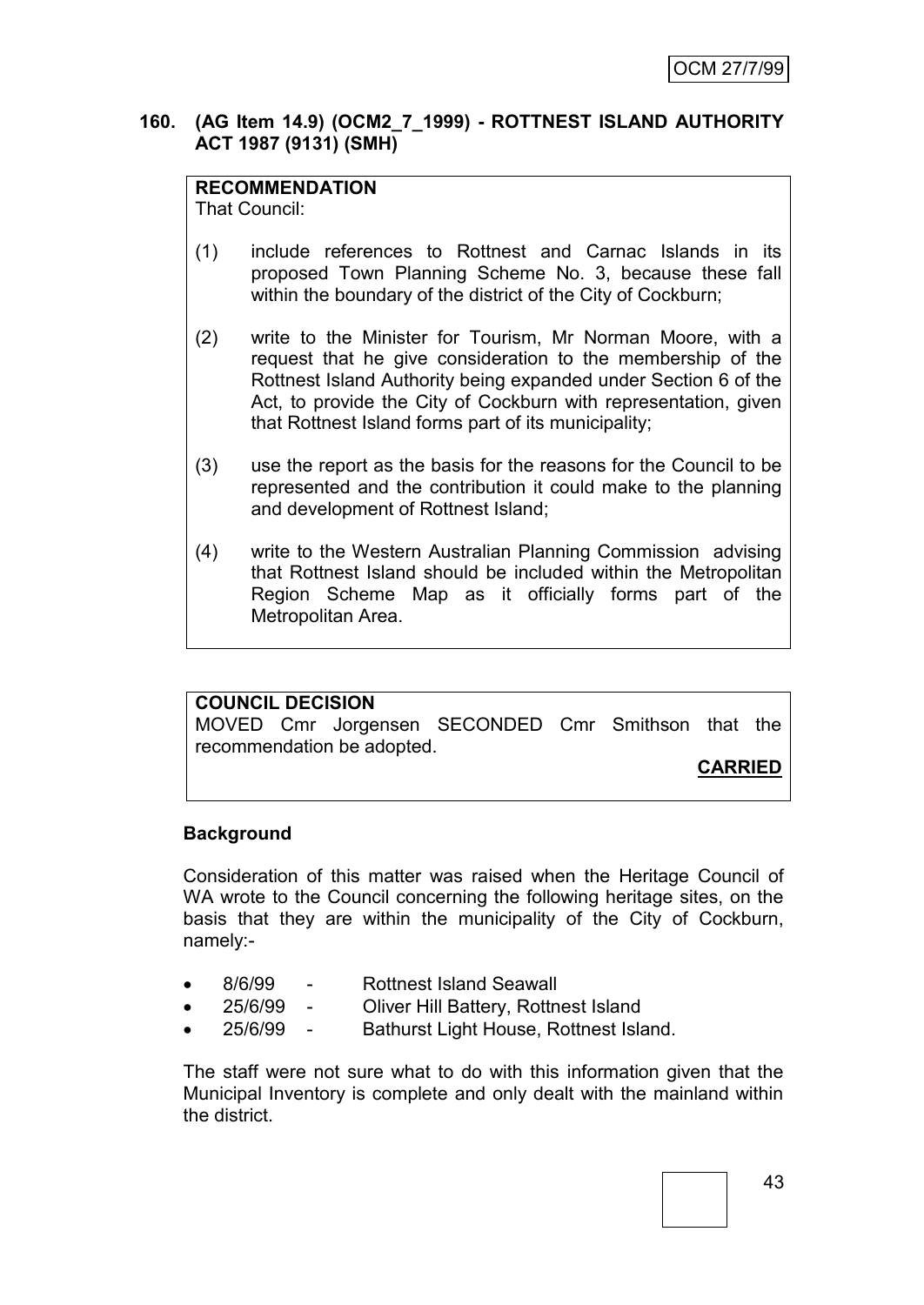This led to some brief enquiries about the district boundary which found that:-

 On the 18 May 1966, the boundary of the City of Cockburn was redefined to add to it:-

"*Amending the said Schedule A by adding after the passage 'point' in the record last line, the passage, 'Inclusive of Rottnest, Carnac and other islands adjacent' "*

- On 26 November 1987, the Electoral Distribution (Rottnest Island) Amendment Act, was assented to describe the Metropolitan Area as:-
- "*(a) The region that was, as at 1 January 1987, described in the Third Schedule to the Metropolitan Region Town Planning Scheme Act 1959 and*
- *(b) Rottnest Island."*
- On 9 December 1987, the Rottnest Island Authority Act 1987 was assented to, to establish an Authority to control and manage the Island, and the Authority replaced the Rottnest Island Board.

According to the advice of the then State Electoral Commission the Local Government Area of the City of Cockburn includes Rottnest Island and Carnac Island as being within the district and within West Ward.

### **Submission**

N/A

# **Report**

Given that Rottnest Island is clearly part of the municipality and permanent residents on the island may vote in the Council's Municipal Elections, it seems appropriate the Council be acknowledged by being at least represented on the Rottnest Island Authority.

Under Section 6 of the Act, the Authority is comprised of:-

### "*Membership of Authority*

- *6. (1) The Authority shall consist of-*
- *(a) a chairman appointed by the Governor on the nomination of the Minister made in accordance with subsection (2).*
- *(b) 5 other members appointed by the Governor on the nomination of the Minister made in accordance with subsection (2).*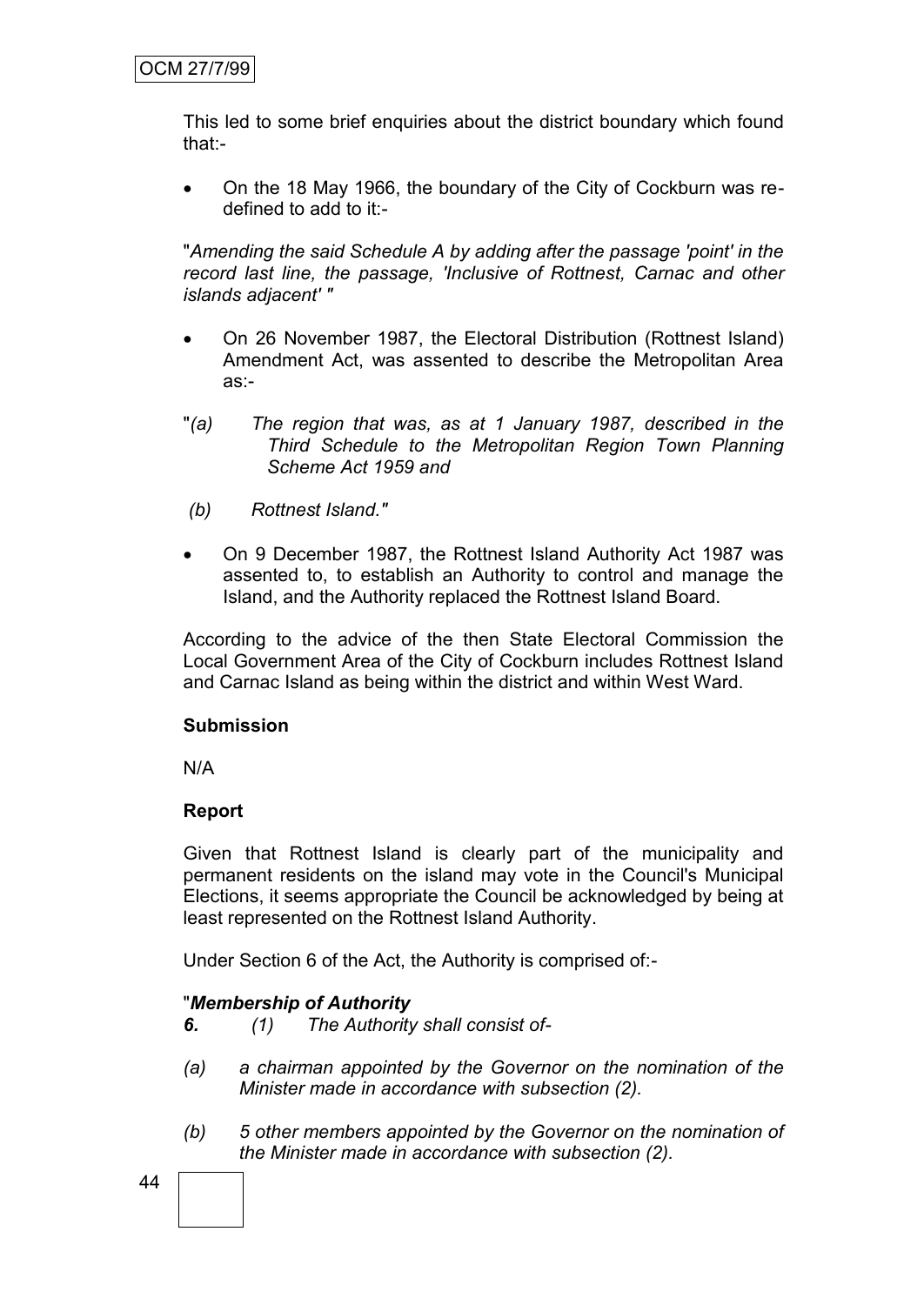- *(2) Nominations by the Minister for the purposes of subsection (1) (b) shall be so made that not less than-*
- *(a) one member is a person who in the opinion of the Minister has practical knowledge of and experience in the conservation of the environment;*
- *(b) one member is a person who in the opinion of the Minister has practical knowledge of and experience in the preservation of buildings of historic value;*
- *(c) one member is a person who in the opinion of the Minister is a person of sound commercial experience; and*
- *(d) one member is a person who in the opinion of the Minister is a regular user of the Island for recreational purposes.*
- *(3) The Minister shall appoint a member to be deputy chairman.*
- *(4) Appointment of a person as a member does not of itself render the Public Service Act 1978, or any other Act applying to persons as officers of the Public Service of the State, applicable to that person, or affect or prejudice the application to him of those provisions if they applied to him at the time of his appointment."*

It can be seen that it is an Authority of 6 people, of which one is the Chairman and 4 are nominated because of their specific knowledge and experience. This means that there is one position on the Authority which is open to the Minister to make an "other" appointment. This position could be filled by the local government, on the recommendation of the Minister and appointment of the Governor.

Alternatively, to ensure that the local government had a confirmed position on the Authority, Section 6 (2) could be amended by adding:-

"*(e) one member is a person who in the opinion of the Minister is a person who could appropriately represent the local government."*

To enable the Minister to either recommend an appointment to the Authority or comply with an amended sub-section 6 (2), the Minister could request three names of officers or elected members (if appropriate) to be submitted to him for his consideration on which he would make a recommendation.

The local government could make a worthwhile contribution to the Authority because of the specialist services available to provide advice on matters relating to engineering, environment and health, building, strategic and landuse planning, park management, waste collection and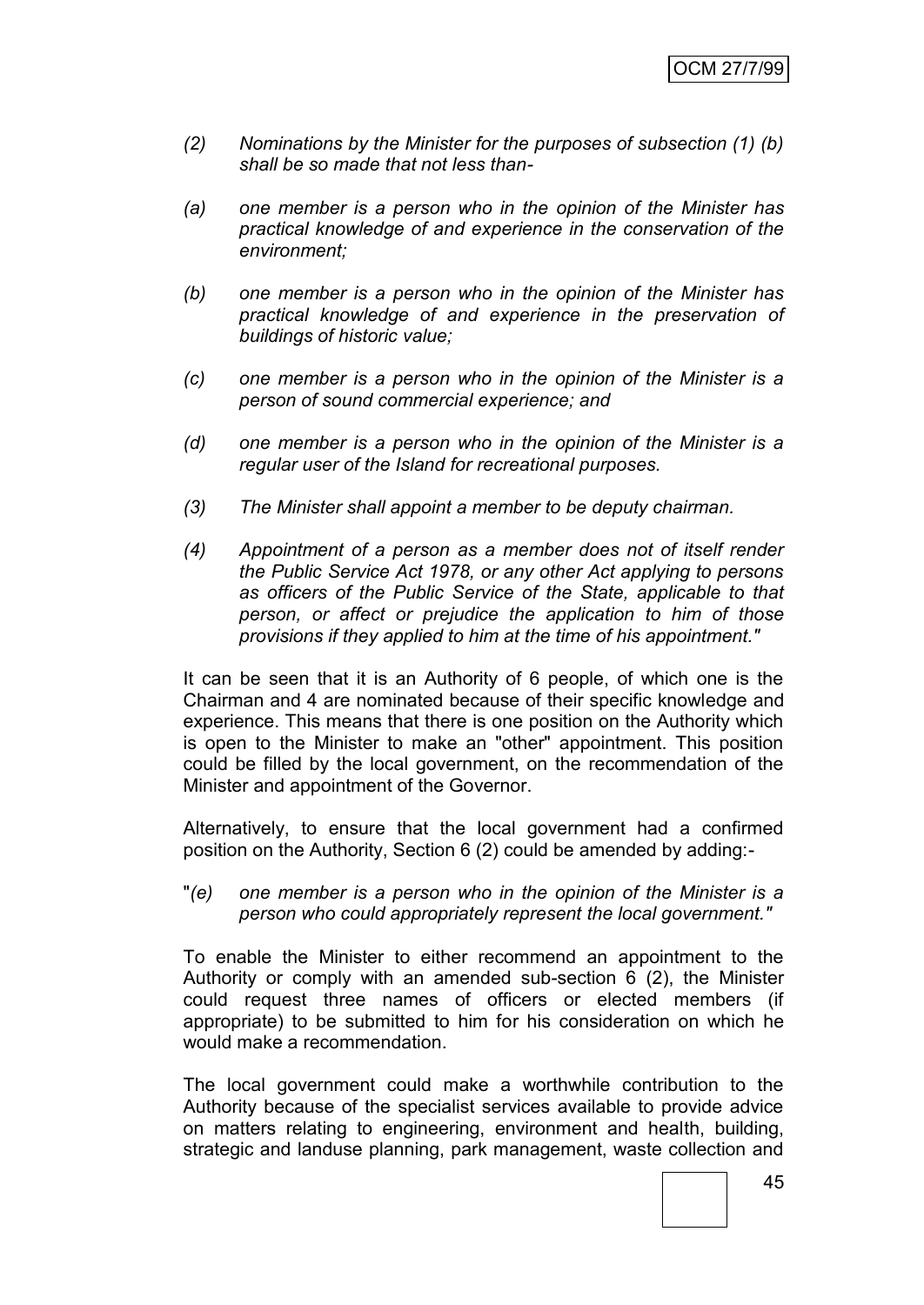recycling and community services, as appropriate to the management and control of the Island.

It is interesting to note that the functions of the Authority are in general terms confined to:-

- provide and operate recreational and holiday facilities on the Island;
- protect flora and fauna of the island; and
- maintain and protect the natural environment and the man made resources of the Island and, to the extent that the Authority's resources allow, repair its natural environment.

The Authority is to manage and control the Island in accordance with a management plan, which is to be reviewed every 5 years.

The management plan is to contain Statements of Policies or guidelines and a summary of works to be undertaken over the 5 year period.

It is significant that the functions of the Authority do not specifically refer to planning and development which seems to be fundamental to the preparation of structure plans as the basis for the management plans.

The Council could provide expertise and advice in respect to these matters as it does in relation to the planning and development of other parts of the district.

It is also important to note that in relation to the East Perth Redevelopment Authority, the Subiaco Re-development Authority and the proposed Midland Re-development Authority, that the respective local governments are or will be represented on the Authority. The Rottnest Island Authority is no different in its purpose from the other Authorities, in respect to its operation within a local government area and its relationship to the powers, functions and responsibilities of the local government.

The City of Wanneroo was not represented on the Joondalup Development Corporation, because it was a corporation rather than a development authority. However, the City continued to perform its local government planning and development functions in relation to the Joondalup City Centre.

In addition, the MRS Map does not show Rottnest Island as part of the Metropolitan Region and should do in accordance with the decision taken on 26 November 1987 to include it as part of the Metropolitan Area.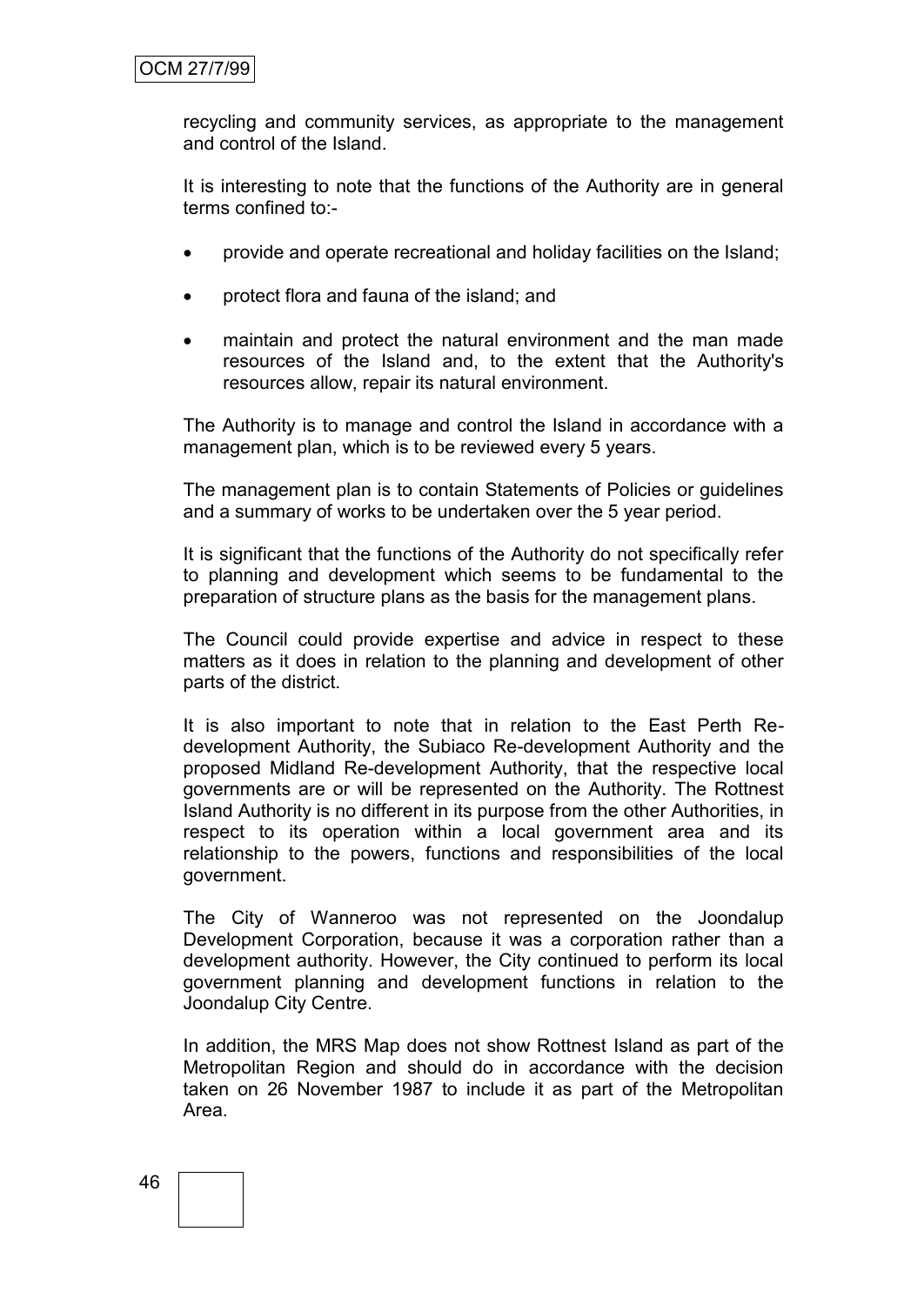Rottnest Island should be referred to in the Scheme Text of proposed TPS No. 3 as being part of the district, but be noted that its control and management is undertaken by the Rottnest Island Authority under the provisions of the Rottnest Island Authority Act 1987.

The Scheme Map of proposed TPS No. 3 should include within the district Rottnest and Carnac Islands. Rottnest should be shown white, and notated "Controlled and Managed by the Rottnest Island Authority" and Carnac Island be shown as Waterways Reserve in accordance with the MRS, and notated "Under the Control of CALM".

### **Strategic Plan/Policy Implications**

N/A

### **Budget/Financial Implications**

N/A

**Implications of Section 3.18(3) Local Government Act, 1995**

Nil.

### **161. (AG Item 14.10) (OCM2\_7\_1999) - REGULATORY IMPACT OF THE PROPOSED NATIONAL FOOD SAFETY REFORMS (6205) (WJH)**

#### **RECOMMENDATION** That Council:

- (1) write to the State Minister for Health detailing Council's concerns regarding the additional costs likely to be incurred in enforcing the proposed national food safety reforms and requesting that the Minister ensures that local governments have access to an adequate source of funding, for enforcement of the reforms, should they be adopted;
- (2) write to WA Municipal Association detailing Council's concerns regarding the additional costs likely to be incurred by Council in enforcing the proposed national food safety reforms and requesting that WAMA actively pursue the State Government to ensure that Local Governments have access to an appropriate source of funding for the enforcement of all food related regulation.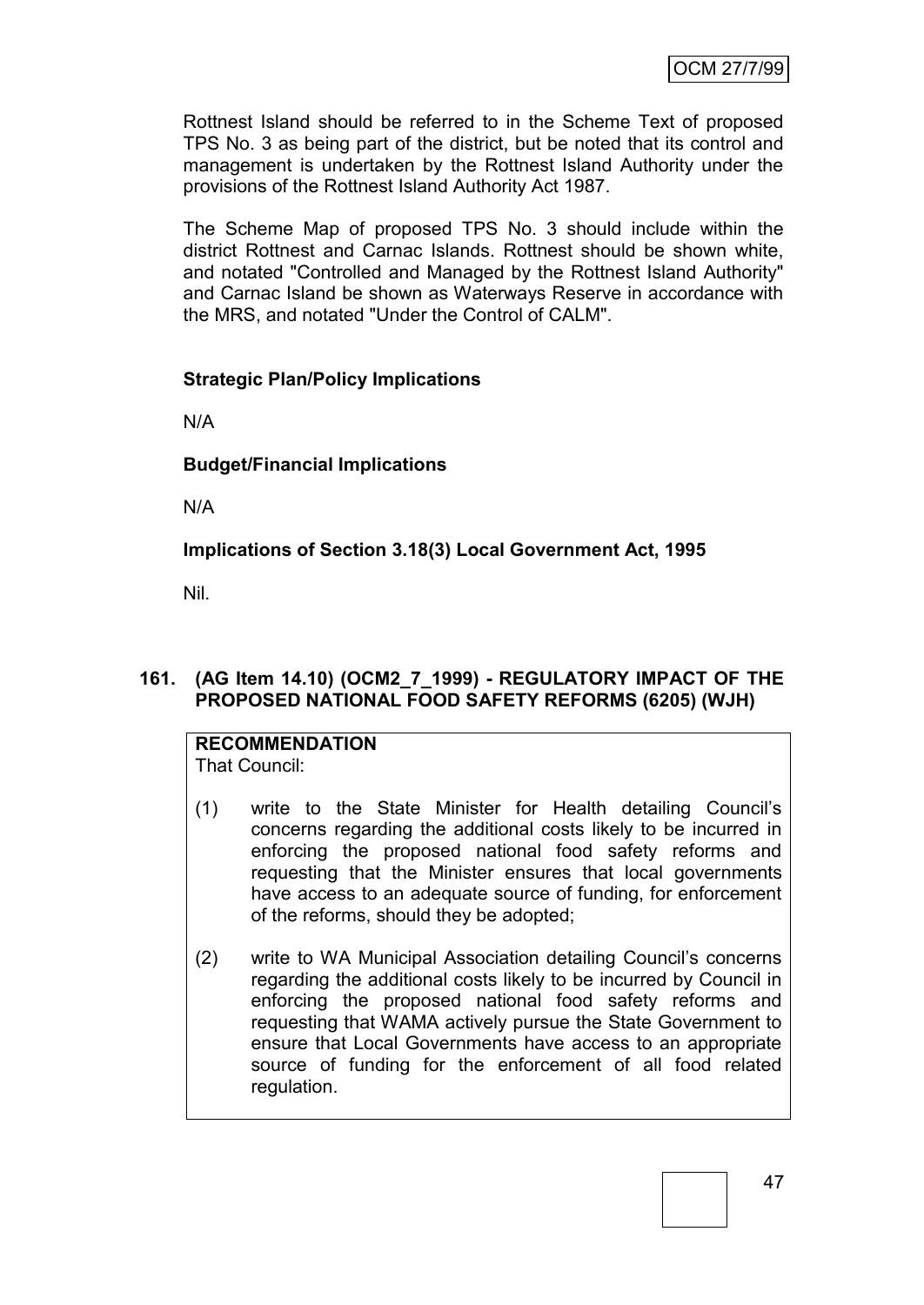## **COUNCIL DECISION**

MOVED Cmr Jorgensen SECONDED Cmr Smithson that:

- (1) Council write to the State Minister for Health detailing Council's concerns regarding the additional costs likely to be incurred in enforcing the proposed national food safety reforms and requesting that the Minister ensures that local governments have access to an adequate source of funding, for enforcement of the reforms, should they be adopted;
- (2) Council write to WA Municipal Association detailing Council's concerns regarding the additional costs likely to be incurred by Council in enforcing the proposed national food safety reforms and requesting that WAMA actively pursue the State Government to ensure that Local Governments have access to an appropriate source of funding for the enforcement of all food related regulation; and
- (3) Council write to all Federal Members of Parliament expressing Council's concerns on the issue.

**CARRIED 3/0**

#### **Explanation**

It was felt that all Federal Members of Parliament should be made aware of Council's concerns regarding additional costs to be incurred as a result of national food safety reforms.

### **Background**

In 1995 the Commonwealth, State and Territory health ministers asked the Australia New Zealand Food Authority (ANZFA) to develop nationally uniform food safety standards for Australia. ANZFA has developed four draft standards, which will be recommended to the Australia New Zealand Food Standards Council (ANZFSC) in the middle of this year. If approved, the standards will be adopted into the *Food Standards Code*  and become law in each State and Territory of Australia.

The standards will replace current State and Territory food hygiene regulations which:

- lack national consistency;
- rely on inspections and do not promote a preventative approach;
- are in significant need of updating in some States and Territories; and

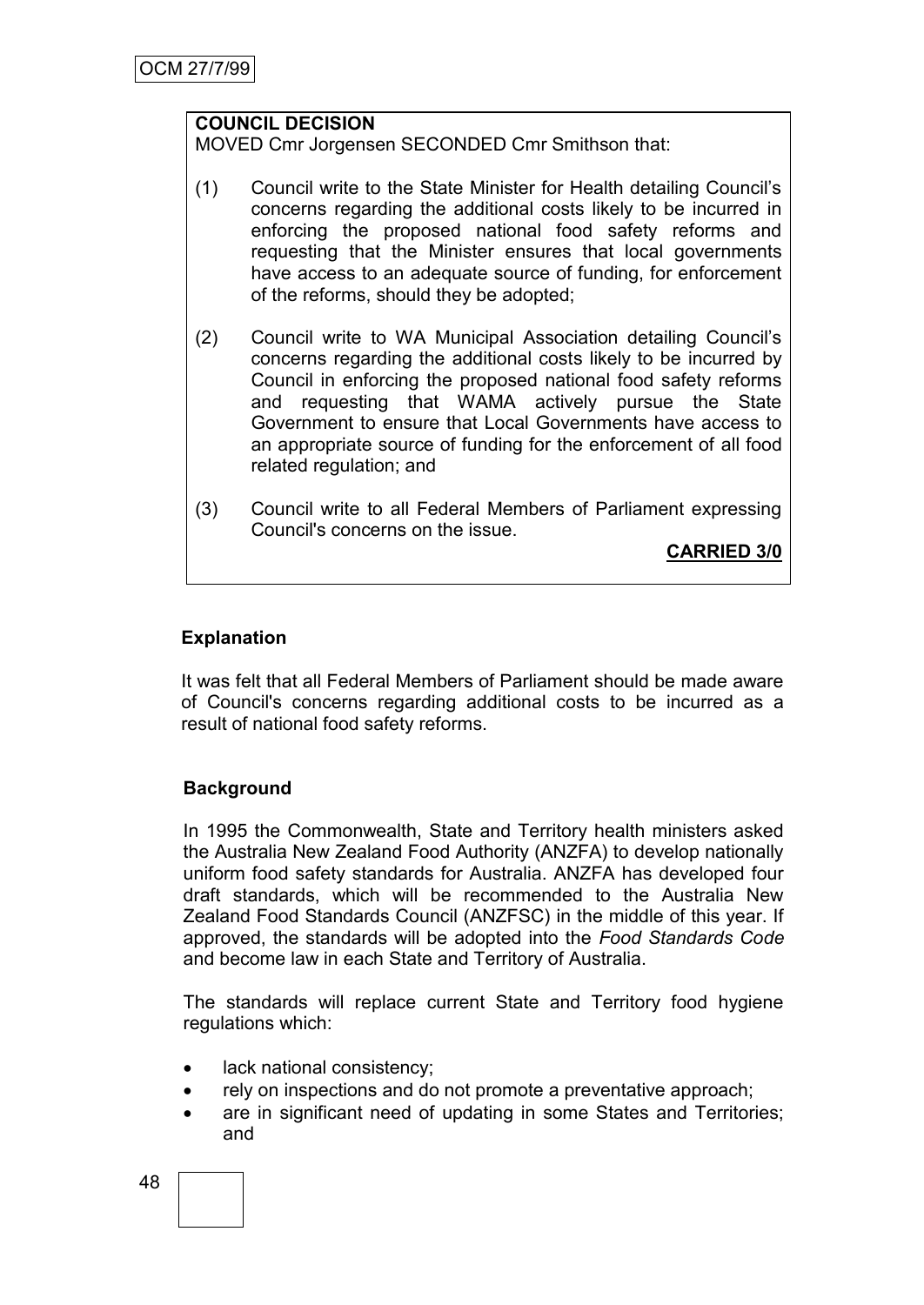do not align with international best practice or the standards of our major trading partners.

Four standards are proposed as part of the food safety reforms. Standard 3.1.1 *Interpretation and Application* sets out the interpretation and application provisions that apply to the other food safety standards.

Standard 3.2.1 *Food Safety Programs* requires food businesses to develop and comply with a food safety program where one or more hazards are identified in their food handling operations. This includes physical, chemical and microbiological hazards.

Standard 3.2.2 *Food Safety Practices and General Requirements* requires food businesses to:

- carry out specific practices in relation to food handling, cleaning, sanitising and personal hygiene to ensure food is safe and suitable;
- notify the relevant authority of their existence and the nature of the food business;
- provide for food recalls; and
- ensure their staff and supervisors have the skills and knowledge
- in food safety commensurate with their work activities.

Standard 3.2.3 *Food Premises and Equipment* sets out design and construction parameters for food premises and the equipment used in food premises.

The proposed reforms reflect an approach, which has already gained acceptance and been implemented by most of the larger food businesses in Australia. Assuring safe food requires management and control of microbiological, chemical and physical hazards—food safety programs based on Hazard Analysis and Critical Control Points (HACCP) are seen as being effective tools to achieve this end. HACCP is increasingly seen as the basis for good business practice.

Internationally, our major market competitors (including the United States, Canada, New Zealand and Europe) are establishing safe food systems comparable to those proposed for Australia, with the clear goal that assurances of safe food will deliver a market return.

The proposed standards are one of five options considered for food safety regulation in Australia. The options considered were:

- 1. continue with the current system;
- 2. introduce the proposed outcomes-based food safety reforms;
- 3. introduce nationally uniform prescriptive requirements;
- 4. apply the proposed food safety reforms to high risk businesses only; and
- 5. rely on industry self-regulation and consumer education.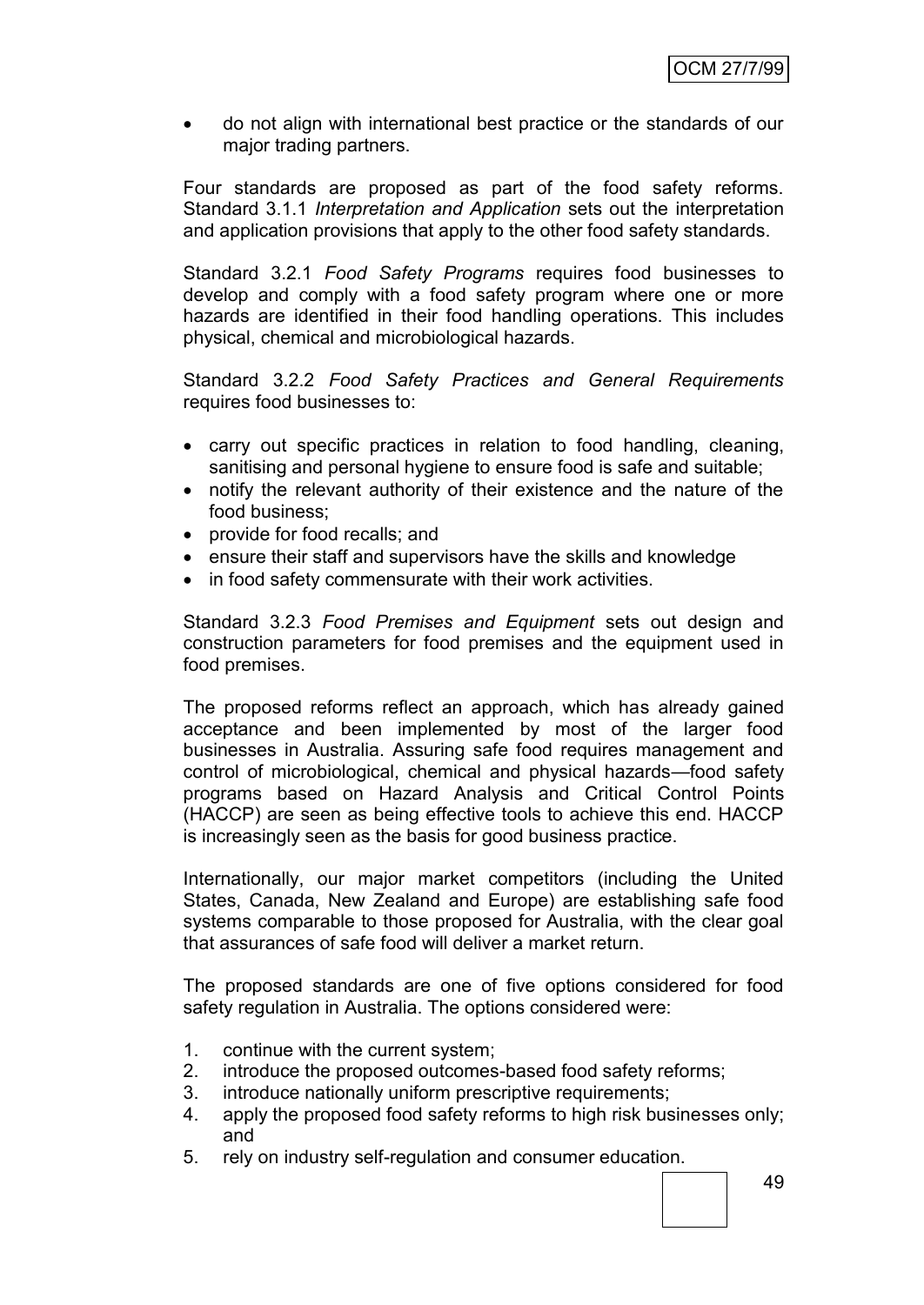#### **Submission**

A Regulatory Impact Statement (RIS) has been prepared by ANZFA, which recognises the following costs and benefits for the various stakeholders.

ANZFA estimates that the proposed standards will have an average initial cost of approximately \$300 per business with an annual on-going cost of \$1,080. The annual costs are not in addition to current costs but will partially replace them. For small retail businesses, compliance with current food regulations excluding capital costs has been estimated as \$1,640 per annum.

Reducing the incidence of foodborne illness will have a positive impact on the food industry, which will far outweigh the costs. The reforms will enhance Australia's reputation as both a supplier of safe food and as a safe tourist destination. Industry will also benefit through removal of prescriptive, out-of-date, inconsistent and complex food hygiene regulations; fewer legislative boundaries will exist, innovation by industry will be encouraged. Furthermore, the reforms are in line with international trends and will enhance the competitiveness of Australian food exports on international markets.

The proposed standards were drafted with a view to achieving a ‗paddock to plate' approach to food safety. They avoid duplication by recognising initiatives in the primary industry sector, which achieve an equivalent level of food safety. Low risk businesses in the primary industry sector will not have to meet the requirements of the food safety standards. This will be reviewed in 2002. However, medium and highrisk primary industry sector operations which do not have an independently audited food safety program in place would be expected to develop one as the food safety standards are implemented.

An immediate reduction in the incidence of foodborne illness is not envisaged with the introduction of the reforms. However, ANZFA anticipates there will be a reduction over time as the food industry complies with the requirements of the standards.

The current cost of foodborne disease to the Australian community is estimated at over \$2.6 billion per annum. The application of HACCP principles in other countries has resulted in lower levels of pathogens in food and the preventative nature of the standards is expected to reduce the incidence of foodborne illness in Australia. A 20 per cent reduction in the incidence of foodborne illness would realise an annual saving of over \$500 million. The proposed food safety standards represent a tangible means of achieving highly significant savings and improvement in public health, which would benefit the entire Australian community.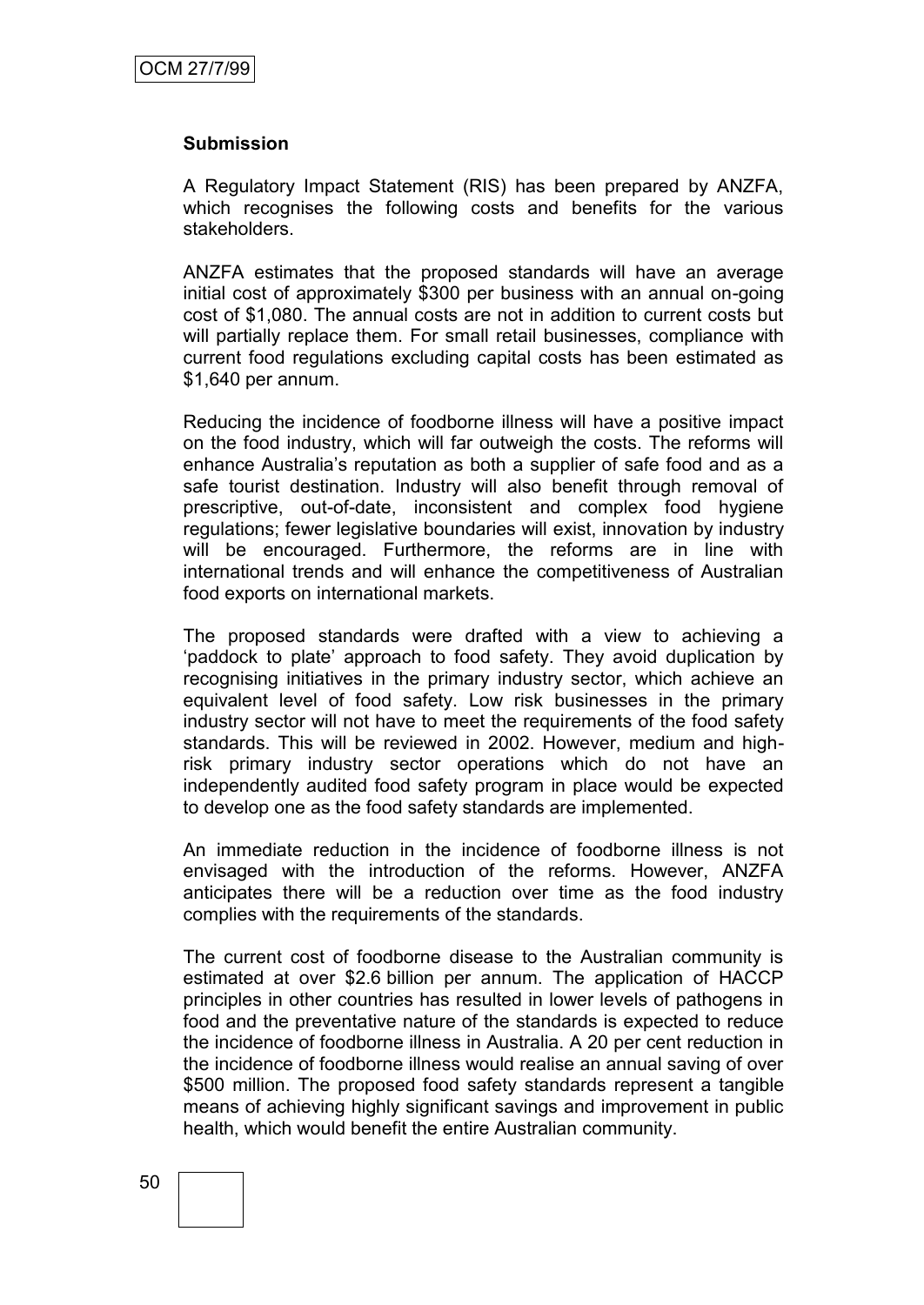If governments are to realise the significant cost savings, which will result from a reduction in foodborne illness, there will have to be increased investment, both initial and ongoing.

As a result of implementing the proposed food safety reforms, government would incur an estimated 'one-off' cost in the first two years of \$16.7 million and an annual cost thereafter of \$70.6 million. This annual cost supersedes the current cost of \$47.7 million and is not in addition to it. Hence there will be a \$22.9 million increase in the annual cost to government as a result of introducing the reforms.

Additional cost recovery, at the same percentage rate, as is undertaken currently would reduce the additional cost to government to \$8.9 million. **Local government currently bears 74 per cent of the net cost of enforcing food hygiene regulations and would require additional resources to implement and enforce the standards effectively.**

ANZFA recognises that the best way to gauge the success of the standards is to monitor the incidence of foodborne disease over the next 10 years as the standards are implemented and businesses become attuned to new requirements and operating procedures.

Currently, Australia does not have a food borne disease surveillance system to assess how many people are affected every year by foodborne illness. Consequently, we are not well placed to monitor accurately any changes to the incidence of foodborne disease, which may result from the food safety reforms. ANZFA recognises the need for a system to accurately measure the incidence of foodborne illness to assess the effectiveness of the food safety reforms. Without accurate baseline data on the current rates of foodborne illness, it will be difficult to quantify the long-term impact of the reforms, particularly as the majority of cases are hidden, are not notified and do not gain media attention.

### **Report**

The benefits of the proposed regulatory reform to the community in general and to the food and related primary industries are recognised. These benefits make the proposal worthy of support.

However, it is clear from the RIS that the enforcement of the proposed reforms will result in a significant increase in costs to government and to local government in particular. The RIS estimates that the implementation of the reforms will result in a 32% increase in costs in the first two years and an 18% increase in costs thereafter (assuming adequate enforcement of current provisions).

Costs for the enforcement of the current food hygiene regulations in the City are estimated at \$97,000 for the 1999/00 financial year. Applying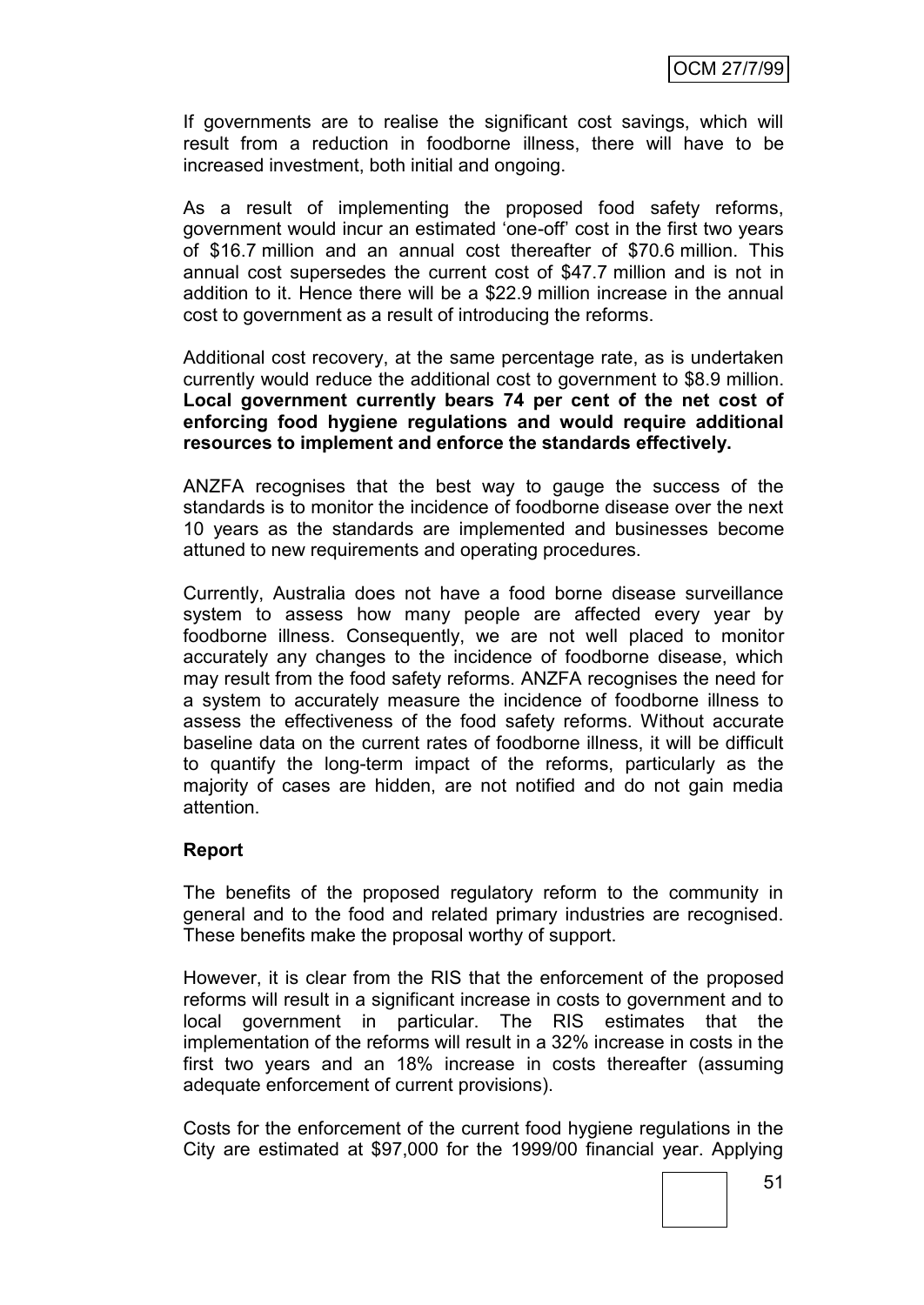the RIS estimates to the City of Cockburn, it is estimated that costs will be \$128,000 for the first two years and \$114,500 for every year thereafter (without accounting for the effects of inflation or increase in the number of food premises).

Current food related income from eating house registrations and licences is approximately \$37,000, less debtors' costs. This current eating house licence system only applies to food premises which prepare meals. Many other food premises, including high risk premises such as butchers shops and large food manufacturers, do not pay any fees whatsoever.

The maximum fee chargeable is set by statute (\$300) and does not cover current costs (approx. \$333) for monitoring these premises let alone increases in costs due to the proposed reforms. Not only is this discriminatory it is inadequate even under the present regulatory environment. It is estimated that the City of Cockburn's current cost per food premises for food hygiene enforcement is \$323 per premises (all food premises) with eating house fees providing income of approximately \$112 per premises. The shortfall of \$201 is funded through the municipal budget. Ongoing costs under the proposed reforms will be approximately \$382 per premises.

It is understood, from discussions with the Principal Food Scientist (PFS) at the Health Department of WA, that the adoption of the National Food Act will result in the repeal of the eating house registration provisions of the Health Act. Thus removing the current source of funding for food hygiene enforcement. The PFS has indicated that Local Governments are likely to continue to play a major role in the enforcement of the new food hygiene provisions and are to be able to recoup some costs through charging fees for contestable third party audits and through the use of on-the-spot fines. He indicated that the issue of funding for the implementation and ongoing enforcement of the reforms had not yet been properly considered at the Ministerial or departmental level.

This lack of detail about funding arrangements for the proposed reforms and recent trend of the state government promulgating Health legislation which places responsibility for enforcement on Local Government without adequate funding provisions is cause for concern.

 Recent discussions with the Policy Officer at WAMA indicate that WAMA have not yet considered this funding issue nor have they developed a policy or approached the State Government in relation to it. This issue is relevant to all Local Governments and it is appropriate that WAMA takes a leading role in resolving this matter satisfactorily. Council should attempt to ensure that adequate funding arrangements are adopted along with the proposed food hygiene reforms.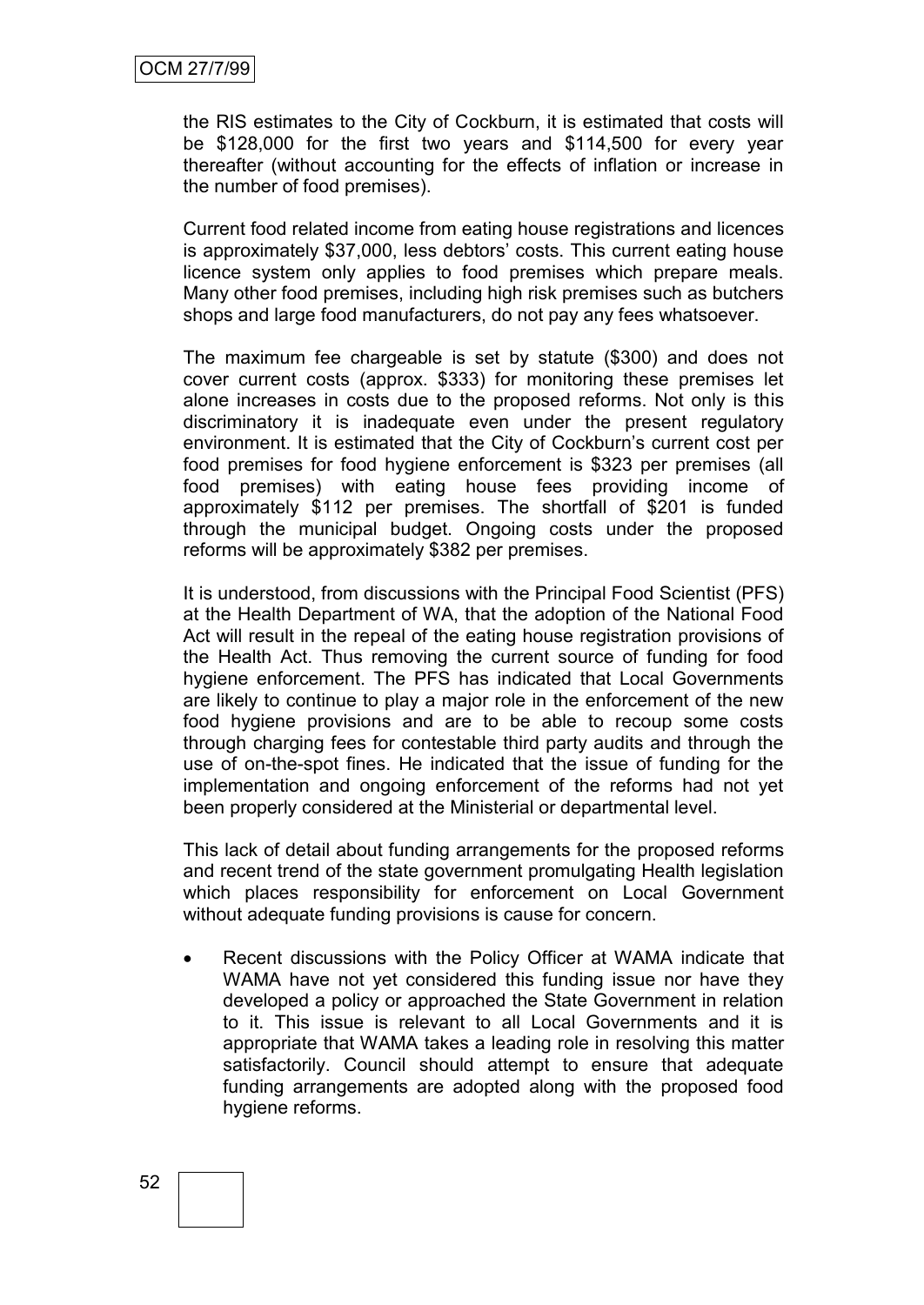# **Strategic Plan/Policy Implications**

N/A

# **Budget/Financial Implications**

Implementation of the proposed reforms will result in additional costs to Council in the first two years of approximately \$31,000 p.a. and \$17,500 p.a. thereafter.

## **Implications of Section 3.18(3) Local Government Act, 1995**

Nil

### **WRITTEN DECLARATION OF FINANCIAL INTEREST**

Cmr Donaldson read aloud the following written declaration of financial interest from Cmr Smithson.

### **Cmr Smithson**

Agenda Item 14.11 - The nature of the interest being that, the Environmental Division of her employer, BSD Consultants, has prepared the Consultative Environmental Review for the Northern Boat Harbour proposal.

### **CMR SMITHSON LEFT THE MEETING AT THIS STAGE THE TIME BEING 8.27 PM**

**162. (AG Item 14.11) (OCM2\_7\_1999) - SUBMISSION ON PROPOSED DEVELOPMENT APPLICATION FOR SEAWALL CONSTRUCTION, LAND RECLAMATION AND DREDGING - FOR SHIPBUILDING, REPAIR AND MAINTENANCE ACTIVITIES WITHIN JERVOISE BAY NORTHERN HARBOUR, HENDERSON (9500/34120) (SMH/SA) (COASTAL)**

# **RECOMMENDATION**

That Council:

- (1) advise the Western Australian Planning Commission that Council strongly opposes the proposed development for the following reasons:
	- 1. the environmental impact the proposal could have on:
		- the overall water quality of the area,
		- dredging and the effect on the ground water in flows,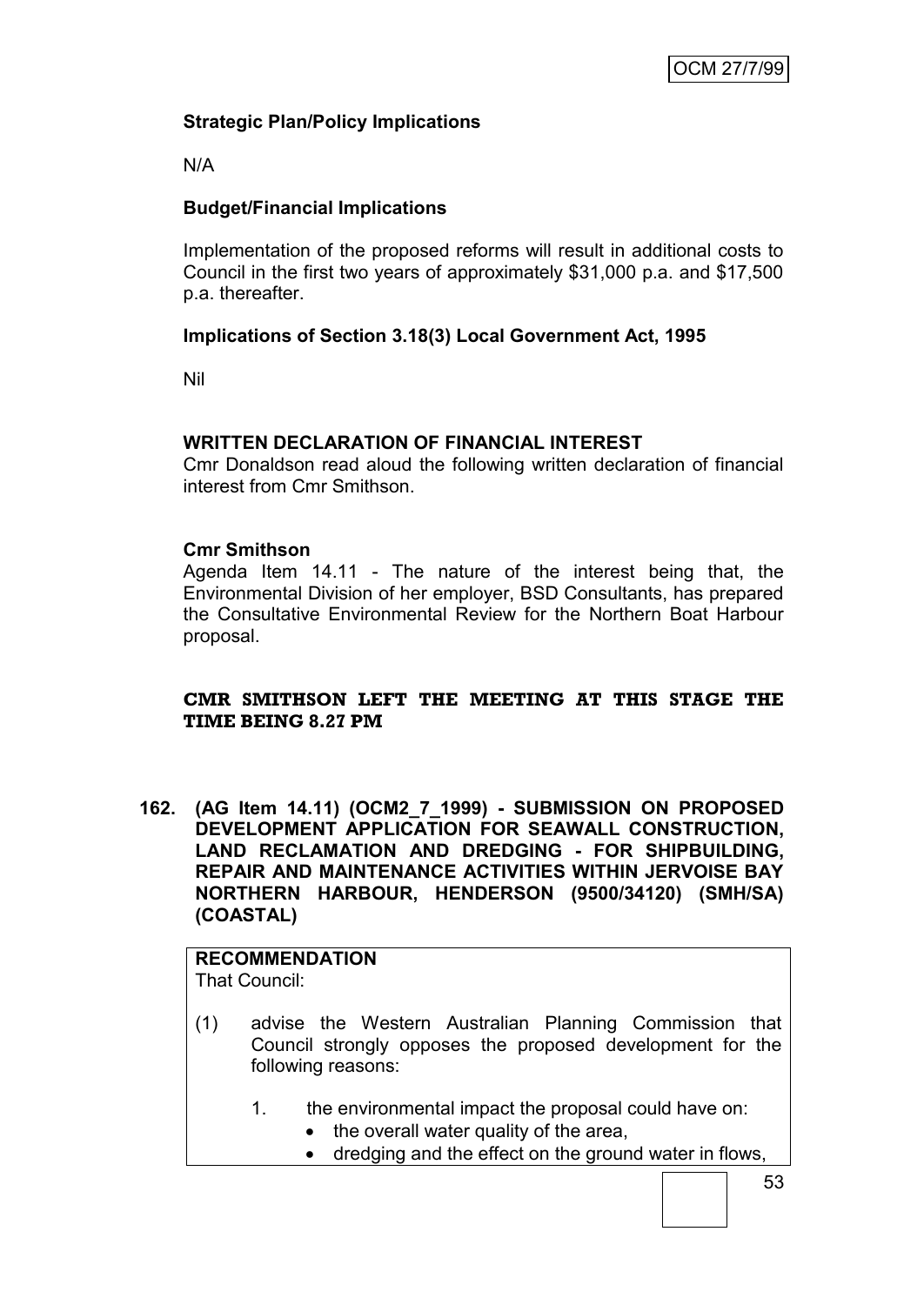- impact upon marine ecology in the area;
- 2. the proposal would have a detrimental impact upon the existing and future recreational uses within the Northern Harbour, particularly the access to the Cockburn Power Boats jetty and launching ramp;
- 3. the proposal will result in the destruction of two nearshore shipwrecks, the SS Alacrity and the Abemama;
- 4. there is no current Structure Plan in place over the Northern Harbour development area, resulting in a adhoc approach to planning and development, therefore no further development should be approved until a Structure Plan is approved by both local government and the Commission for the Northern Harbour;
- 5. there does not appear to be any clear justification for the need to construct the seawall and reclaim additional land for lots 165A, 165B and 167;
- 6. the application is inadequate in respect to it not being signed by the owners of the land, and the information in support of the application is insufficient to enable a decision to be made about the proposed development, therefore the matter should be deferred;
- (2) in the event the proposed development is approved by the Western Australian Planning Commission, it is recommend that the following conditions be included:
	- 1. In order to reduce the encroachment into the existing recreational boating area, the separation between the proposed shiplift (refer to CER) and the existing groyne should be maximised. Consequently, the proponent is required to demonstrate that the western extent of the seawall and the extent of the dredging has been restricted to that required for the design of the shiplift basin and other launching/mooring facilities, rather than being extended for the purpose of obtaining fill material for the hardstand area.
	- 2. A minimum fifteen (15) metre wide landscaped visual and acoustic bund is to be constructed along the northern boundary of Lot 165B as part of the earthworks for the land in accordance with previous commitments made for the site by Landcorp on 4 July 1996. The design and landscaping of the bund is to be to the satisfaction of the City of Cockburn.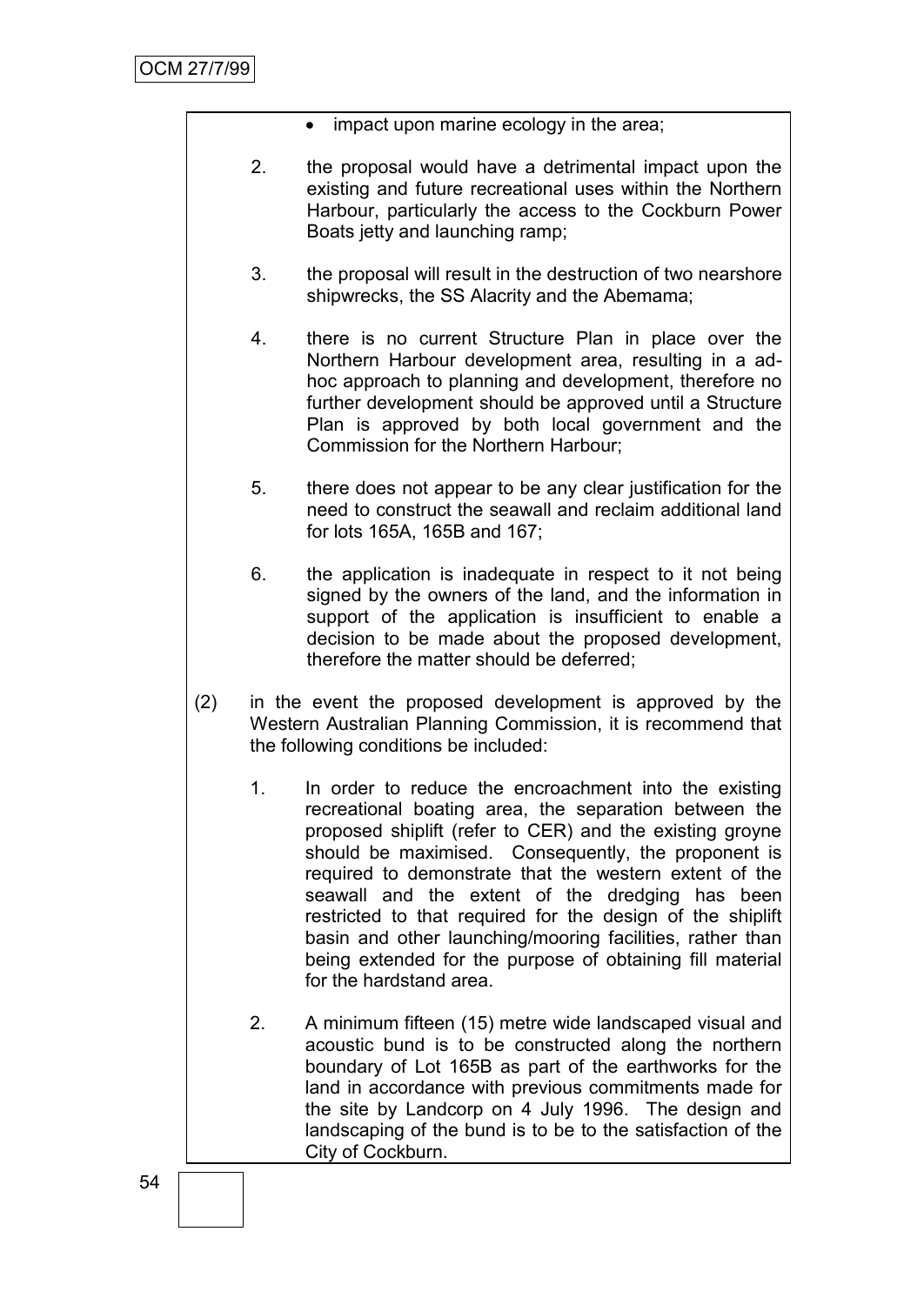The design criteria for the bund being to ensure that noise from the proposed operation of the new industries complies with the Environmental Protection (Noise) Regulations, 1997; and the design is to be based upon an acoustic Consultant's report, with the adjacent Regional Recreation Reserve being classified as a "Noise Sensitive Premises".

- 3. Direct property access from Cockburn Road is to be provided to Lot 165A and Lot 167 with acceleration and deceleration lanes being provided to the access points to Lots 165A, 165B and Lot 167.
- 4. In the event that the access to Lots 165A and 167 is to be via the Water Corporation easement then reciprocal rights of access will be required.
- 5. As part of the earthworks, each lot to provide on-site drainage and stripping ponds before discharging into the harbour.
- 6. Any retaining walls that will be required to accommodate level changes between the existing southern lot and Lot 167 is to be shown on the plans and a separate building licence issued.
- 7. Compaction of the reclaimed and recontoured land.
- 8. Amalgamation of Lots 165A and 165B with Lot 166, and Lot 167 with Lot 168.
- 9. Stabilisation of the earthworks and a Dust Management Plan.
- (3) forward a copy of the Officer's report to the Western Australian Planning Commission for their consideration.

### **COUNCIL DECISION**

MOVED Cmr Jorgensen SECONDED Cmr Donaldson that the recommendation be adopted.

# **CARRIED 2/0**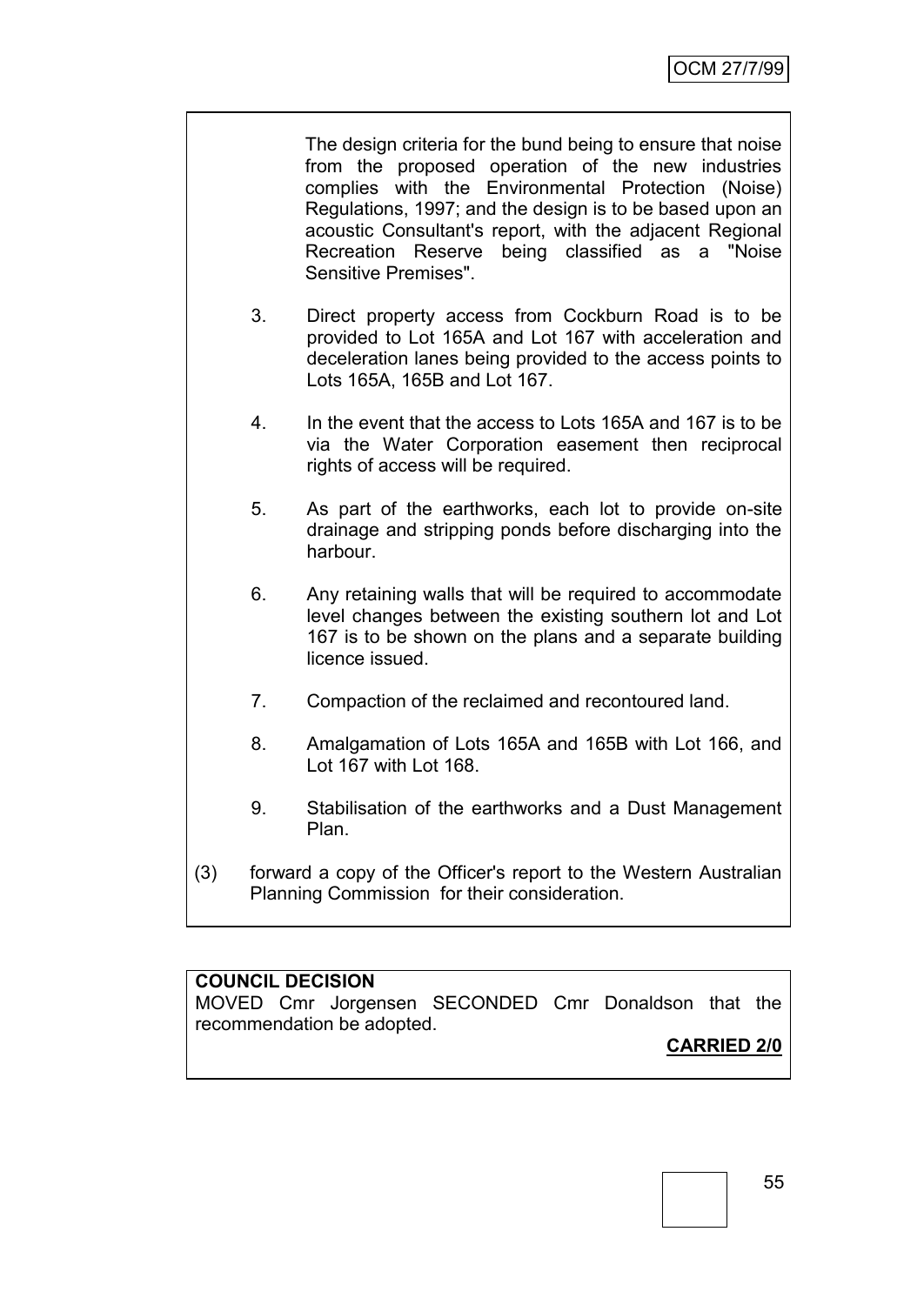### **Background**

| ZONING:    | MRS:                       | $\overline{\phantom{a}}$ N/A |
|------------|----------------------------|------------------------------|
|            | DZS:                       | N/A                          |
| LAND USE:  | Vacant Land And Water Ways |                              |
| LOT SIZE:  | N/A                        |                              |
| AREA:      | N/A                        |                              |
| USE CLASS: | N/A                        |                              |

A Consultative Environmental Review (CER) was recently released for public comment for the proposed development of a seawall, land reclamation and dredging adjacent to Lots 165 and 167, including Lots 166 and 168 Cockburn Road, Henderson and the maintenance of shipbuilding, repair and maintenance facilities.

The Council report on the CER concluded that if the proposal proceeded, extremely careful management would be required to prevent the development leading to further degradation of the water quality within the Northern Harbour, and it would have significant impact upon the existing and future recreational uses within the harbour.

The applicant previously submitted the same plan to Council for determination in April 1999, which resulted in the application being returned as the boundary of the proposed development area is not consistent with the alignment of DZS No. 2 scheme or municipality boundary, or the boundary of the Metropolitan Region Scheme, as a result of the development being largely located west of low water mark. Therefore, Council has no jurisdiction to approve or determine that part of the proposal outside the municipal boundaries.

#### **Submission**

The proposed development is located immediately to the north of existing shipbuilding activities within the Jervoise Bay Northern Harbour and will allow for the establishment of further shipbuilding, repair and maintenance industries within the Northern Harbour. This development will integrate with land currently owned by Landcorp immediately to the east of the proposed development, allowing the construction of sheds and other facilities associated with shipbuilding.

The submitted application indicates development works associated with the Jervoise Bay project including:

- A 600m long limestone wall
- Dredging of an area of up to 80 metres from the seawall to allow for safe launching, recovery and mooring of ships, and to provide additional fill material for the land reclamation program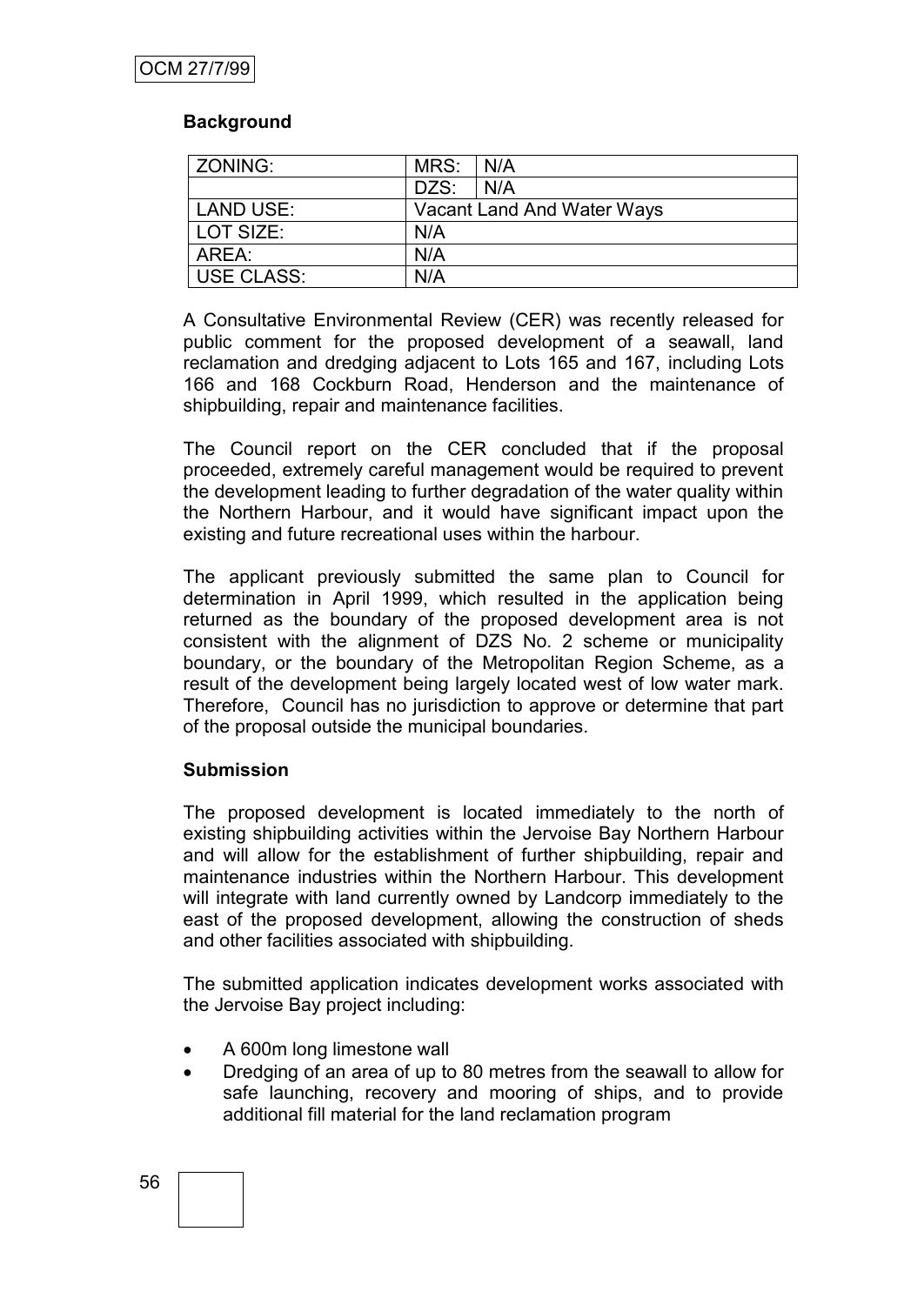- Earthworks, including clearing of the site, excavate and reclamation works for the area between the proposed seawall and existing shoreline
- Provision of access via Cockburn Road
- Provision of services, including reticulated sewerage, water supply, telecommunications and underground power.

There is no advice contained in the development application or in the CER that justifies the need for the additional land.

In contrast to the CER the development application does not include the two jetties or shiplifter proposed to extend into the northern harbour from the seawall, which impacts on the access to the boat club's jetty and launching ramp at the northern end of the harbour.

#### **Report**

One of the Council's roles at this point is to provide a comment to the Western Australian Planning Commission (WAPC) on the proposed application. Council strongly opposes the proposed development for the following reasons:

#### **1. Environmental**

The proposal has the potential to lead to further degradation of water quality within the Northern Harbour and subsequently nearshore waters outside the harbour in a number of ways. The physical construction of the seawall, dredging and land reclamation could affect the water quality and the ground water in flows, especially during construction phase.

The potential exists for the development to impact on marine ecology within the harbour, in particular seagrass. Currently no clear framework or agency exists for the management of ongoing water quality problems within the harbour. Further development within the harbour highlights the need to develop a suitable framework and responsible agency in order to property manage water quality within the harbour over the long term.

The construction of the proposed facility has the potential to create offsite noise and dust impacts if not properly managed. The ongoing operation of facilities once developed for shipbuilding purposes may also lead to noise impacts on the local community, in particular the Woodman Point Caravan Park.

The industrial rezoning of the land east of the high water mark associated with this development also led to local community concern. The key causes of deterioration in water quality within the harbour over recent years have been a combination of reduced flushing associated with the construction of the Northern Breakwater, coupled with the inflow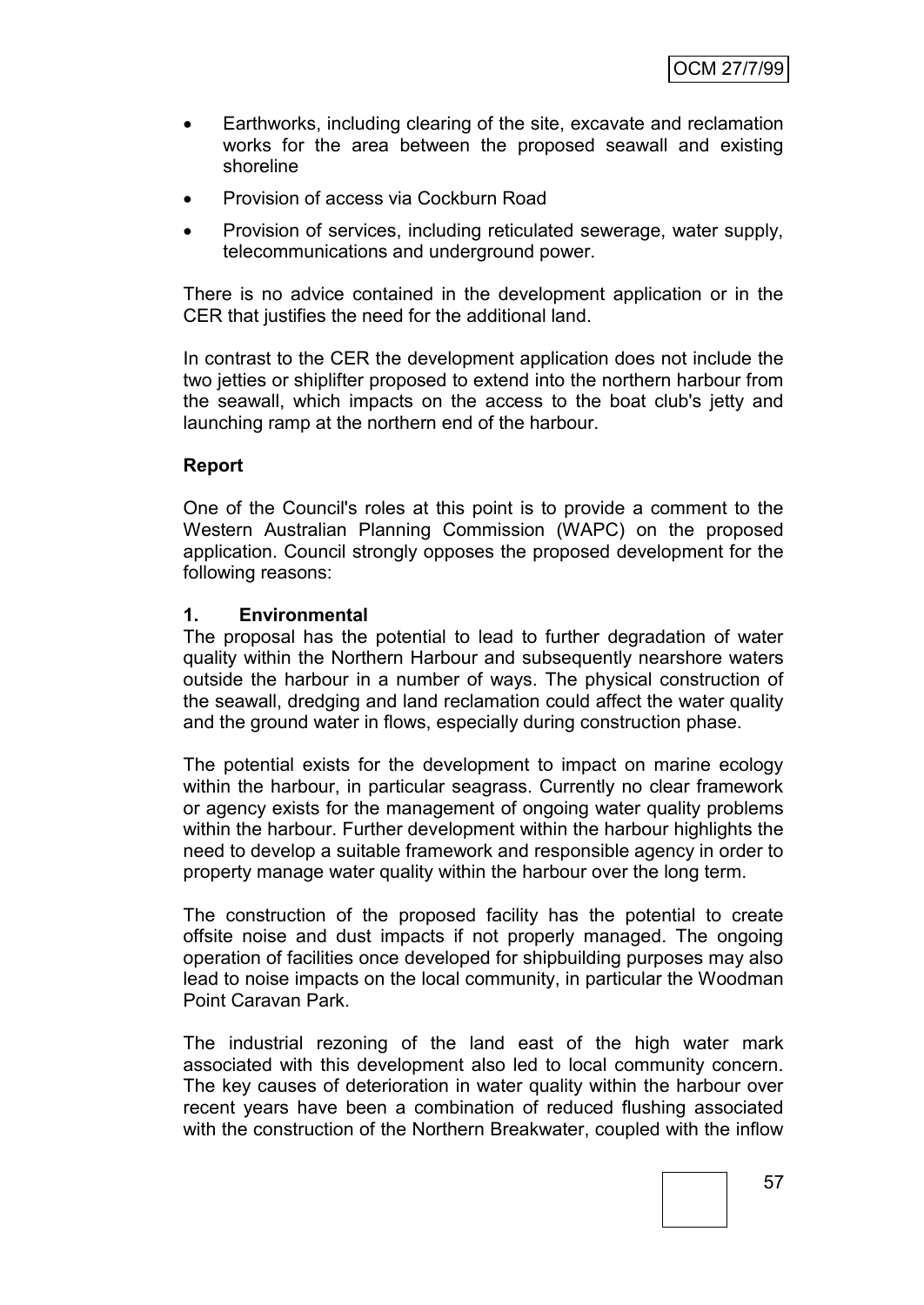of nutrient rich groundwater from the west and disturbance of harbour sediments associated with dredging and construction activities.

#### **2. Recreational Use**

The proposal is likely to have significant impacts on existing recreational uses within the Northern Harbour. Major conflicts are likely to occur with current recreational boating activities, particularly in relation to the movement of recreational and industrial traffic within and adjacent to the harbour entry and proposed industrial facilities.

Currently the area proposed for development and the northern portion of the harbour is used by the community for a number of recreational uses, most notably recreational boating. The Cockburn Power Boat Club is located immediately to the north-west of the development area and a public boat launching ramp is located adjacent to the club. Substantial usage of these facilities occurs during week days and in particular on weekends.

The area of the harbour proposed for development also contains an area of beach which is used for dog exercise. The proposal has the clear potential to impact on and create conflicts with these recreational uses.

#### **3. Shipwrecks**

Two shipwrecks are located within the area proposed for the construction of the seawall and land reclamation. These wrecks will be buried as a part of the proposed development. However, this would be acceptable to the Maritime Museum.

#### **4. Lack of Structure Planning**

Currently there is no adopted structure plan in place for the northern harbour development, but rather there is an ad hoc approach to planning. Before this or any application is determined, a structure plan should be adopted by both local government and the Commission, for the area.

The structure plan should be developed in consultation with the landowners, relevant servicing authorities, local government and environmental authorities. This would provide the area with a cohesive plan, which would address the concerns raised.

To demonstrate this point, Amendment No. 150 to the local scheme to amend the region reserve to general industrial commenced in August 1996 and finalised in July 1997. The complementary Amendment No. 160 commenced in November 1996 and was gazetted in July 1998. Despite the fact that the amendment process for this land ran from August 1996 to July 1998, it was in November 1998 that Landcorp advised that it proposed to build a seawall and to reclaim part of the northern harbour, generally as proposed in this application. This was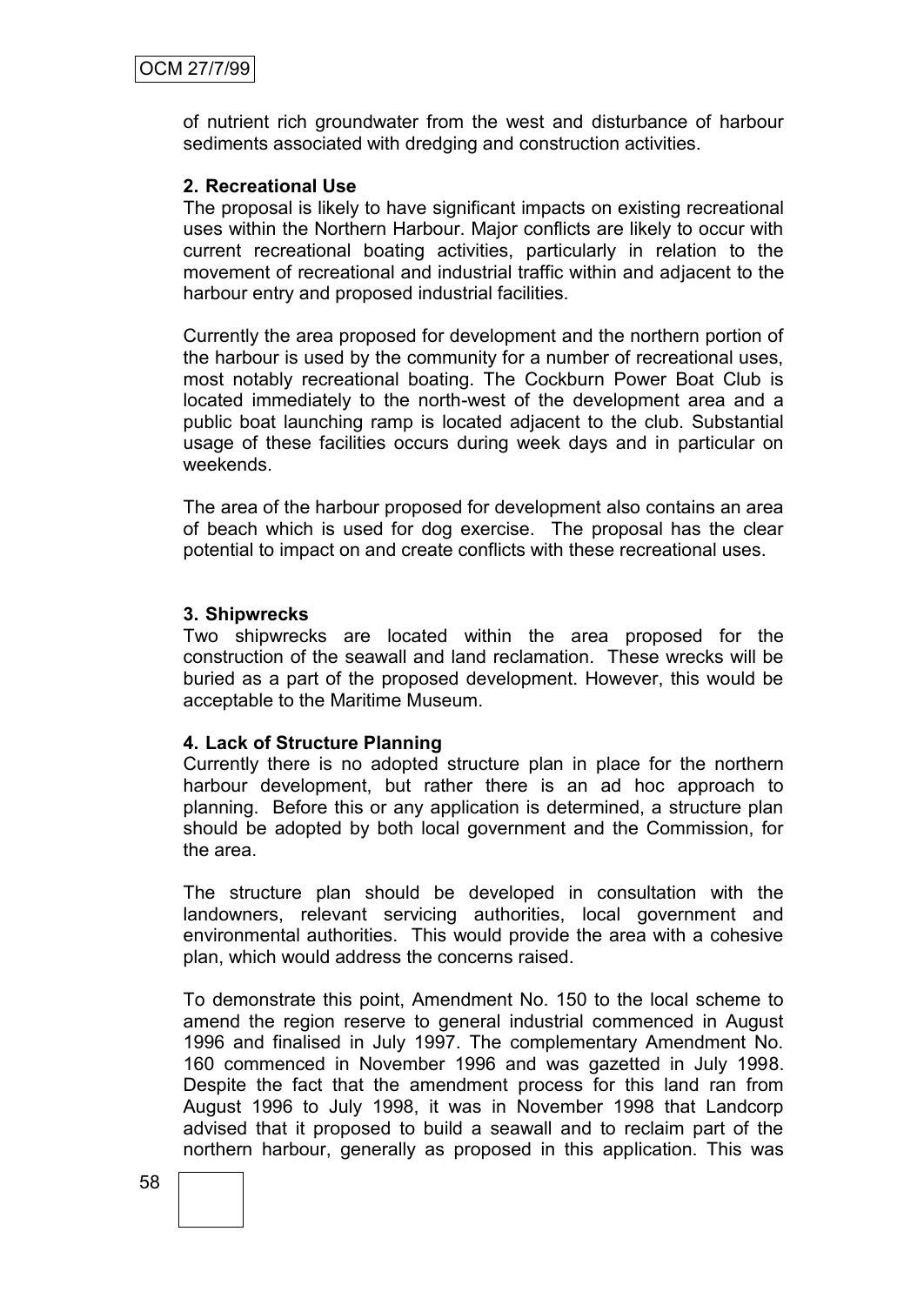only 4 months after the finalisation of the last amendment. The only reason given at the time was to provide for the expansion of Austal. Even today there has been no justification for the need for the increased land area.

It seems from the CER and the development application that the reclamation is to provide the space for dumping the dredged material to deepen the harbour for the shiplifter. If this is the case it is not acceptable.

#### **5. Other**

There is confusion about the application. The CER refers to Lots 165 to 168, but the planning consultants letter with the application refers to Lots 165, 167 and 189.

The CER refers to the reclamation of 2.9 ha, the letter with the application refers to 4.4 ha. The area has been measured to be 3.52 ha.

The unallocated crown land (Lots 166 and 168) which forms part of the application is not owned by the WA Land Authority, and therefore the MRS Form 1 must also be signed by DOLA, otherwise it is not a lawful application. It is not certain who owns the seabed to be reclaimed.

The plans submitted do not provide all the information necessary to make a properly informed decision in that:-

- The two jetties and shiplifter shown on the CER are not shown on the development application. These facilities will have a significant impact on access in and around the northern harbour. (This information needs to be added or have they now been deleted from the overall proposal?)
- It appears that the justification for the size and shape of seawall and reclamation is based on the location of the two wrecks so that they can be buried and dredging of the harbour can proceed without any impediments. (The wrecks are shown in the CER but not on the development application).
- A contextual plan needs to be submitted similar to that in the CER to show the relationship of the proposed development on the northern harbour so that the impact on the Cockburn Power Boat Club jetty and public launching ramp can be properly appreciated. (The application is totally inadequate in this regard and is necessary to make an informed decision).
- The Parks and Recreation Reserve adjoining Lot 165B is vested in CALM and the comments of that department should be sought.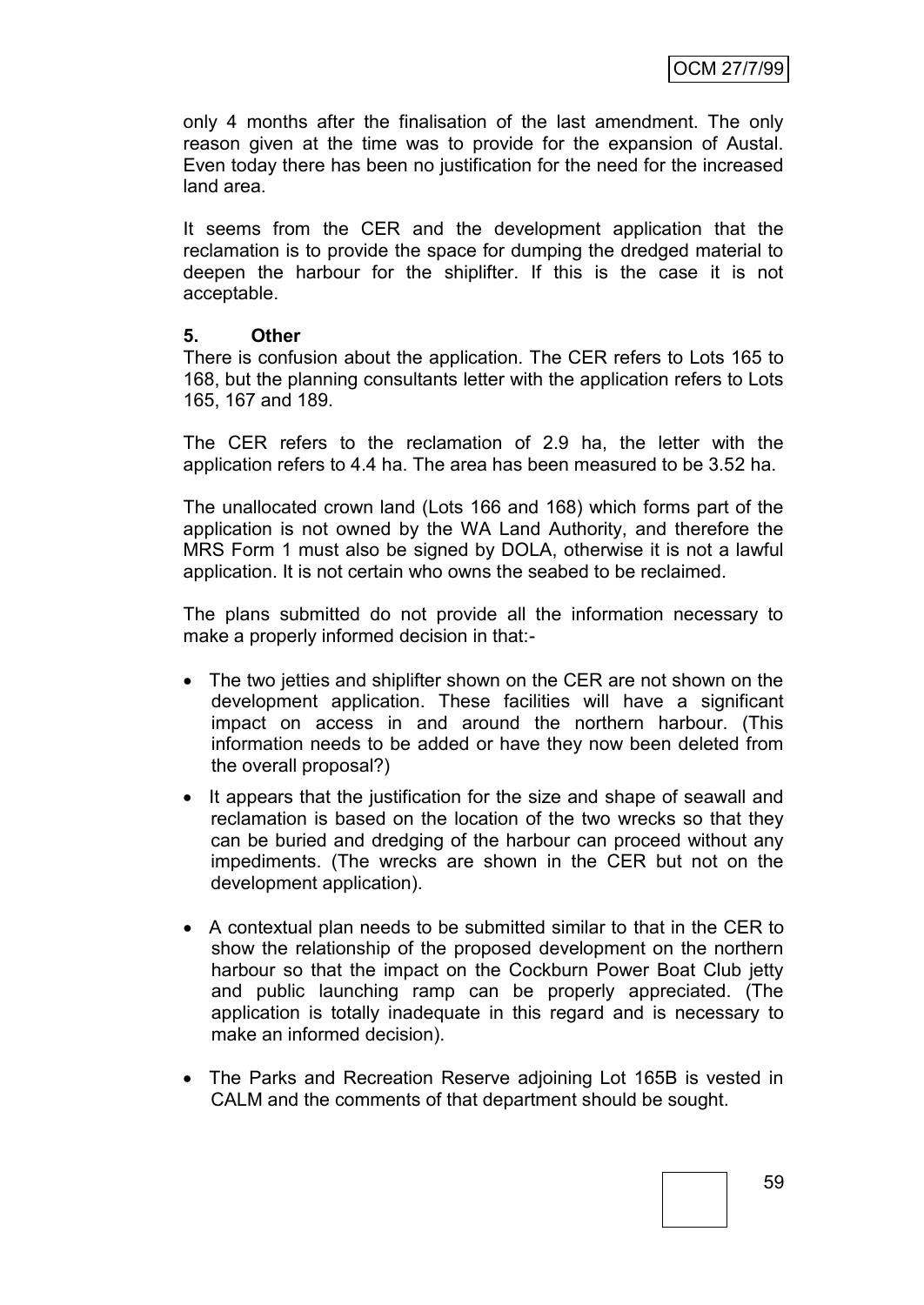- That section of Cockburn Road immediately abutting Lots 165A, 165B and 167 is reserved as WSD under the MRS and the Water Corporation comments should be sought.
- Access onto Cockburn Road is shown for Lot 165B, but not for Lots 165A and 167. Are these to gain access via the easement? Will a reciprocal right of access be required for the lots with the Water Corporation or will access to these lots be provided some other way?
- Neither the CER nor the development application show crosssections of the proposed seawall and reclaimed area, therefore it is not clear why the dredging needs to be so extensive if the sea side of the wall is to be tapered rather than vertical.
- The contours on the base plan do not include levels, only a finished level for the lots of 3.0m RL.
- In relation to Lots 166, 165A and 165B, part of the land is zoned outside the Municipal boundary (which is the low water mark), while in respect to Lot 167 and Lot 168 the zoning conforms to the Municipal boundary, but the balance of land within the boundary of TPS No. 2 is unzoned.
- The MRS zone and waterways reserve differ from the local scheme.
- There is no constraints map showing vegetation, seagrass or on-site drainage provisions for nutrient stripping before discharging into the harbour from the hardstand area.
- Is the easement to be a separate lot or does it fall within Lot 165A or Lot 167?
- How will the level changes be dealt with along the southern boundary of Lot 167 adjoining Austal (ie retaining walls etc) and on the northern boundary of Lot 165A, the parks and recreation reserve? (This should show the visual / acoustic bunding commitment by Landcorp 4 July 1996).
- The likely end use of the new sites should be advised as part of the application, given that under the local scheme the land can be used for shipbuilding through to the fabrication of off shore modules, each having a significant difference on the type and frequency of use of the northern harbour.
- Lots 165A and 165B should be amalgamated with Lot 166 and Lot 167 should be amalgamated with Lot 168 as a condition of development.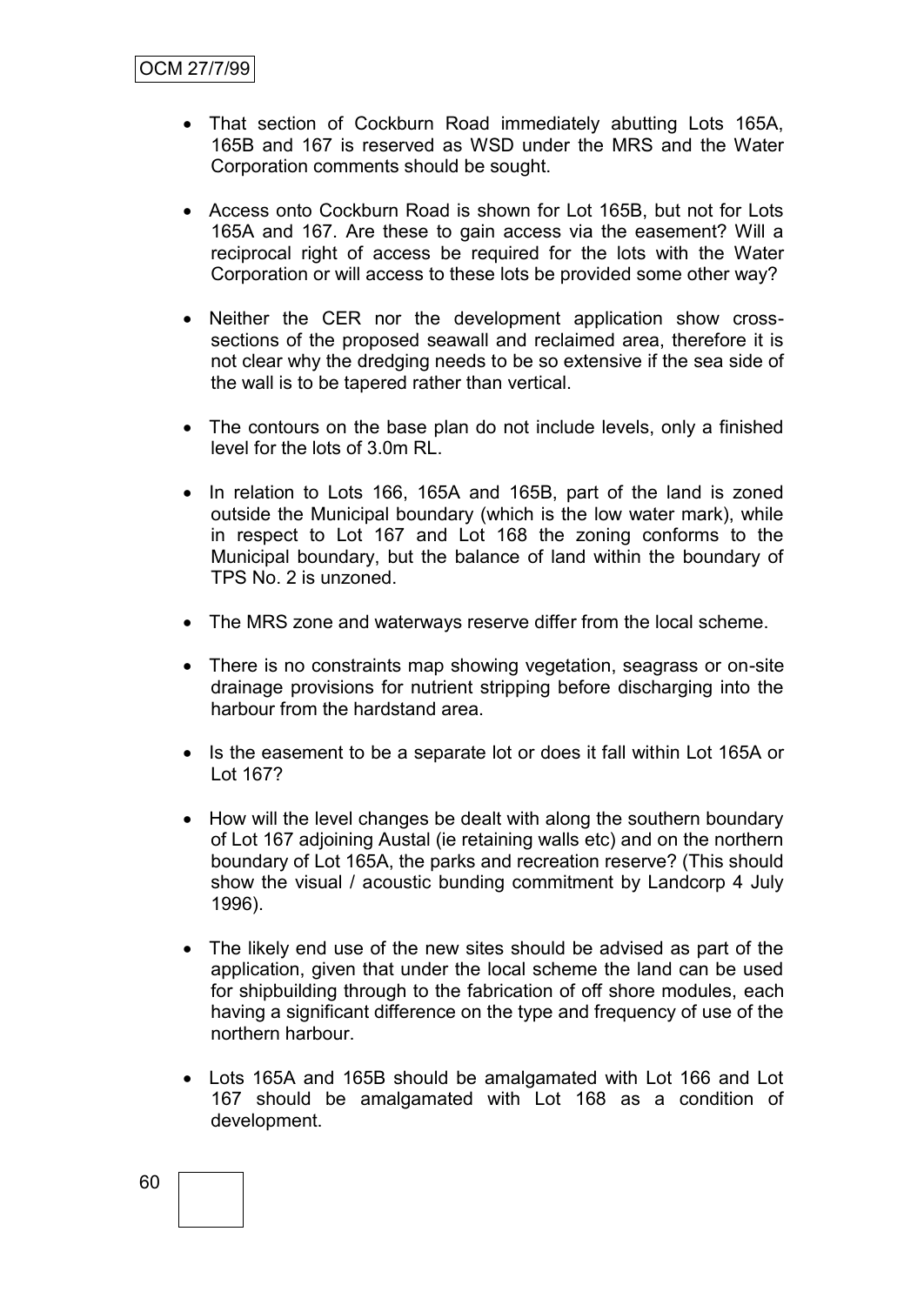The surface of the hardstand is not described in the application to determine the run-off co-efficient for the land.

### **6. Community Views**

The Commission is urged to gain this additional information before making its decision and to also advertise the proposal for public comment as the Council would do, given that the reclamation did not form part of either the MRS Scheme Amendment 986/33, or local Scheme amendments 150 and 160. This is an important community issue that should be advertised.

It is likely that there will be a significant reaction by the community to a further encroachment in respect to the impact the proposal could have on the public access to the boat club jetty and public boat launching ramp.

Until these and the other matters identified by the Council as reasons for not supporting this application have been satisfactorily addressed any decision by the Commission should be deferred.

Moreover, the planning application should be complete in its own right. It should not be necessary for the responsible planning authority to have to refer to the CER document to gain some understanding about the planning application. The purpose of the two processes and their outcomes are quite different and should stand alone.

The Council should oppose the application as presented in the absence of adequate information to justify the proposal.

### **Strategic Plan/Policy Implications**

Corporate Strategic Plan - Clauses 2.1; 2.2; 2.3 (e) & (g); 3.1; 4.1; 4.2 and 4.4.

#### **Budget/Financial Implications**

N/A

#### **Implications of Section 3.18(3) Local Government Act, 1995**

Nil

#### **CMR SMITHSON JOINED THE MEETING THE TIME BEING 8.29 PM**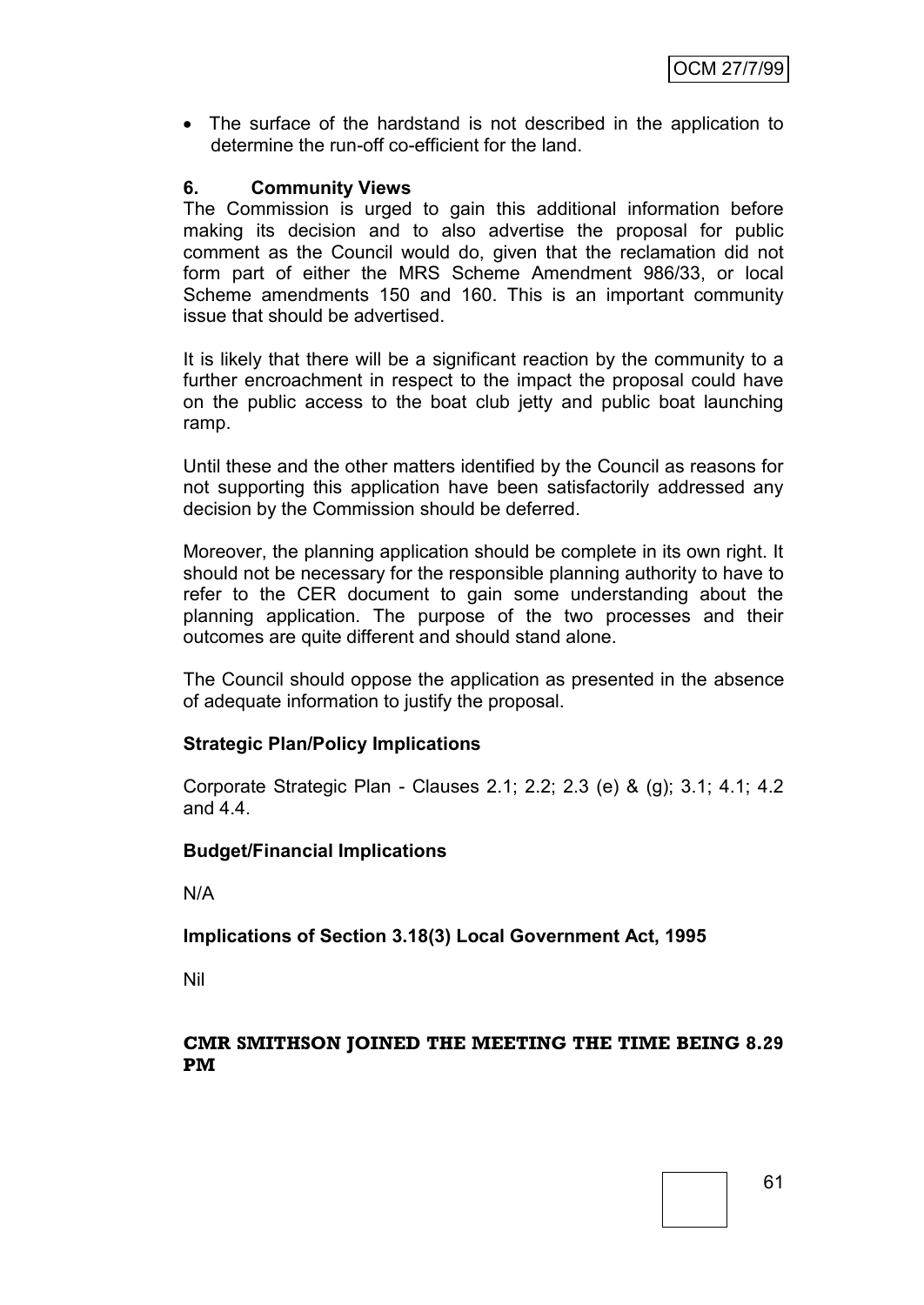#### **163. (AG Item 14.12) (OCM2\_7\_1999) - IMPROVEMENT PLAN NO. 31 - WATTLEUP AND HOPE VALLEY TOWNSITES - WAPC (9332) (SMH)**

## **RECOMMENDATION**

That Council:

- (1) advise the Western Australian Planning Commission of its concern that Improvement Plan No. 31 for the Wattleup and Hope Valley Townsites was gazetted on Friday 18 June 1999 without reference to the affected local governments and prior to the close of the public comment period of the Fremantle Rockingham Industrial Area Review Strategy (FRIARS);
- (2) advise the Western Australian Planning Commission that the gazettal of an Improvement Plan to facilitate the preferred government option (Option 4) in the FRIARS report, if adopted, should have properly been part of the implementation of the preferred strategy, as appropriate following the conclusion and assessment of the public submissions, otherwise it gives the impression that the outcome has been pre-determined.

## **COUNCIL DECISION**

MOVED Cmr Sminthson SECONDED Cmr Jorgensen that the recommendation be adopted.

**CARRIED 3/0**

### **Background**

On 26 March 1999, the Minister for Planning released the FRIARS report for public comment. The public comment period closed on 30 June 1999.

The Council lodged a comprehensive submission on the proposed Strategy.

#### **Submission**

Improvement Plan No. 31 for Wattleup and Hope Valley was made pursuant to Section 37A of the Metropolitan Region Town Planning Scheme Act.

The purpose of the plan is to advance the planning, development and use of all land within the Wattleup and Hope Valley townsites, for clearing, rehabilitation, consolidation, replanning, redesigning, developing and re-subdivision, for uses that may be appropriate.

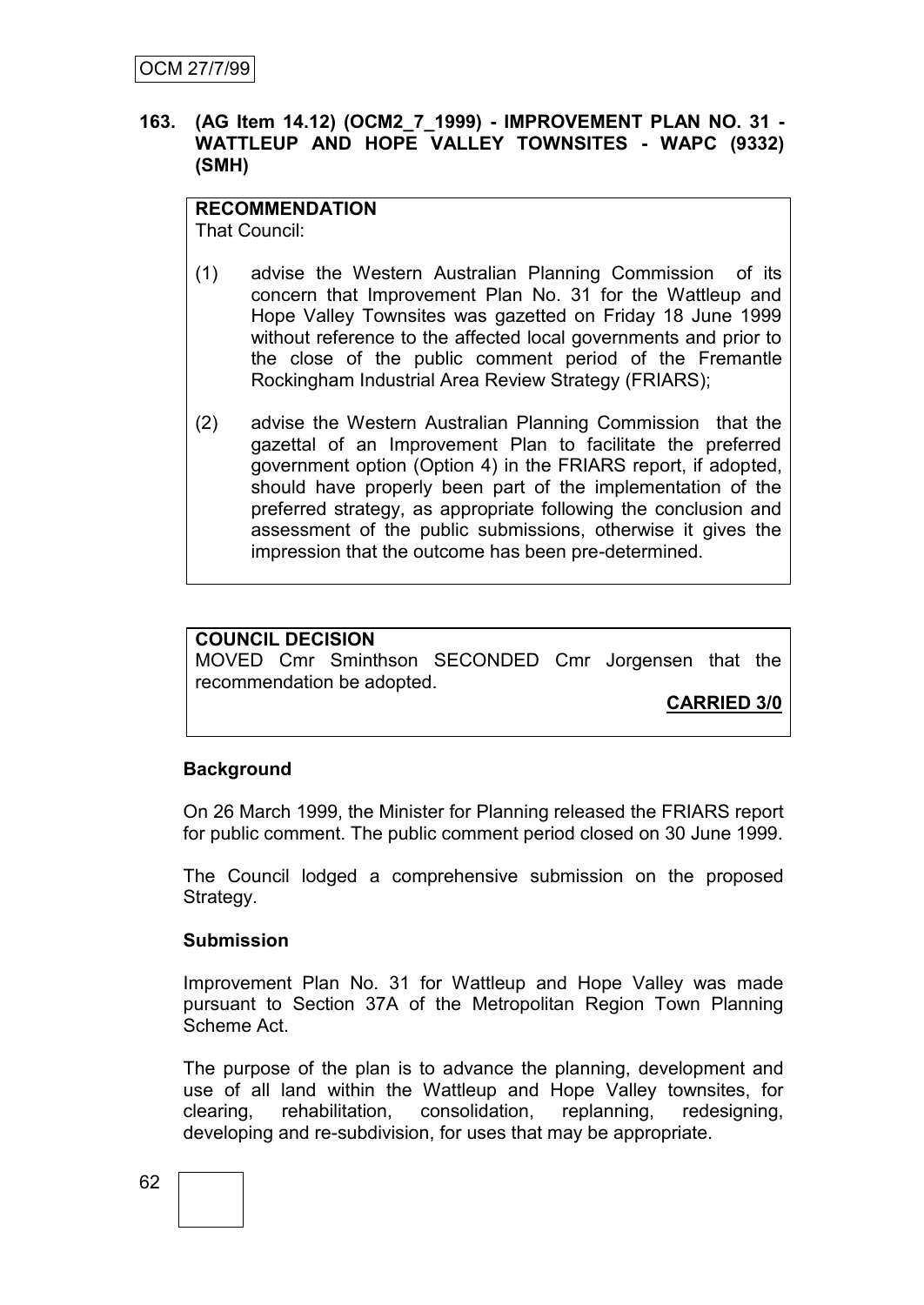The Improvement Plan No. 31 was:-

- (1) Passed by the WAPC on 20 April 1999. Only 6 days after the date of the letter (14 April 1999) with a copy of the FRIARS report attached was sent to the Council for comment by 30 June 1999.
- (2) The seal of the WAPC was affixed to the Certificate and Recommendation for the Improvement Plan on 27 May 1999.
- (3) The Recommendation by the WAPC was approved by the Governor on 15 June 1999.
- (4) Improvement Plan No. 31 was gazetted on 18 June 1999, 12 days before the close of the public comment period.

#### **Report**

The Council should express its concern that Improvement Plan No. 31 was proceeded with and gazetted prior to the close of the public comment period.

Regardless of the fact that the Improvement Plan once adopted will only serve to facilitate the acquisition of land and the re-design of the Townsites should either Option 3a, 3b or 4 be the adopted Strategy for FRIARS, the timing of such a decision prior to the close of the public comment period, sends a message to the community that the outcome for FRIARS has already been determined, despite any public submissions received and considered.

Given that FRIARS is an important and sensitive community issue, the adoption of any improvement plan to implement FRIARS should have properly followed the consideration of the public submissions and the adoption of the final Strategy. This is seen as the appropriate approach to a publicly accountable process.

#### **Strategic Plan/Policy Implications**

N/A

**Budget/Financial Implications**

N/A

**Implications of Section 3.18(3) Local Government Act, 1995**

Nil.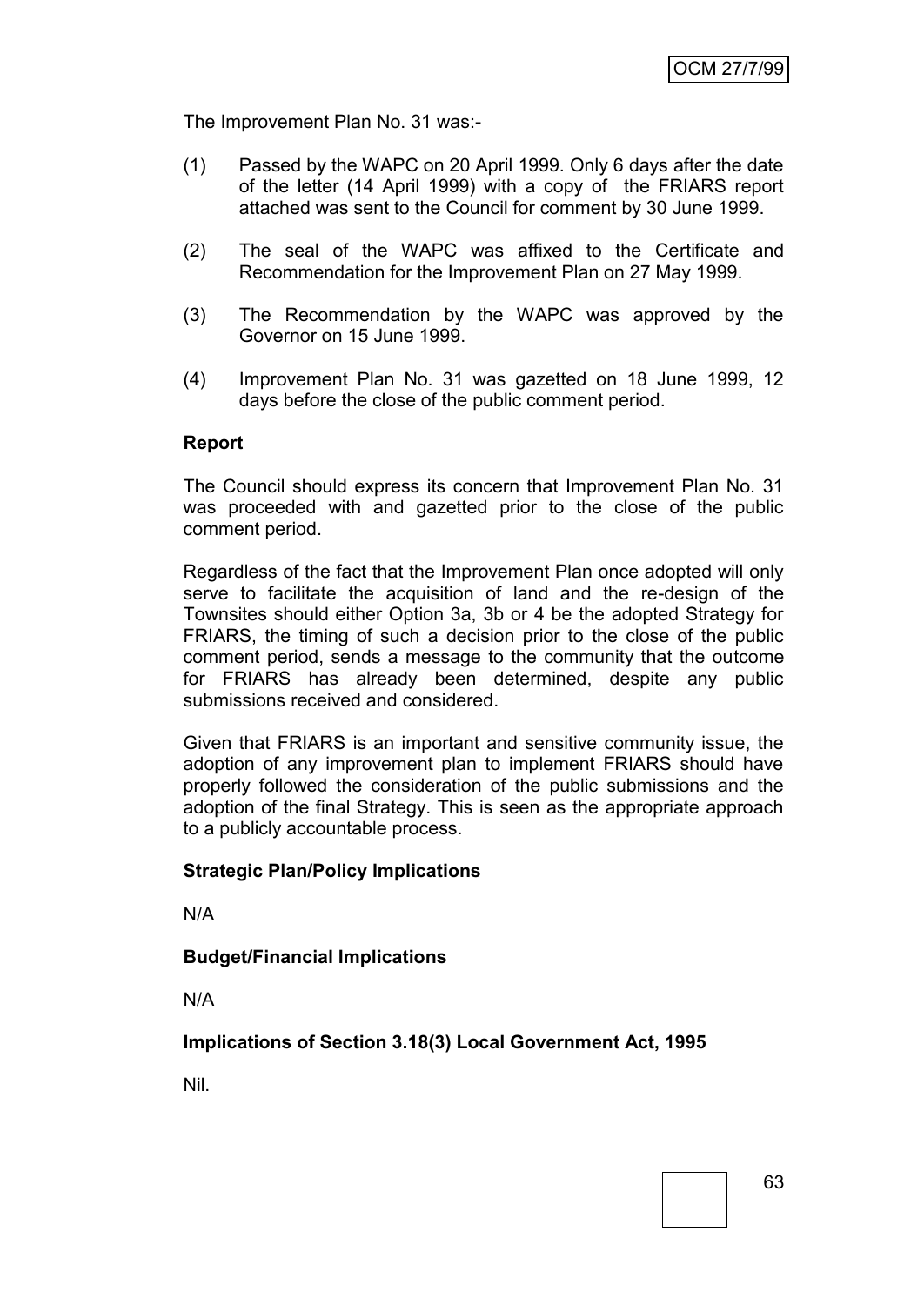### **164. (AG Item 15.1) (OCM2\_7\_1999) - LIST OF CREDITORS PAID (5605) (KL)**

## **RECOMMENDATION**

That Council resolve to receive the List of Creditors Paid for June 1999, as attached.

# **COUNCIL DECISION**

MOVED Cmr Jorgensen SECONDED Cmr Smithson that the recommendation be adopted.

**CARRIED 3/0**

## **Background**

It is a requirement of the Local Government (Financial Management) Regulations 1996 that a List of Creditors be compiled each month.

#### **Submission**

N/A

### **Report**

N/A

# **Strategic Plan/Policy Implications**

N/A

# **Budget/Financial Implications**

N/A

# **Implications of Section 3.18(3) Local Government Act, 1995**

N/A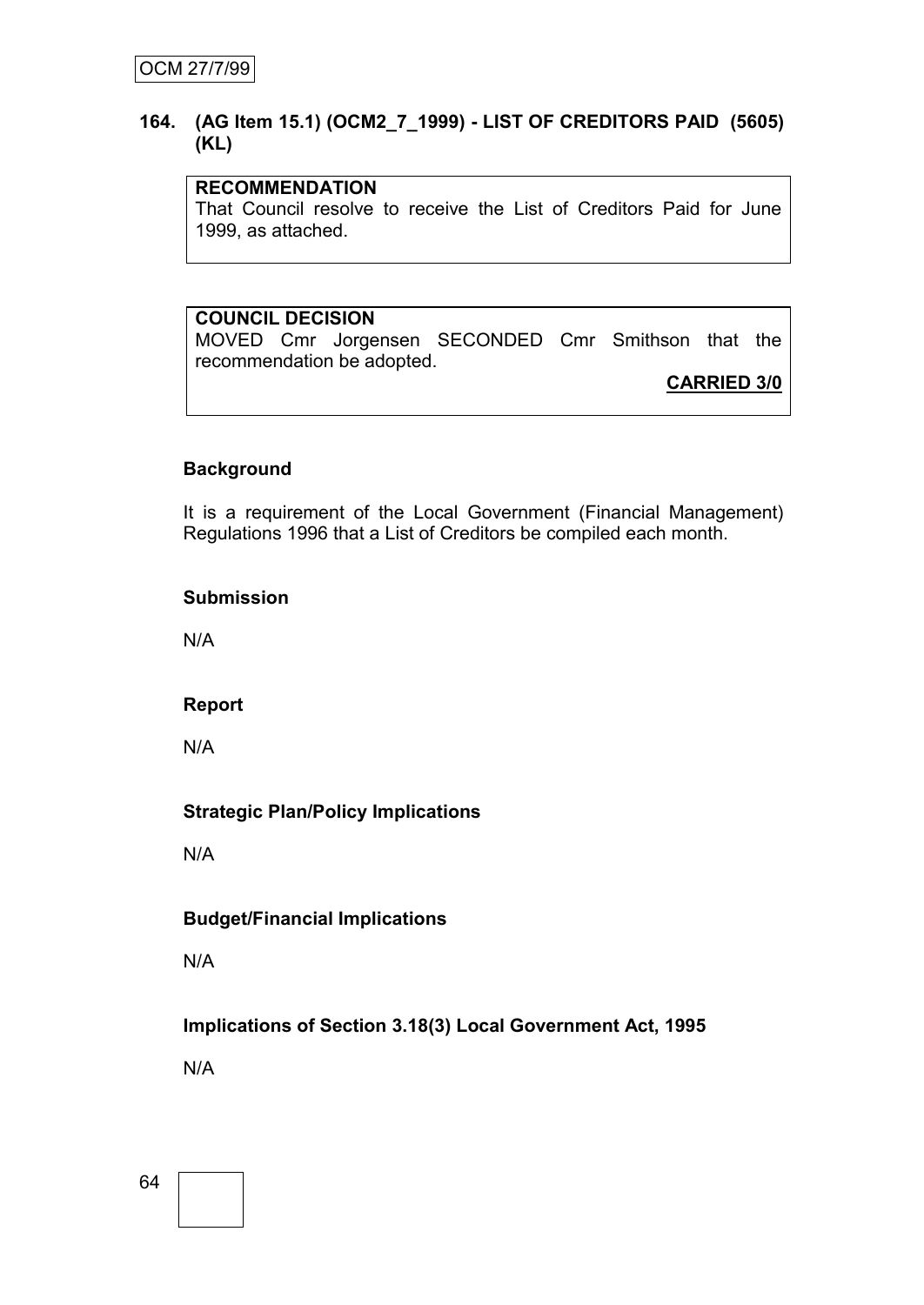## **165. (AG Item 15.2) (OCM2\_7\_1999) - MUNICIPAL BUDGET 1999/00 (5402) (ATC)**

## **RECOMMENDATION**

That Council:

- (1) receive the report by the Director, Finance and Corporate Services on the Municipal Budget 1999/2000;
- (2) Include the items listed in the following schedules attached to the Agenda in the 1999/00 Municipal Budget:
	- 1. Summary of Fees and Charges;
	- 2. New Staff;
	- 3. Proposed Non-Recurrent Projects;
	- 4. Donations/Contributions;
	- 5. Furniture and Equipment Over \$500;
	- 6. Information Technology Budget 1999/00;
	- 7. Henderson Landfill Site;
	- 8. Plant and Equipment South Lake Leisure Centre;
	- 9. Road Construction;
	- 10. Footpath Construction;
	- 11. Park Construction;
	- 12. Environmental Services Projects;
	- 13. Buildings;
	- 14. Light Vehicle;
	- 15. Major Plant;
	- 16. Minor Plant; and<br>17. Plant and Equipr
	- 17. Plant and Equipment Volunteer Fire Brigade.
	- 18. Operational items carried forward.

### **TO BE PASSED BY ABSOLUTE MAJORITY OF COUNCIL**

### **COUNCIL DECISION**

MOVED Cmr Jorgensen SECONDED Cmr Smithson that the recommendation be adopted subject to the Schedule of Fees and Charges - Schedule 7 - Health being amended as follows:

(1) HAWKER & STALLHOLDERS LICENCE Stallholders' Licence Fee \$50 on initial and renewal Additional Charge on initial and renewal - amend to \$50.00 in lieu of \$170.00.

#### **Add**

(2) Transfer of Licence/Administration Fee - \$20.00

**CARRIED 3/0**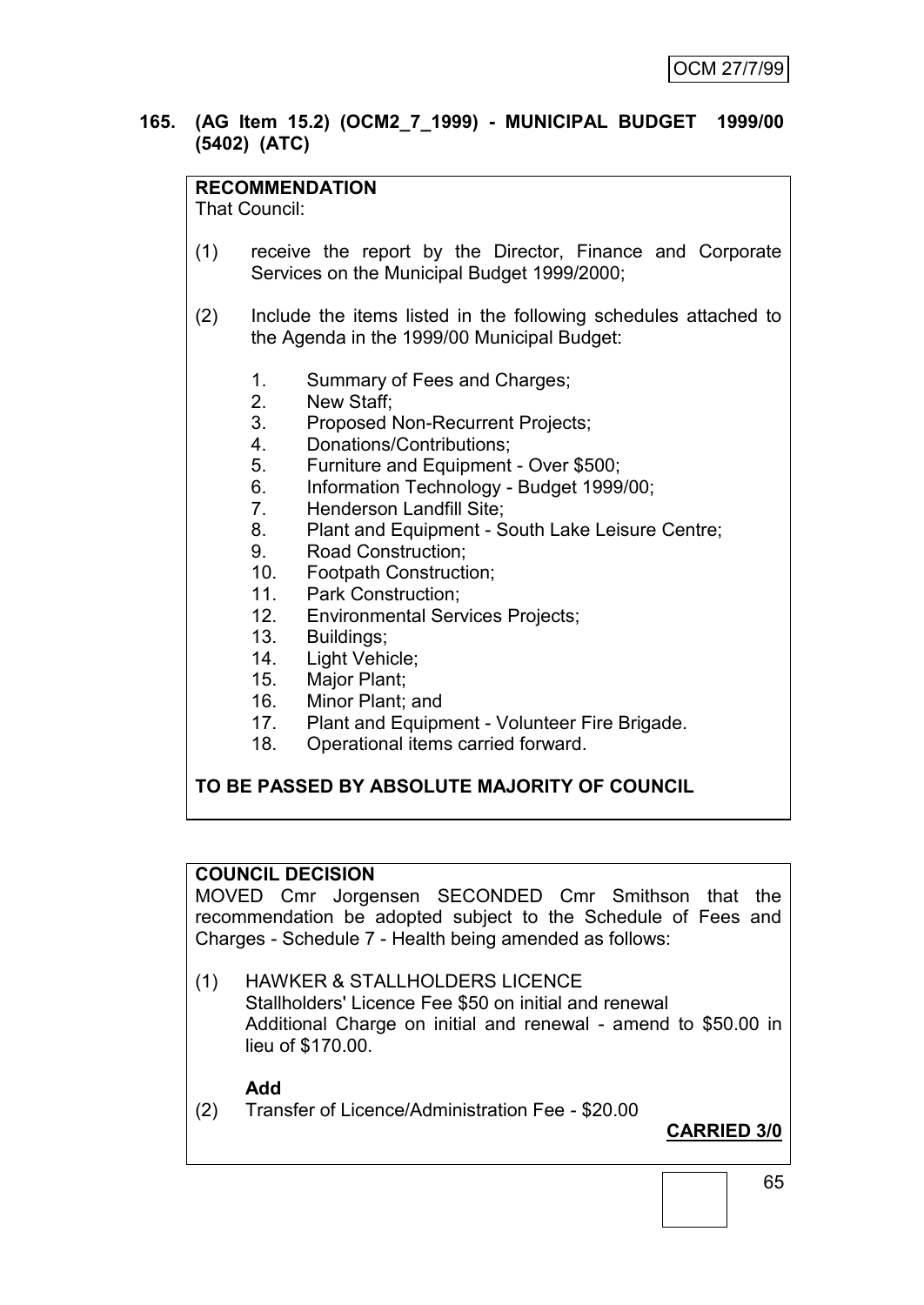## **Explanation**

At the time when the Agenda and Budget Papers were circulated, charges relating to a Stallholders' Licence Fee was incorrectly recorded. Also the charge for Transfer of Licence/Administration Fee was omitted and therefore the Schedule of Fees and Charges has now been amended accordingly.

## **Background**

Council is required to adopt an annual budget by 31 August each financial year.

#### **Submission**

N/A

### **Report**

A report by the Director Finance and Corporate Services on the 1999/2000 Budget was attached to the Agenda, together with schedules of items included in the proposed Budget. Items considered but not included in the proposed Budget were attached to the report prepared by the Director, Finance and Corporate Services.

### **Strategic Plan/Policy Implications**

The Budget provides funds for Council's activities in 1999/2000.

### **Budget/Financial Implications**

The above recommendations have been included in the proposed Budget for 1999/2000

### **Implications of Section 3.18(3) Local Government Act, 1995**

N/A

## **166. (AG Item 15.3) (OCM2\_7\_1999) - MUNICPAL BUDGET (5402) (ATC)**

## **RECOMMENDATION**

That Council adopt the following in its 1999/00 Municipal Budget:

(1) the rate in the dollar and minimum rate for Council's rate categories be: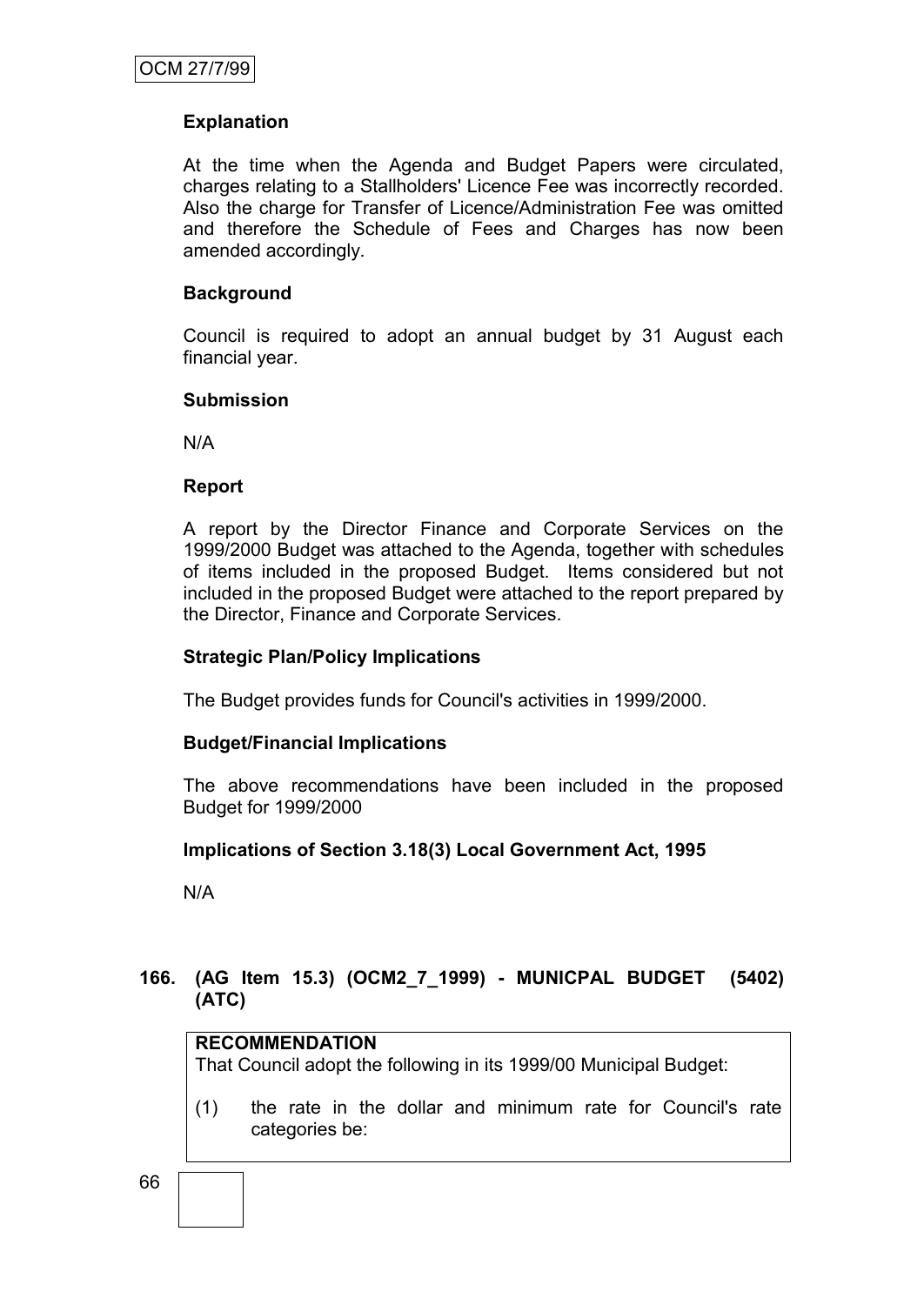|                                     |                                                                                                                                | Category                                                                                                                                                                                                                                        | <b>Minimum Rate</b> | Rate in \$ |  |  |
|-------------------------------------|--------------------------------------------------------------------------------------------------------------------------------|-------------------------------------------------------------------------------------------------------------------------------------------------------------------------------------------------------------------------------------------------|---------------------|------------|--|--|
| <b>Residential Improved</b>         |                                                                                                                                |                                                                                                                                                                                                                                                 | 390.00              | 6.1524     |  |  |
| Commercial/Industrial Improved      |                                                                                                                                |                                                                                                                                                                                                                                                 | 582.00              | 6.1524     |  |  |
|                                     | Residential/Vacant                                                                                                             |                                                                                                                                                                                                                                                 | 390.00              | 10.6570    |  |  |
| <b>Commercial/Industrial Vacant</b> |                                                                                                                                |                                                                                                                                                                                                                                                 | 582.00              | 10.6570    |  |  |
|                                     |                                                                                                                                | <b>UFL Residential Improved</b>                                                                                                                                                                                                                 | 390.00              | 5.5371     |  |  |
|                                     |                                                                                                                                | <b>UFL Residential Vacant</b>                                                                                                                                                                                                                   | 390.00              | 9.5913     |  |  |
|                                     | <b>Rural/Special Rural</b>                                                                                                     |                                                                                                                                                                                                                                                 | 390.00              | 0.4310     |  |  |
| <b>UFL Rural</b>                    |                                                                                                                                |                                                                                                                                                                                                                                                 | 390.00              | 0.3879     |  |  |
| (2)                                 | The charges for rubbish services be as follows:                                                                                |                                                                                                                                                                                                                                                 |                     |            |  |  |
|                                     | (i)                                                                                                                            | The Rubbish Collection Charge be levied at \$107.00 per<br>collection service for a weekly domestic<br>assessed<br>rubbish collection, with a mobile bin levy of \$27.00<br>applying to ratepayers who received their bin after 1 July<br>1996. |                     |            |  |  |
|                                     | (ii)                                                                                                                           | The Rubbish Collection Charge be levied for non-rateable<br>properties at an annual rate of \$265.00 per assessed<br>service for a weekly collection.                                                                                           |                     |            |  |  |
|                                     | (iii)                                                                                                                          | The Commercial, Industrial and Residential premises be<br>charged \$107.00 per assessed service for a bulk service<br>weekly collection, with a bulk bin levy of \$27.00 for all<br>bins delivered after 1 July 1995.                           |                     |            |  |  |
|                                     | (iv)                                                                                                                           | The new rubbish services commencing during the year<br>1999/2000 be levied a mobile bin service charge of<br>\$27.00 and a pro-rata charge based on \$107.00 p.a.                                                                               |                     |            |  |  |
| (3)                                 |                                                                                                                                | a discount of 5.00% be allowed on current rates provided that all<br>rates and charges due are paid within thirty-five (35) days of the<br>date of issue of the rate notice.                                                                    |                     |            |  |  |
| (4)                                 |                                                                                                                                | offer payment options for Rates and Service Charges of:                                                                                                                                                                                         |                     |            |  |  |
|                                     | (i)                                                                                                                            | Pay in full and receive discount (on current rates only);                                                                                                                                                                                       |                     |            |  |  |
|                                     | (ii)                                                                                                                           | Pay in two instalments; and                                                                                                                                                                                                                     |                     |            |  |  |
|                                     | (iii)                                                                                                                          | Pay in four instalments                                                                                                                                                                                                                         |                     |            |  |  |
|                                     | provided that in all cases the first payment must be received<br>within thirty-five days of the issue date of the Rate Notice. |                                                                                                                                                                                                                                                 |                     |            |  |  |
|                                     |                                                                                                                                |                                                                                                                                                                                                                                                 |                     |            |  |  |

(5) sets the following payment dates for instalment options: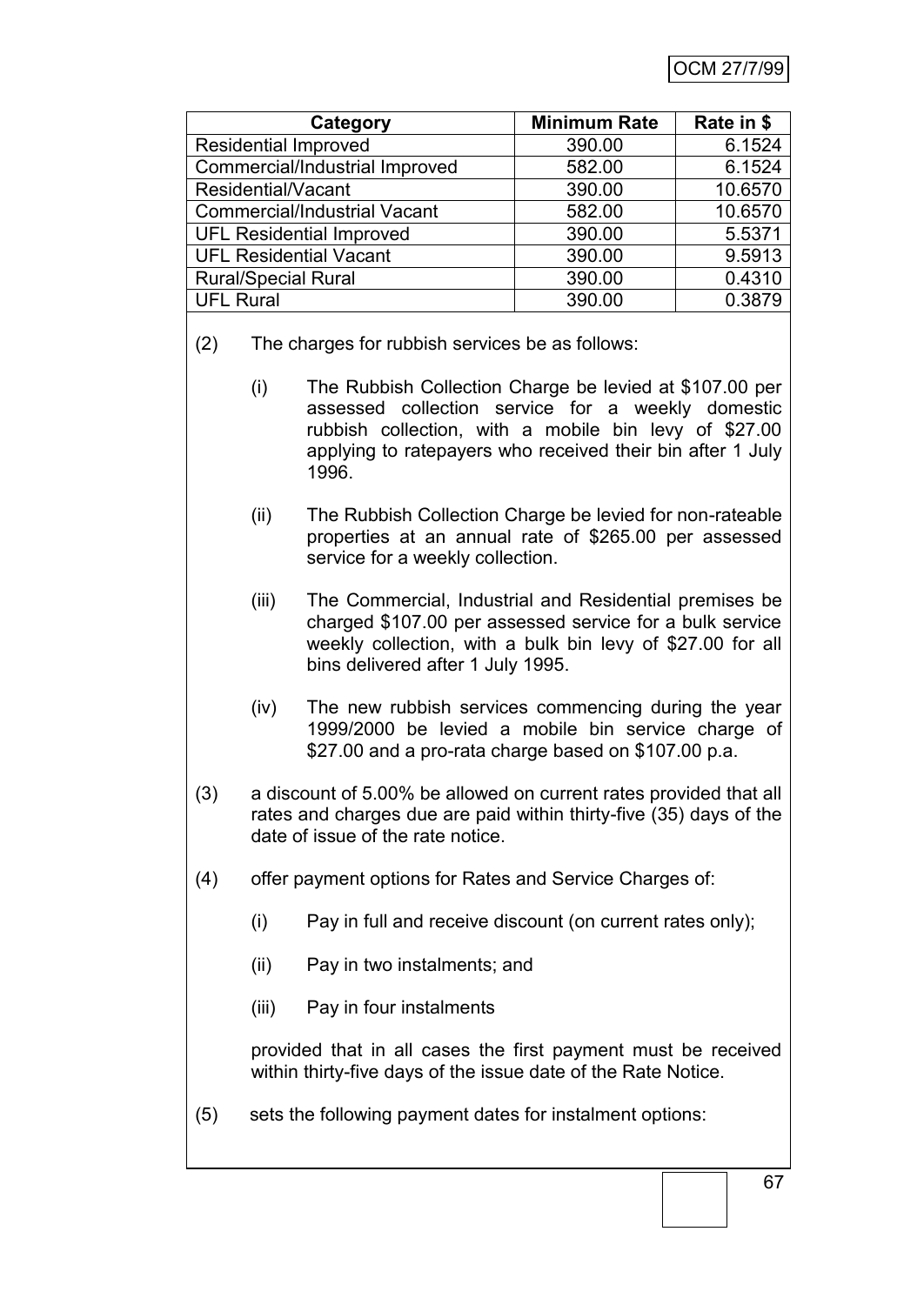| Two instalments.<br>(i) |
|-------------------------|
|-------------------------|

- First payment due 14 September 1999
- Second payment due 18 January 2000
- (ii) Four instalments.
	- First payment due 14 September 1999
	- Second payment due 16 November 1999
	- Third payment due 18 January 2000
	- Fourth payment due 21 March 2000
- (6) charge an administration fee of \$5.00 for the second and subsequent instalments with alternative arrangements for payment of rates and charges being subject to administration charges of \$5.00 per instalment up to a maximum of \$20.00 per assessment with instalment interest rates and late payment interest rates to apply.
- (7) the interest rate on instalment payments be 5.5% per annum and the late payment interest rate be 11.00% per annum.
- (8) once off extensions up to sixty (60) days be charged instalment interest from the due date but no administration fee.
- (9) the Rates Incentive Scheme prizes apply for full payment within thirty five (35) days of the date of issue of the rate notice.

# **TO BE PASSED BY ABSOLUTE MAJORITY OF COUNCIL**

# **COUNCIL DECISION**

MOVED Cmr Jorgensen SECONDED Cmr Smithson that Council adopt the following in its 1999/00 Municipal Budget:

(1) the rate in the dollar and minimum rate for Council's rate categories be:

| Category                            | <b>Minimum Rate</b> | Rate in \$ |
|-------------------------------------|---------------------|------------|
| <b>Residential Improved</b>         | 390.00              | 6.1524     |
| Commercial/Industrial Improved      | 582.00              | 6.1524     |
| Residential/Vacant                  | 390.00              | 10.6570    |
| <b>Commercial/Industrial Vacant</b> | 582.00              | 10.6570    |
| <b>UFL Residential Improved</b>     | 390.00              | 5.5371     |
| <b>UFL Residential Vacant</b>       | 390.00              | 9.5913     |
| <b>Rural/Special Rural</b>          | 390.00              | 0.4310     |
| <b>UFL Rural</b>                    | 390.00              | 0.3879     |
|                                     |                     |            |

(2) The charges for rubbish services be as follows: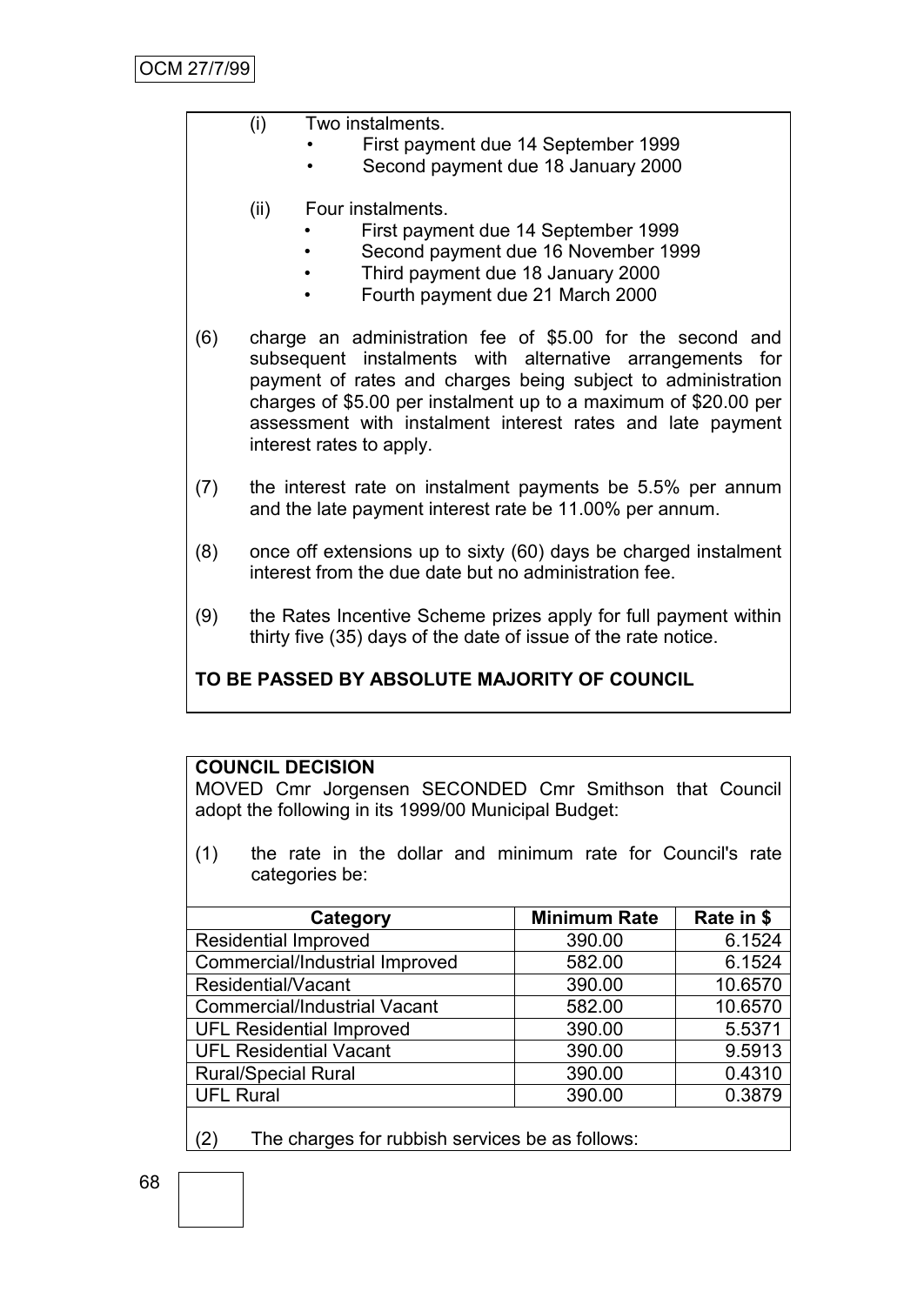- (i) The Rubbish Collection Charge be levied at \$107.00 per assessed collection service for a weekly domestic rubbish collection, with a mobile bin levy of \$27.00 applying to ratepayers who received their bin after 1 July 1996.
	- (ii) The Rubbish Collection Charge be levied for non-rateable properties at an annual rate of \$265.00 per assessed service for a weekly collection.
	- (iii) The Commercial, Industrial and Residential premises be charged \$107.00 per assessed service for a bulk service weekly collection, with a bulk bin levy of \$27.00 for all bins delivered after 1 July 1995.
	- (iv) The new rubbish services commencing during the year 1999/2000 be levied a mobile bin service charge of \$27.00 and a pro-rata charge based on \$107.00 p.a.
- (3) a discount of 5.00% be allowed on current rates provided that all rates and charges due are paid within thirty-five (35) days of the date of issue of the rate notice;
- (4) offer payment options for Rates and Service Charges of:
	- (i) Pay in full and receive discount (on current rates only);
	- (ii) Pay in two instalments; and
	- (iii) Pay in four instalments

provided that in all cases the first payment must be received within thirty-five days of the issue date of the Rate Notice;

- (5) sets the following payment dates for instalment options:
	- (i) Two instalments.
		- First payment due 14 September 1999
		- Second payment due 18 January 2000
	- (ii) Four instalments.
		- First payment due 14 September 1999
		- Second payment due 16 November 1999
		- Third payment due 18 January 2000
		- Fourth payment due 21 March 2000;
- (6) charge an administration fee of \$5.00 for the second and subsequent instalments with alternative arrangements for payment of rates and charges being subject to administration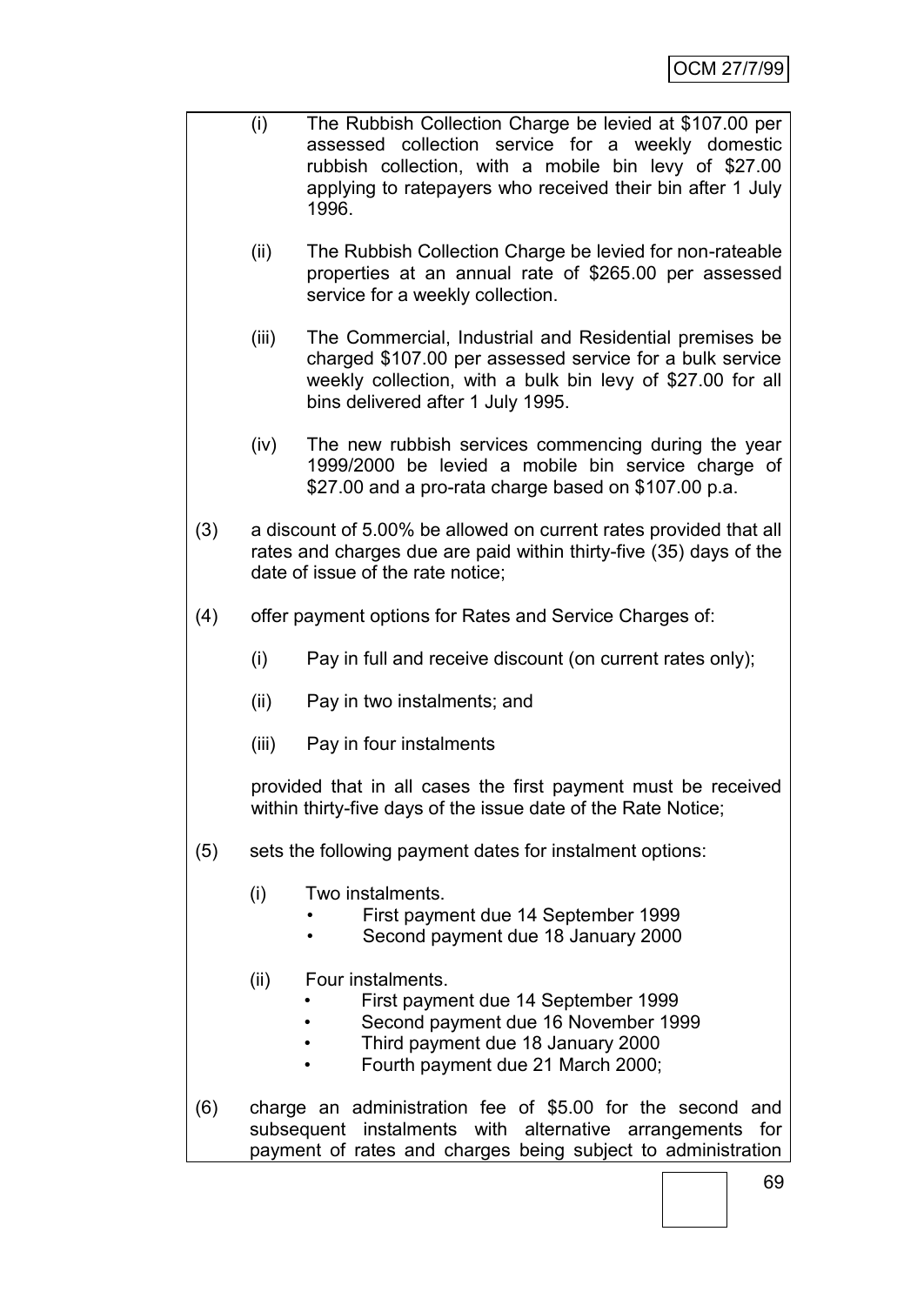charges of \$5.00 per instalment up to a maximum of \$20.00 per assessment with instalment interest rates and late payment interest rates to apply;

- (7) the interest rate on instalment payments be 5.5% per annum and the late payment interest rate be 11.00% per annum;
- (8) once off extensions up to sixty (60) days be charged instalment interest from the due date but no administration fee;
- (9) the Rates Incentive Scheme prizes apply for full payment within thirty five (35) days of the date of issue of the rate notice;
- (10) that Council convey to all relevant staff its appreciation in the preparation of the 1999/00 Municipal Budget; and
- (11) that Commissioners, in conjunction with Council Officers commence a review of the Budget process, including timely completion and expenditure of the works projects.

**CARRIED 3/0**

### **Explanation**

Commissioners felt that the Carried Forward Works were excessive and decided that an analysis had to be undertaken.

### **Background**

Council is required to adopt an annual Budget by 31 August each year.

### **Submission**

N/A

### **Report**

The recommendations shown above relate to the rate in the dollar to be charged, rubbish service charges, discount, payment options and penalty interest rates in the proposed budget for 1999/00.

### **Strategic Plan/Policy Implications**

The budget provides funds for Council's activities in 1999/00.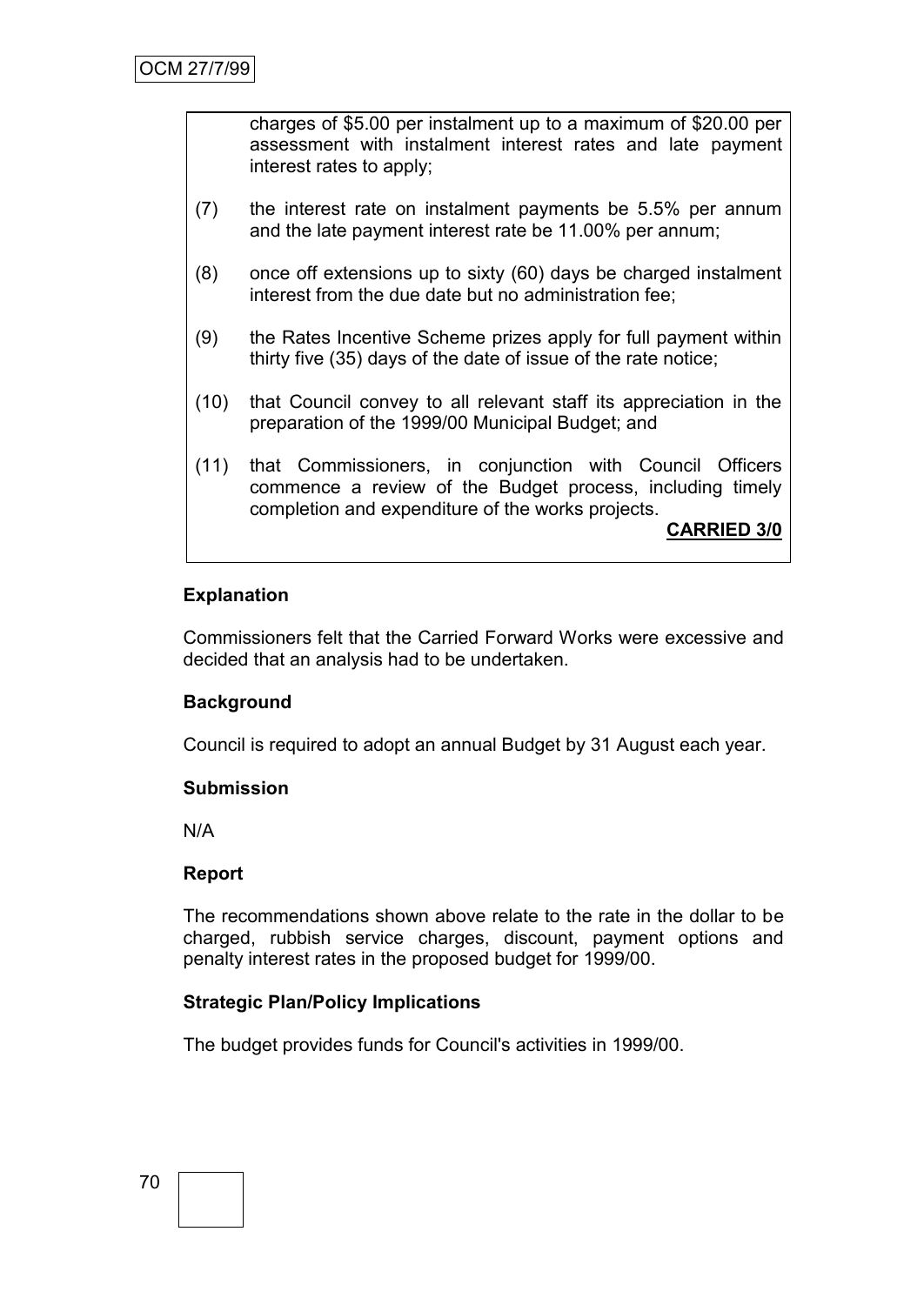# **Budget/Financial Implications**

The above recommendations are included in the proposed Budget for 1999/00.

## **Implications of Section 3.18(3) Local Government Act, 1995**

N/A

### **167. (AG Item 15.4) (OCM2\_7\_1999) - ADOPTION OF MUNICIPAL BUDGET 1999/00 (5402) (ATC)**

## **RECOMMENDATION**

That Council adopt the Municipal Budget for 1999/00 as attached to the Agenda, as presented/amended.

**TO BE PASSED BY ABSOLUTE MAJORITY OF COUNCIL**

## **COUNCIL DECISION**

MOVED Cmr Jorgensen SECONDED Cmr Smithson that the recommendation be adopted.

**CARRIED 3/0**

#### **Background**

Council is required to adopt an annual budget by 31 August each year.

#### **Submission**

N/A

#### **Report**

The Municipal Budget, in the required AAS27 format, was attached to the Agenda.

#### **Strategic Plan/Policy Implications**

The Budget provides funds fro Council's activities in 1999/00.